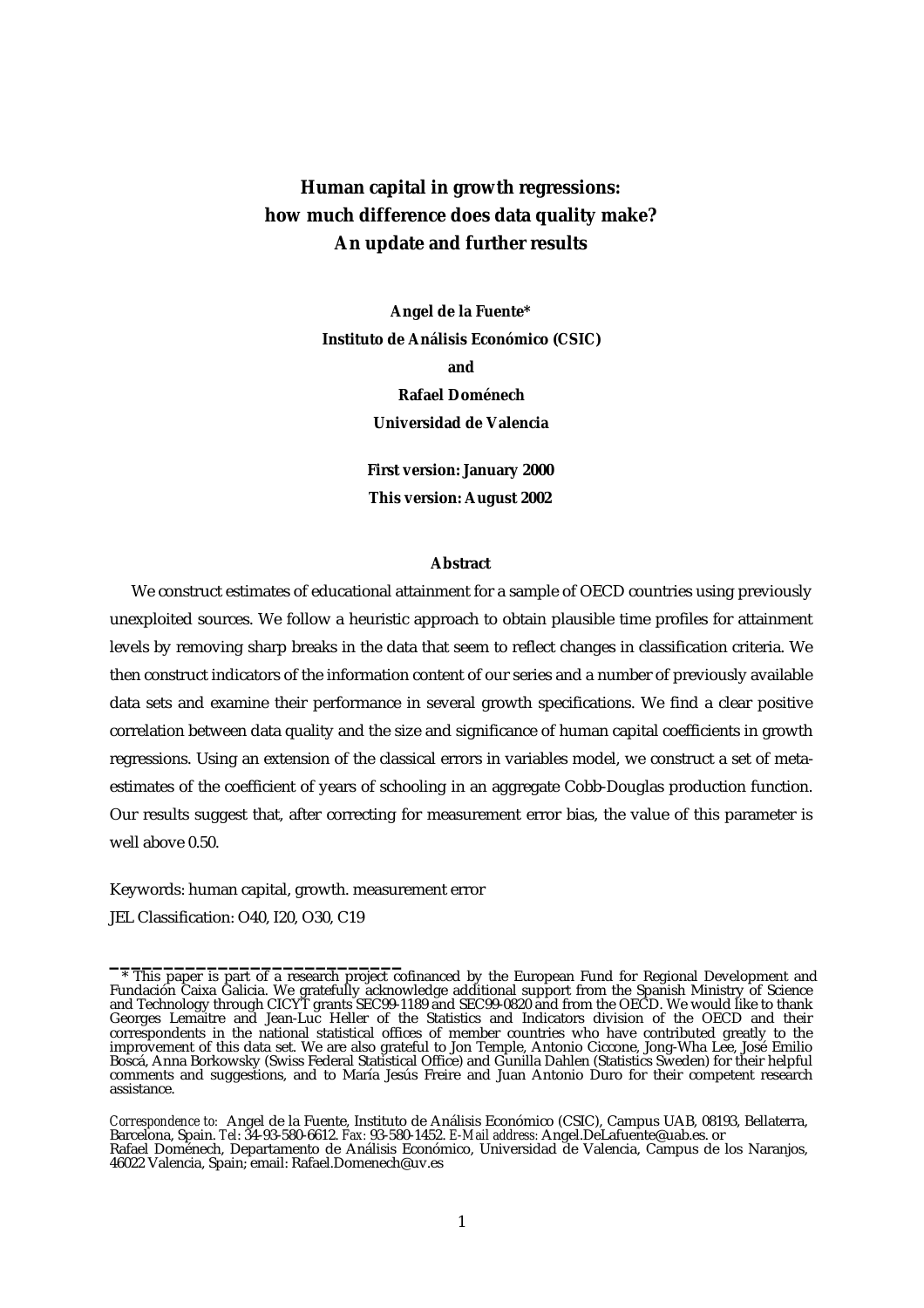## **1. Introduction**

Recent empirical investigations of the contribution of human capital accumulation to economic growth have often produced discouraging results. Educational variables frequently turn out to be insignificant or to have the "wrong" sign in growth regressions, particularly when these are estimated using first-differenced or panel specifications.<sup>1</sup> The accumulation of such negative results in the recent literature has fueled a growing skepticism about the role of schooling in the growth process, and has even led some researchers (notably Pritchett, 1999) to seriously consider possible reasons why educational investment may fail to contribute to productivity growth.

In this paper we provide evidence that these counterintuitive results on human capital and growth can be attributed to deficiencies in the data, and show that improvements in data quality lead to larger and more precise estimates of schooling coefficients in growth regressions. In the first part of the paper, we review the main schooling data sets that have been used in the empirical growth literature and document a number of suspicious features and inconsistencies that suggest that these data contain substantial measurement error. Next, we attempt to increase the signal-to-noise ratio in the data by constructing new schooling series for a sample of 21 OECD countries. These series make use of previously unexploited sources, including unpublished data supplied by the OECD and by a number of national statistical agencies, and rely on a heuristic procedure to obtain plausible time profiles for attainment levels by removing sharp breaks in the data that can only be due to changes in classification criteria. Following Krueger and Lindhal (2001), we use estimates of reliability ratios to measure the amount of measurement error in different cross-country data sets and find that, for the case of the OECD sample we work with, our series have the highest information content of all those available, followed closely by the attainment estimates constructed by Cohen and Soto (2001).

In the final part of the paper, we systematically compare the performance of our series and several other attainment data sets in a number of standard growth specifications and find a clear positive correlation between estimated schooling coefficients and reliability ratios. Finally, we use an extension of the classical errors-in-variables model to construct estimates of reliability ratios that allow for correlated measurement errors and to obtain a set of meta-estimates of the coefficient of schooling that correct for attenuation bias. The exercise suggests that the coefficient of years of schooling in an aggregate Cobb-Douglas production function is well above 0.50.

 $^{\rm 1}$  See among others Knight, Loayza and Villanueva (1993), Benhabib and Spiegel (1994), Islam (1995), Caselli et al (1996), Hamilton and Monteagudo (1998) and Pritchett (1999).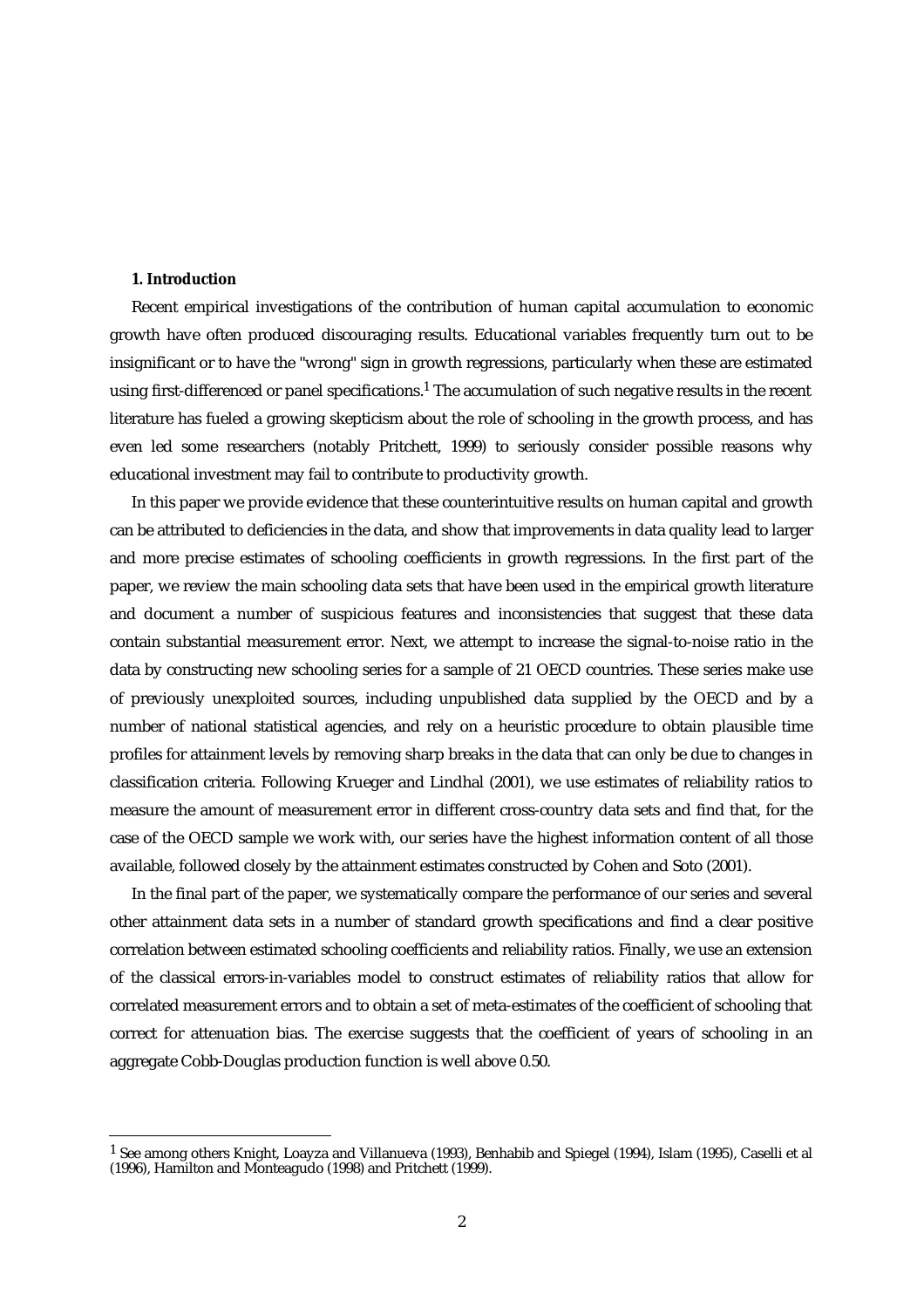#### **2. International data on educational attainment: a brief survey and some worrisome features**

This section reviews the available cross-country data on educational attainment levels and documents some of the problems they display. We focus primarily on panel data sets that were available as of the mid 1990s because most of the existing empirical studies on the growth effects of human capital have relied on these series.

Most governments gather information on a number of educational indicators through population censuses and labour force and specialized surveys. Various international organizations collect these data and compile comparative statistics that provide easily accessible and (supposedly) homogeneous information for a large number of countries. Perhaps the most comprehensive regular source of international educational statistics is UNESCO's *Statistical Yearbook*. This publication provides reasonably complete yearly time series on school enrollment rates by level of education for most countries in the world and contains some data on the educational attainment of the adult population, government expenditures on education, teacher/pupil ratios and other variables of interest. Other UNESCO publications contain additional information on educational stocks and flows and some convenient compilations. Other useful sources include the UN's *Demographic Yearbook*, which also reports educational attainment levels by age group, and the IMF's *Government Finance Statistics*, which provides data on public expenditures on education. Finally, the OECD also compiles educational statistics both for its member states and occasionally for larger groups of countries.<sup>2</sup>

The UNESCO enrollment series have been used in a large number of empirical studies of the link between education and productivity. In many cases this choice reflects the easy availability and broad coverage of these data rather than their theoretical suitability for the purpose of the study. Enrollment rates can probably be considered an acceptable, although imperfect, proxy for the flow of educational investment. On the other hand, these variables are not necessarily good indicators of the existing stock of human capital since average educational attainment (which is often the more interesting variable from a theoretical point of view) responds to investment flows only gradually and with a very considerable lag.

In an attempt to remedy these shortcomings, a number of researchers have constructed data sets that attempt to measure directly the educational stock embodied in the population or labour force of large samples of countries. One of the earliest attempts in this direction is due to Psacharopoulos and Arriagada (P&A, 1986) who, drawing on earlier work by Kaneko (1986), report data on the educational composition of the labour force in 99 countries and provide estimates of average years of schooling. In most cases, however, P&A provide only one observation per country.

More recently, there have been various attempts to construct more complete data sets on educational attainment that provide broader temporal coverage and can therefore be used in growth accounting and other empirical exercises. This requires panel data for as many countries and years as possible.

<sup>2</sup> See especially its annual *Education at a Glance* report.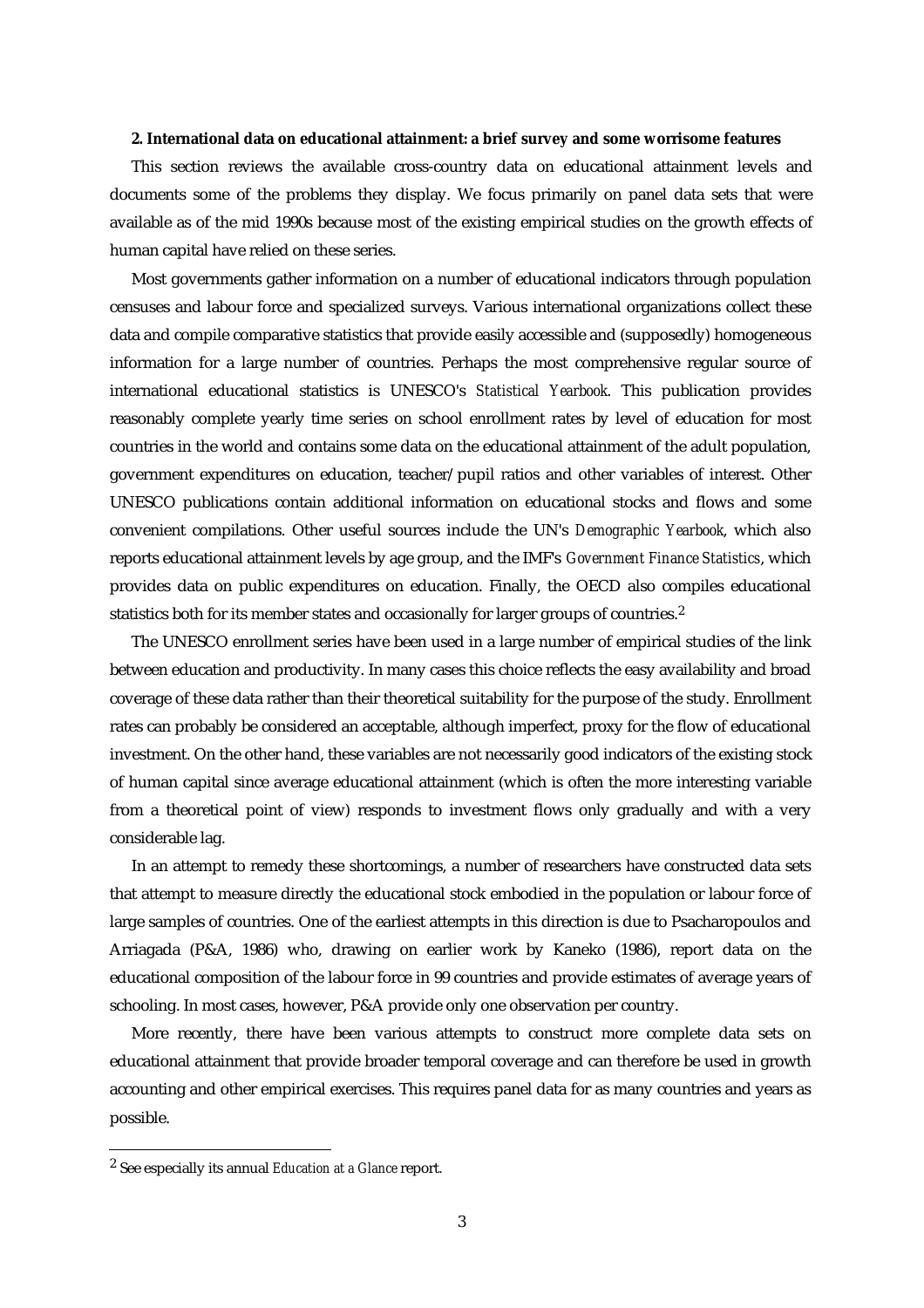#### *2.1. Educational data bases: coverage and construction*

The existing panel data sets on educational attainment have been constructed by combining the available data on attainment levels with the UNESCO enrollment figures to obtain series of average years of schooling and of the educational composition of the population or the labour force. Enrollment data are transformed into attainment figures through a perpetual inventory method or some short-cut procedure that attempts to approximate it. We are aware of are the following studies:

**• Kyriacou (1991)** provides estimates of the average years of schooling of the labour force *(H)* for a sample of 111 countries. His data cover the period 1965-1985 at five-year intervals. He uses UNESCO data and P&A's attainment figures to estimate an equation linking *H* to lagged enrollment rates. This equation is then used to construct an estimate of *H* for other years and countries.

**• Lau, Jamison and Louat (1991) and Lau, Bhalla and Louat (1991)**. These studies use a perpetual inventory method and annual data on enrollment rates to construct estimates of attainment levels for the working-age population. Their perpetual inventory method uses age-specific survival rates constructed for representative countries in each region but does not seem to correct enrollment rates for dropouts or repeaters. "Early" school enrollment rates are estimates constructed through backward extrapolation of post-1960 figures. They do not use or benchmark against available census figures.

**• Barro and Lee (B&L 1993)** construct attainment series by combining census data and enrollment rates, both taken primarily from UNESCO. To estimate attainment levels in years for which census data are not available, they use a combination of interpolation between available census observations (where possible) and a perpetual inventory method that can be used to estimate changes from nearby (either forward or backward) benchmark observations. Their version of the perpetual inventory method makes use of data on gross enrollments<sup>3</sup> and on the age composition of the population (to estimate survival rates). The data set contains observations for 129 countries and covers the period 1960-85 at five-year intervals. Besides the average years of education of the population over 25, Barro and Lee report information on the fraction of the (male and female) population that has reached and completed each educational level. In a more recent paper (B&L, 1996), the same authors present an update and extension of their previous work that has been used in a large number of empirical applications. The revised database, which is constructed following the same procedure as the previous one (except for the use of net rather than gross enrollment rates), extends the attainment series to 1990 and to the population over 15 years of age, and provides new information on quality indicators such as the pupil/teacher ratio, public educational expenditures per student and the length

 $3$  The gross enrollment rate is defined as the ratio between the total number of students enrolled in a given educational level and the size of the population which, according to its age, "should" be enrolled in the course. The net enrollment rate is defined in an analogous manner but counting only those students who belong to the relevant age group. Hence, older students (including repeaters) are excluded in this second case.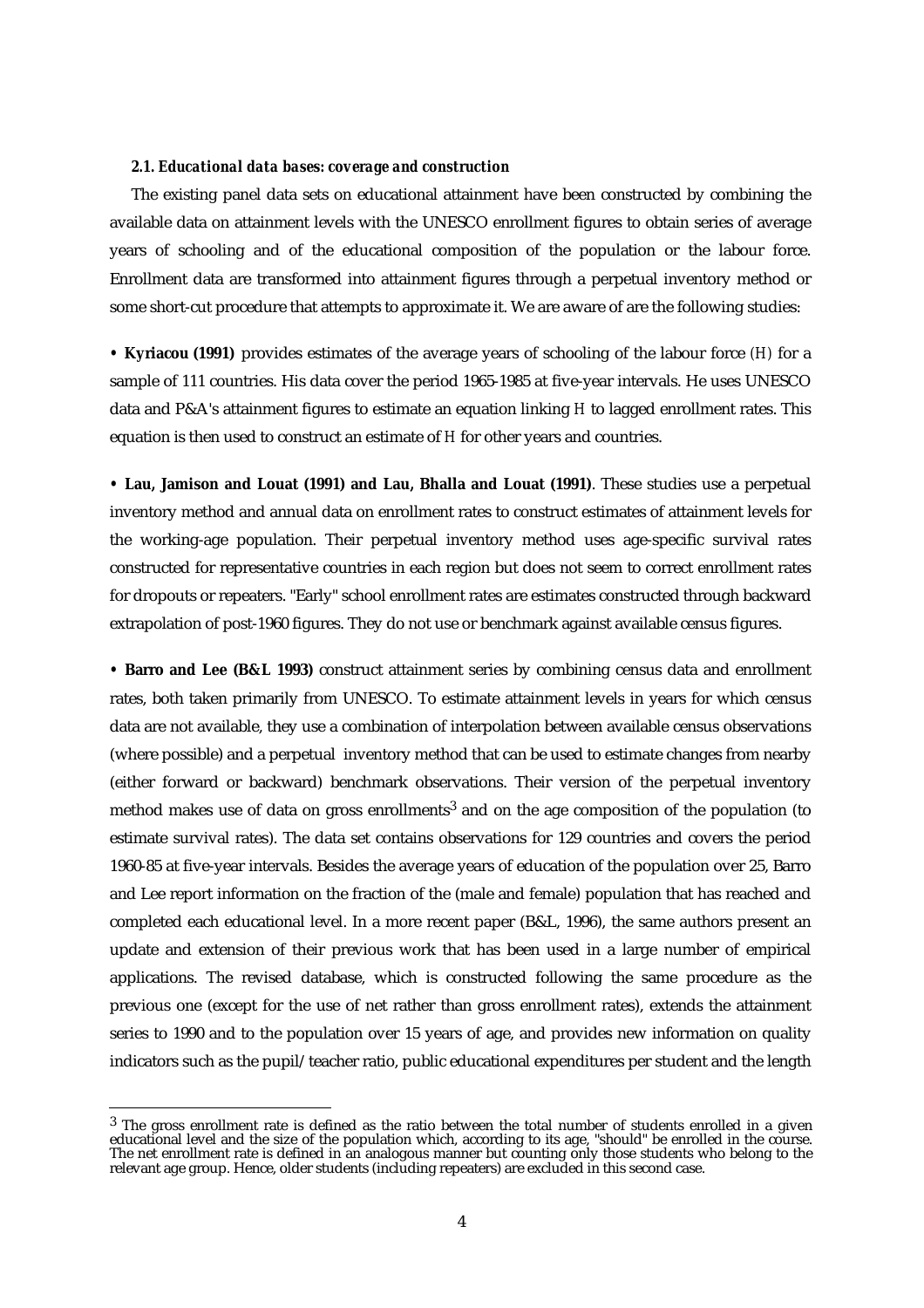of the school year. Some further extensions and refinements of this data base have been made available by the authors in recent years and are discussed in Barro and Lee (2000) and Lee and Barro (2001). The latest update of this data set uses gross enrollment rates corrected for repeaters to fill in missing observations, corrects for observed changes in the duration of educational cycles, and includes some information on student achievement as measured by scores in standardized international tests.

**• Nehru, Swanson and Dubey (NSD 1995)** follow roughly the same procedure as Lau, Jamison and Louat (1991) but introduce several improvements. The first one is that Nehru et al collect a fair amount of enrollment data prior to 1960 and do not therefore need to rely as much on the backward extrapolation of enrollment rates. Secondly, they make some adjustment for grade repetition and drop-outs using the limited information available on these variables.

We can divide these studies into two groups according to whether they make use of both census attainment data and enrollment series or only the latter. The first set of papers (Kyriacou and Barro and Lee) relies on census figures where available and then uses enrollment data to fill in the missing values. Kyriacou uses a simple regression of educational stocks on lagged flows to estimate the unavailable levels of schooling. This procedure is valid only when the relationship between these two variables is stable over time and across countries, which seems unlikely although it may not be a bad rough approximation, particularly within groups of countries with similar population age structures. In principle, Barro and Lee's procedure should be superior to Kyriacou's because it makes use of more information and does not rely on such strong implicit assumptions. In addition, these authors also choose their method for filling in missing observations on the basis of an accuracy test based on a sample of 30 countries for which relatively complete census data are available.

The second group of papers (Louat et al and Nehru et al) uses only enrollment data to construct time series of educational attainment. The version of the perpetual inventory method used in these studies is a bit more sophisticated than the one in the first version of Barro and Lee, particularly in the case of Nehru et al.4 On the other hand, these studies completely ignore census data on attainment levels. To justify this decision, Nehru et al observe that census publications typically do not report the actual years of schooling of individuals (only whether or not they have completed a certain level of education and/or whether they have started it) and often provide information only for the population aged 25 and over. As a result, there will be some arbitrariness in estimates of average years of schooling based on these data, and the omission of the younger segments of the population may bias the results, particularly in LDCs, where this age group is typically very large and much more educated than older cohorts. While this is certainly true and may call for some adjustment of the

<sup>&</sup>lt;sup>4</sup> Differences across these studies have to do with the correction of enrollment rates for dropouts and repeaters and with the estimation of survival probabilities. Latter versions of Barro and Lee have improved the treatment of the first of these issues.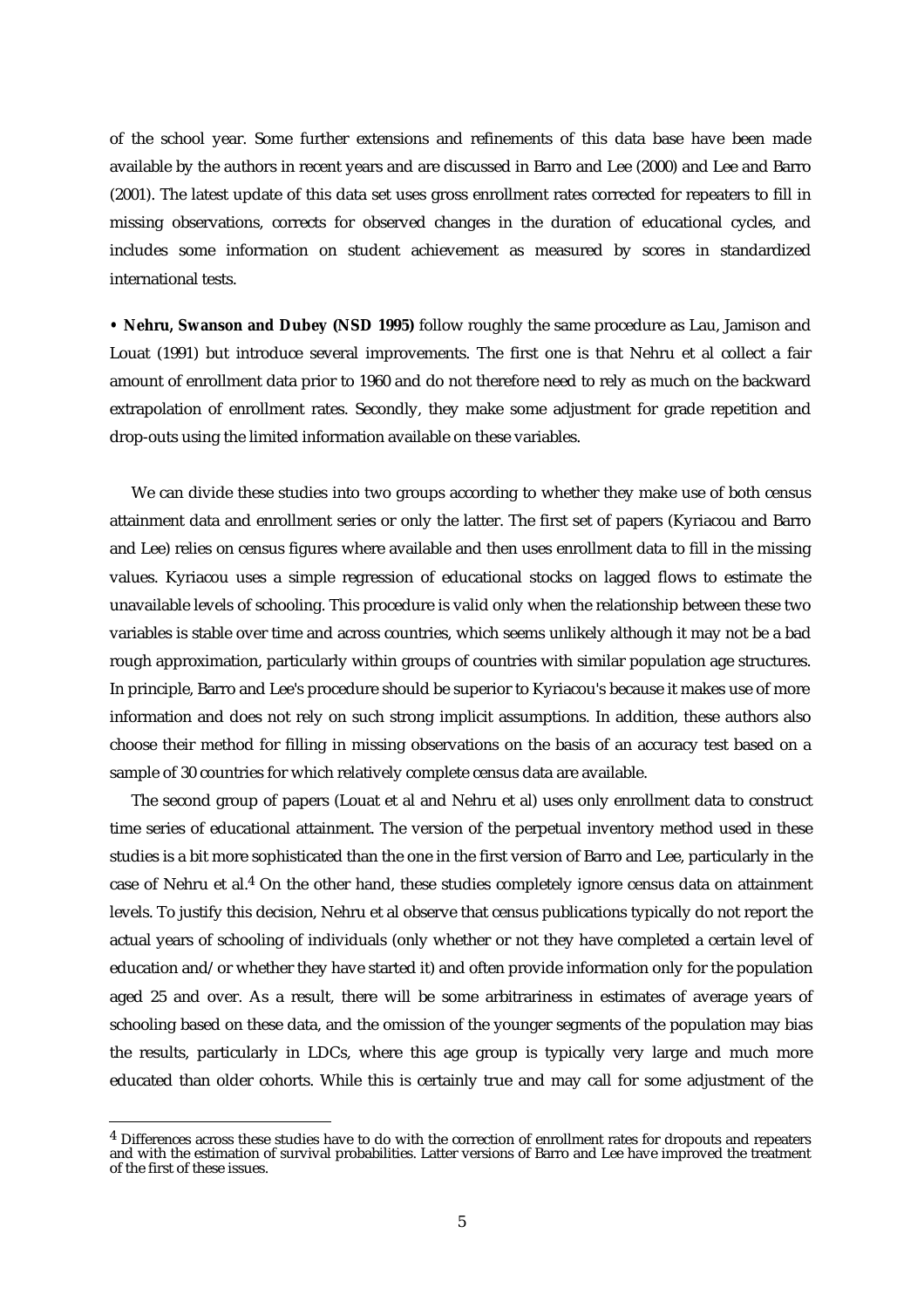census figures on the basis of other sources, in our opinion it hardly justifies discarding the only direct information available on the variables of interest.

#### *2.2. A closer look at the data for an OECD sample*

Methodological differences across different studies would be of relatively little concern if they all gave us a consistent and reasonable picture of educational attainment levels across countries and of their evolution over time. As we will see presently, this is not the case. One problem is that there are very significant differences across sources in terms of the relative positions of different countries. Although the various studies generally coincide when comparisons are made across broad regions (e.g. the OECD vs. LDCs in various geographical areas), the discrepancies are very important when we focus on the group of industrialized countries. Another cause for concern is that practically all available data on educational stocks and flows, including UNESCO's enrollment series, present anomalies which, to some extent, raise doubts about their accuracy and consistency. In particular, the schooling levels reported for some countries do not seem very plausible, while others display extremely large changes in attainment levels over periods as short as five years (particularly at the secondary and tertiary levels) or extremely suspicious trends.<sup>5</sup>

To illustrate these problems and to get some feeling for the overall reasonableness of the existing data, in this section we will take a closer look at the Barro and Lee (B&L 1996) and Nehru et al (NSD 1995) data sets. These are the most sophisticated data sets within each of the groups of studies identified in the previous section that were available in the mid 1990s, and they have been used in many growth studies. As in the rest of the paper, we will concentrate on a sample of OECD countries. One of the main reasons for this choice is that educational statistics for this set of advanced industrial nations are presumably of decent quality. Any deficiencies we find in them are likely to be compounded in the case of poorer countries.

|                        | NSD  | P&A  | B&L  | Kyr |
|------------------------|------|------|------|-----|
| Nehru et al (NSD)      |      |      |      |     |
| Psch. and Arr. (P&A)   | 0.84 |      |      |     |
| Barro and Lee (B&L 93) | 0.81 | 0.92 |      |     |
| Kyriacou (Kyr)         | 0.89 | 0.86 | 0.89 |     |
|                        |      |      |      |     |

**Table 1: Correlation among alternative estimates of average schooling**

*- Source:* Nehru et al (1995).

The degree of consistency between the various sources varies a lot depending on the level of aggregation we consider. Table 1, taken from NSD (1995), shows that the overall correlation (computed over common observations) between different estimates of average years of schooling is reasonably high. For example, the correlation between the B&L (1993) and NSD series over the whole

<sup>5</sup> Behrman and Rosenzweig (1994) discuss some of the shortcomings of UNESCO's educational data.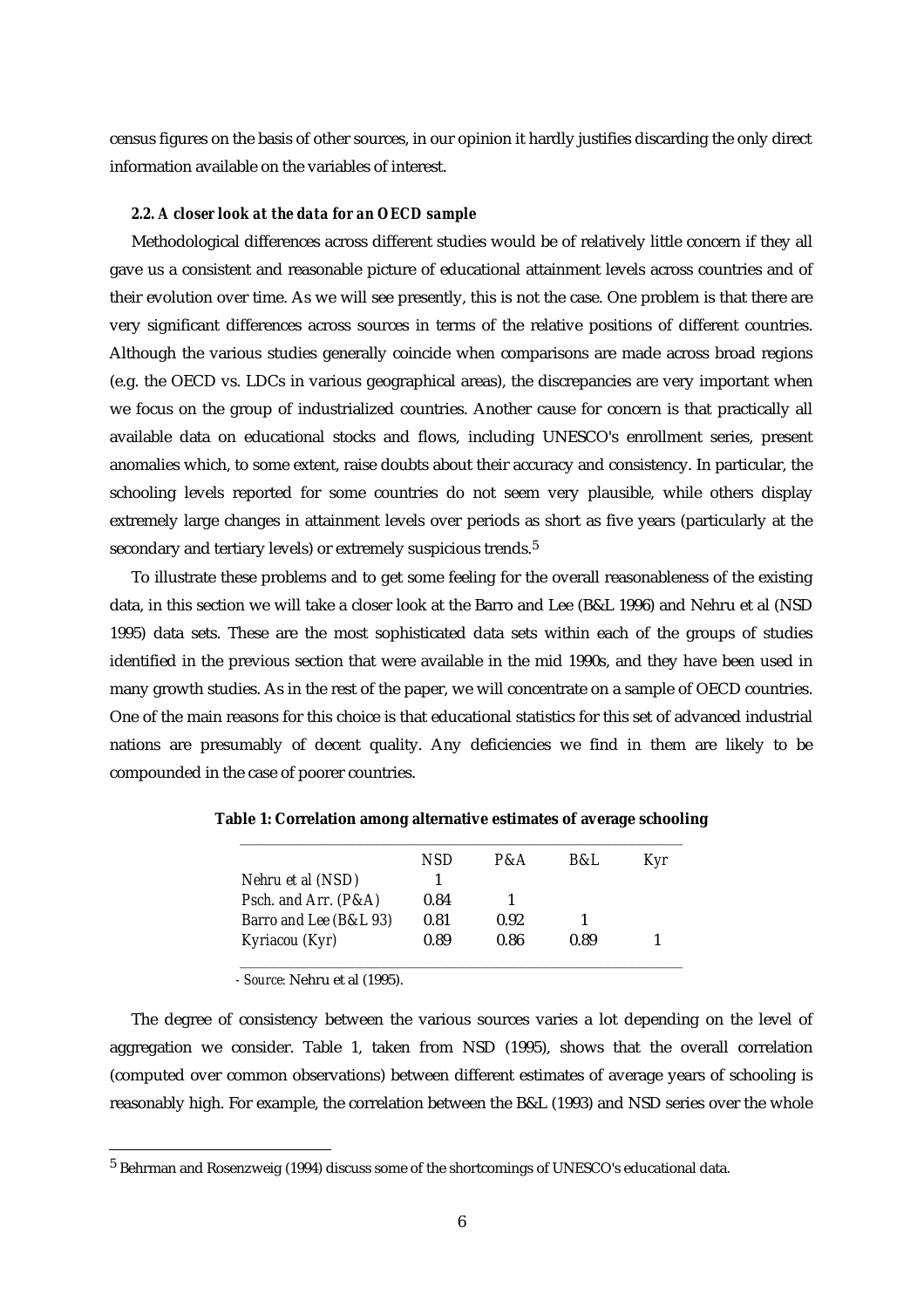sample stands at a respectable 0.81. An examination of average values for different geographic regions and of their evolution over time also reveals a fairly consistent and reasonable pattern. Industrialized countries and socialist economies display much higher attainment rates than less developed countries. Within this last group, Africa lies at the bottom of the distribution, while Latin America does fairly well and Southeast Asia features the largest improvement over the period.

This high overall correlation, however, hides significant discrepancies between the two data sets, both over time and across countries. Figure 1 shows B&L's (1996) and NSD's estimates of the average years of total schooling of the population over 15 for OECD countries in 1985. The correlation for the 23 countries in this sample (there are no data for Luxembourg) is now 0.574, but drops to zero (0.063) when we exclude the four countries with the lowest levels of schooling. When we disaggregate, the correlation is fairly high at the university level (0.767) and much lower for primary (0.362) and secondary (0.397) attainment.





 *Notes:*

- The estimates refer to the population over 15 in the case of Barro and Lee and to the age group 15-64 in Nehru et al.

- The estimated equation is of the form H.NSD =  $4.50 + 0.503$  H.B&L,  $t = 3.21$ ,  $R^2 = 0.329$ . The flattest line in the figure is the regression line fitted after excluding the four countries with the lowest schooling levels. The thinnest and steepest line is the "diagonal", where all the observations would fall if both sources agreed. *- Legend*: *Tu* = Turkey; *Por* = Portugal; *CH* = Switzerland; *Sp* = Spain; *Aus* = Australia; *It* = Italy; *Be* = Belgium; *Ge* =

West Germany; *Nl* = Netherlands; *Fr* = France; *NZ* = New Zealand; *Gr* = Greece; *Ost* = Austria; *Is* = Iceland; *Dk* = Denmark; *Nor* = Norway; *Fin* = Finland; *Swe* = Sweden; *Can* = Canada; *UK* = United Kingdom; *Jap* = Japan; *USA* = United States; *Ir* = Ireland.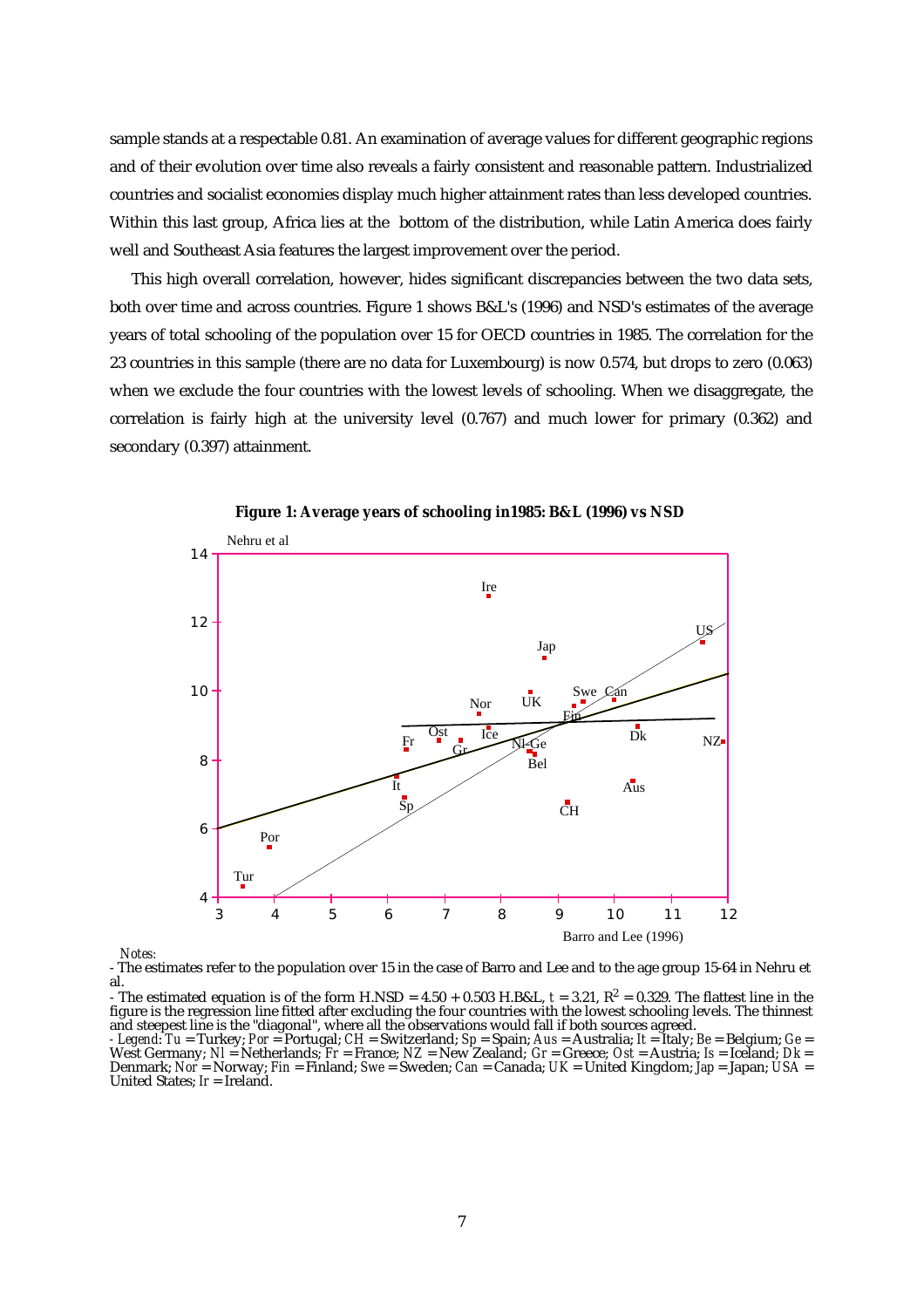

**Figure 2: Average years of schooling by level in the OECD: B&L (1996) vs. NSD**

 *Notes:*

- Unweighted averages over the available OECD countries. Neither source reports data for Luxembourg. The sample excludes New Zealand except for average total years of schooling, as NSD only provide data on this variable but not its breakdown by level.

<sup>-</sup> The data are for the age group 15-64 in the case of NSD and for the population aged 15 and over in Barro and Lee (1996).

<sup>-</sup> The last year for the NSD series is 1987, rather than 1990.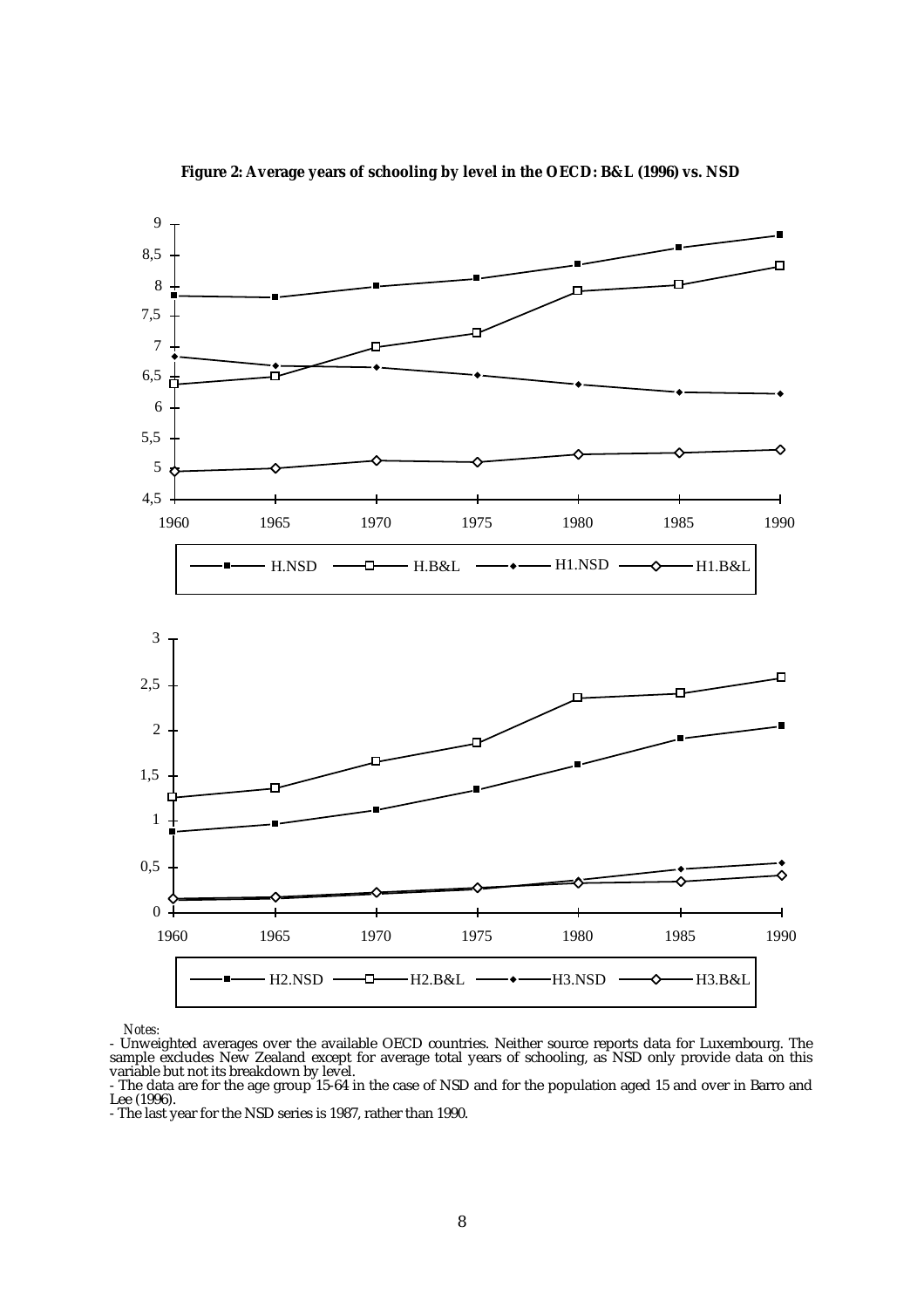Figure 2 shows the evolution of average years of total schooling *(H)* in the average OECD country and the breakdown of *H* by (primary, secondary and tertiary) levels (*H1, H2* and *H3*) according to the same two sources (B&L, 1996 and NSD). If we focus on average years of total schooling, both data sets display an increasing trend, although it is much more marked in the case of B&L. In terms of their levels, NSD's figures on average attainment are significantly higher, although the difference between the two sets of estimates diminishes over time and becomes minor towards the end of the period. In principle, this discrepancy may be due at least in part to the difference between the age groups considered in the two studies. While B&L focus on the population aged 15 and over, NSD attempt to measure the educational attainment of the 15 to 64 age group. Since the older cohorts included in the B&L sample and excluded by NSD are typically less educated than the rest of the population, we would expect Barro and Lee's attainment estimates to be somewhat lower than Nehru et al's.

Significant differences between the two sources emerge when we disaggregate by educational level. In terms of secondary schooling the trend is quite similar in both cases but NSD's estimates are, unexpectedly, lower on average than B&L's. At the primary level, NSD's attainment figures are implausibly high, exceeding the duration of this school cycle (which is around six years on average), and display a downward trend. This "finding" that primary schooling levels have decreased over time in industrial countries is extremely suspicious, for it implies that new entrants into the labour force have less primary schooling than the older generations -- in spite of the rapid increase of enrollment rates observed over the relevant period.

For OECD countries we have some alternative sources that can be used to assess the likely accuracy of the B&L and NSD series. In particular, the OECD has published some reasonably complete educational statistics for most of its member countries. Although these data refer only to the last few years, and are therefore not an alternative to the other sources for the statistical analysis of the impact of education on growth, a comparison of the three sets of figures may perhaps give us some clues as to the possible shortcomings of the B&L (1996) and NSD data sets.

Table 2 summarizes the most relevant data. Notice that although both the year and the age groups differ somewhat across the three sources (see the notes to the table), the figures should be roughly comparable. The breakdown by educational level is also comparable with the one used by Barro and Lee (1996), although the OECD provides more detail. In particular, this last source disaggregates secondary attainment into two levels and, for most countries, reports data on advanced vocational programmes $6$  separately.

The differences across the various sources are quite significant. On the whole, the picture which emerges from the OECD figures seems to be the more plausible one -- at least in the sense of conforming better to common perceptions as to the relative educational levels of different countries. As for the other two sources, both contain rather implausible features and it is difficult to choose

<sup>6</sup> These programmes generally correspond to level 5 of the International Standard Classification of Educational Attainment Levels (ISCED5).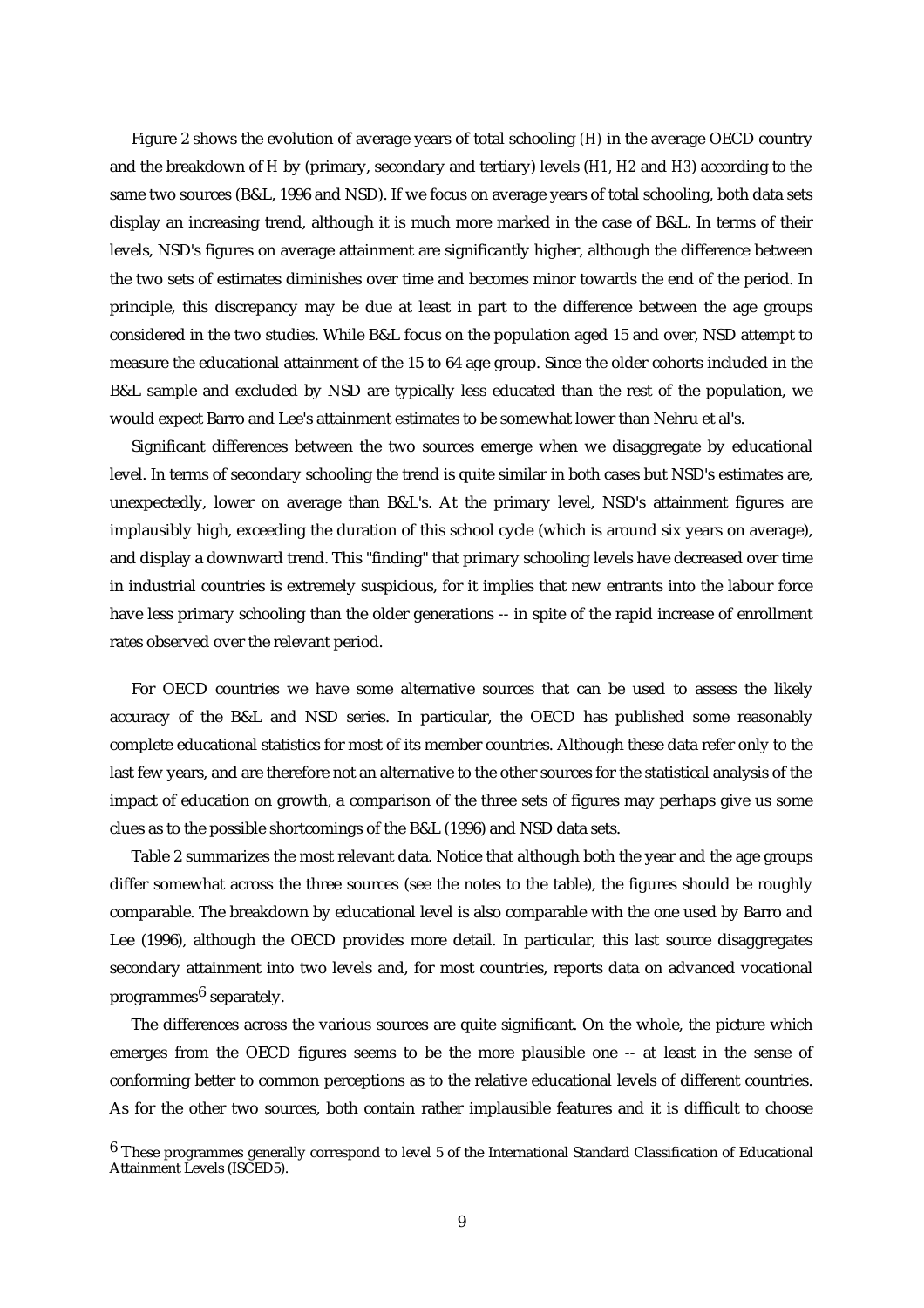between them. Starting with the relative positions of different countries in terms of average total years of schooling (reported in the last three columns of the table),<sup>7</sup> we find a number of large discrepancies. Barro and Lee's estimates for Austria, France, Norway and Portugal are much lower than those given in the other sources, while their figure for New Zealand is much higher. On the other hand, NSD give very low figures for Australia, Switzerland and Germany, an extremely high estimate for Ireland (which is probably an error) and an implausibly high number for Greece.<sup>8</sup> The overall correlation with the OECD estimates is higher for Barro and Lee (0.807) than for NSD (0.531) but this is due to a large extent to the Irish outlier.

In the case of Barro and Lee, it is possible to make a detailed comparison by levels of schooling with the OECD data that may give us some idea of the likely sources of some of their more implausible results.<sup>9</sup> We observe that OECD estimates of secondary attainment are generally higher than Barro and Lee's.10 The difference exceeds forty points in Austria, Germany, Finland, Denmark, Norway and the UK, and is quite important in a number of other European countries and in Japan. We think the main reason for these large discrepancies has to do with the treatment of apprenticeships and other vocational training programmes, which are included in the OECD data but probably not in the UNESCO series used by Barro and Lee. Differences in tertiary attainment are significant as well and also seem to be related to the treatment of (higher-level) vocational programmes. In particular, Barro and Lee seem to report ISCED 5 studies (see footnote 6) as part of university schooling but, even accounting for this, significant differences remain in some cases.

Turning from the cross-section to the time-series dimension of the data, another disturbing feature of the human capital series is the existence of sharp breaks and implausible changes in attainment levels over very short periods. This problem affects the B&L data set much more than the NSD series, which are much smoother essentially by construction. Figures 3 and 4 show the evolution of Barro and Lee's (1996) secondary and university attainment rates for the population over 25 in a number of countries that display extremely suspicious patterns. In all cases, the sharp break in the series signals in all probability a change of criterion in the elaboration of educational statistics. Similar inconsistencies are present in other countries as well.

<sup>&</sup>lt;sup>7</sup> To estimate the average years of schooling on the basis of the OECD data we have used the following durations: Primary, 6 years; Secondary I, 9 years; Secondary II, 12 years; ISCED 5, 14 years; ISCED 6 and 7, 16 years. Since the computation assumes that everybody who started a certain level has completed it, the resulting figures should overstate the true years of schooling but, hopefully, not so much the relative positions of the different countries, which is what we are trying to get at. Our comparisons are based on the standardized attainment figures shown in Table 2, which are constructed by normalizing each estimate of average years of schooling by the unweighted average of the available contemporaneous observations in each data set.

 $^8$  According to NSD the average years of primary schooling in Ireland ranged between 15 in 1960 and just over 11 in 1985. Both figures are much higher than those for any other country and are of the order of twice the duration of this level of schooling. Greece does not appear in Table 2 because the OECD reports no data for this country. Greece is ranked by NSD ahead of Switzerland, Australia, Belgium, the Netherlands and France.

<sup>&</sup>lt;sup>9</sup> For a comparison of Barro and Lee's latest series with more recent OECD data, see Barro and Lee (2000).

 $^{10}$  Original OECD figures add up to 100% when we sum primary, secondary and tertiary attainment rates. Since this implies that everybody has received some schooling, we have corrected the figures using Barro and Lee's estimate of the fraction of the population with no schooling. The table reports the original primary attainment figure minus the no schooling fraction from Barro and Lee (1996).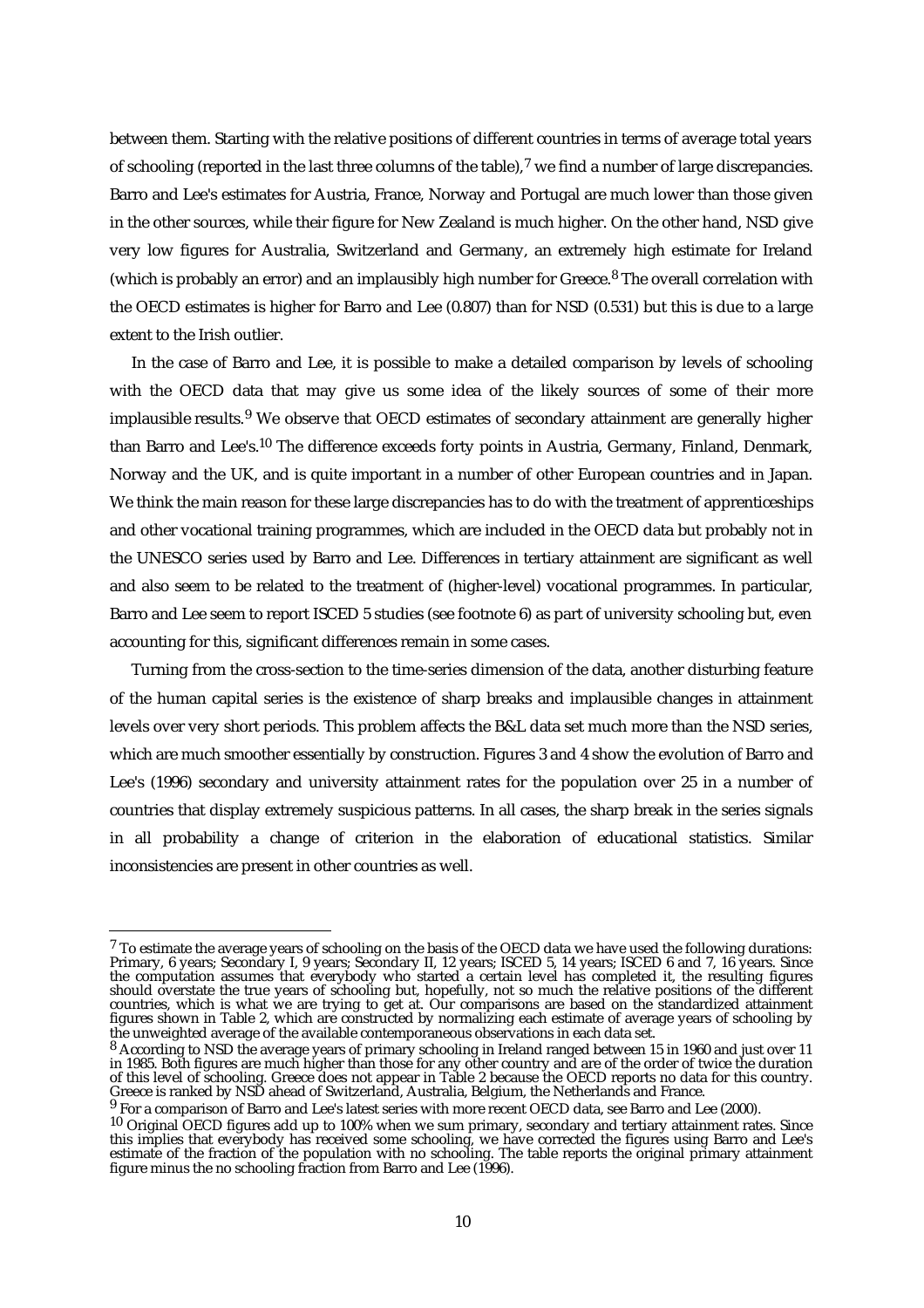



*- Source*: Barro and Lee (1996). Population aged 25 and over.





*- Source*: Barro and Lee (1996). Population aged 25 and over.

The preceding discussion is far from providing an exhaustive list of the suspect features of different educational data sets. On the other hand, it is probably sufficient to conclude that --despite the fact that the contributions we review represented a significant advance in this area-- the data on human capital stocks that have been used in most empirical analyses of the determinants of growth are still of dubious quality. Remaining problems are probably due in part to the fact that the primary statistics used in these studies are not consistent, across countries or over time, in their treatment of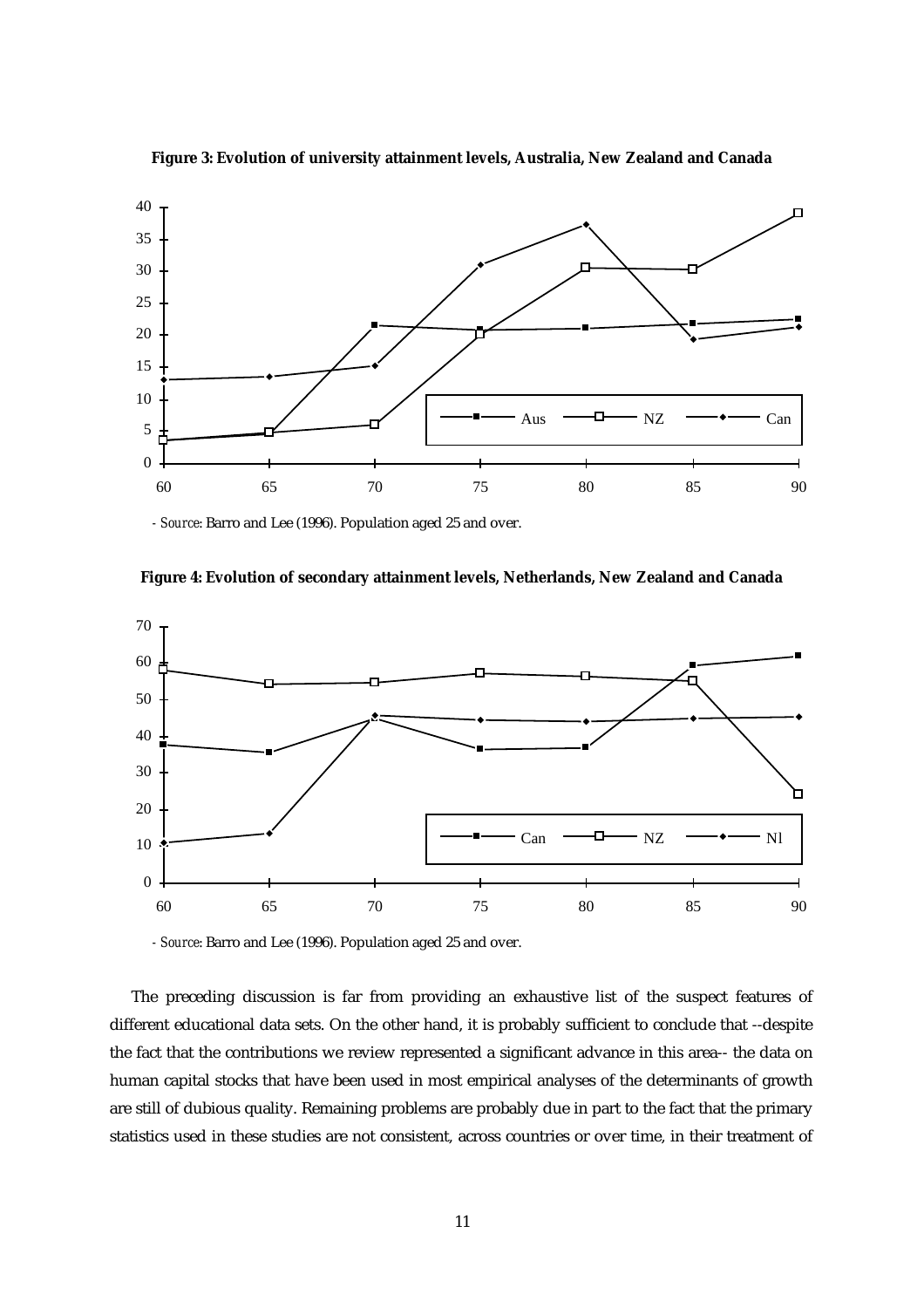vocational and technical training and other courses of study,<sup>11</sup> and reflect at times the number of people who have started a certain level of education and, at others, those who have completed it. Additional problems may be traced to the procedure used in the construction of the data and even to computational mistakes. Thus, NSD's neglect of census data probably accounts for their unreasonable results in terms of the overall level and trend of primary and secondary schooling while Barro and Lee's (1993) approximation to a perpetual inventory method is probably not entirely satisfactory.

Concerns about poor data quality and about its implications for empirical estimates of the growth effects of human capital have motivated some recent studies that attempt to increase the signal to noise ratio in the schooling series by exploiting additional sources of information and introducing various corrections. As we have seen, the latest version of the Barro and Lee data set (B&L, 2000) incorporates various refinements of the procedure used to fill in missing observations. De la Fuente and Doménech (D&D, 2000) and Cohen and Soto (C&S, 2000), on the other hand, have focused on trying to clean up the available census and survey data.12 In the following section we will discuss the construction of attainment series that update the work in our previous paper, and we will carry out a comparative analysis of these three sources in a sample of OECD countries.

## **3. Educational attainment in the OECD: A revised set of estimates for 1960-95**

As we have seen in the previous section, the available schooling data contain a large amount of noise that can be largely traced back to inconsistencies of the underlying primary statistics. In an attempt to reduce this noise, we have constructed educational attainment series for the adult population of a sample of 21 OECD countries covering the period 1960-95.13 The complete series and a detailed set of country notes can be found in de la Fuente and Doménech (2002).

This data set is a revised and partially extended version of the one described in de la Fuente and Doménech (D&D, 2000). There are two major changes relative to our earlier estimates. First, we have incorporated a fair amount of new information supplied by the national statistical offices of around a dozen countries in response to a request by the OECD's Statistics and Indicators Division that was accompanied by our previous paper. Second, we have extended the series to 1995 for around three fourths of the sample using national sources, the latest editions of *Education at a Glance* (EAG) and Labour Force Survey data supplied directly by the OECD. For the remaining countries, these sources

<sup>11</sup> Steedman (1996) documents the existence of important inconsistencies in the way educational data are collected in different countries and argues that this problem can significantly distort the measurement of educational levels. She notes, for example, that countries differ in the extent to which they report qualifications not issued directly (or at least recognized) by the state and that practices differ as to the classification of courses which may be considered borderline between different ISCED levels. The stringency of the requirements for the granting of various completion degrees also seems to vary significantly across countries.

 $^{12}$  Cohen and Soto (2001) construct a schooling data set for a sample of 95 countries covering the period 1960-2000 at 10-year intervals. They collect census and survey data from UNESCO, the OECD's in-house educational data base and the websites of national statistical agencies, and exploit to the extent possible the available information on attainment levels by age group to fill in missing cells through forward and backward extrapolations. Remaining gaps in the data are filled using enrollment rates from UNESCO and other sources. Their estimates refer to the 15 to 64 age group.

<sup>13</sup> Iceland, Luxembourg, Turkey and recent OECD members are left out because of the scarcity of information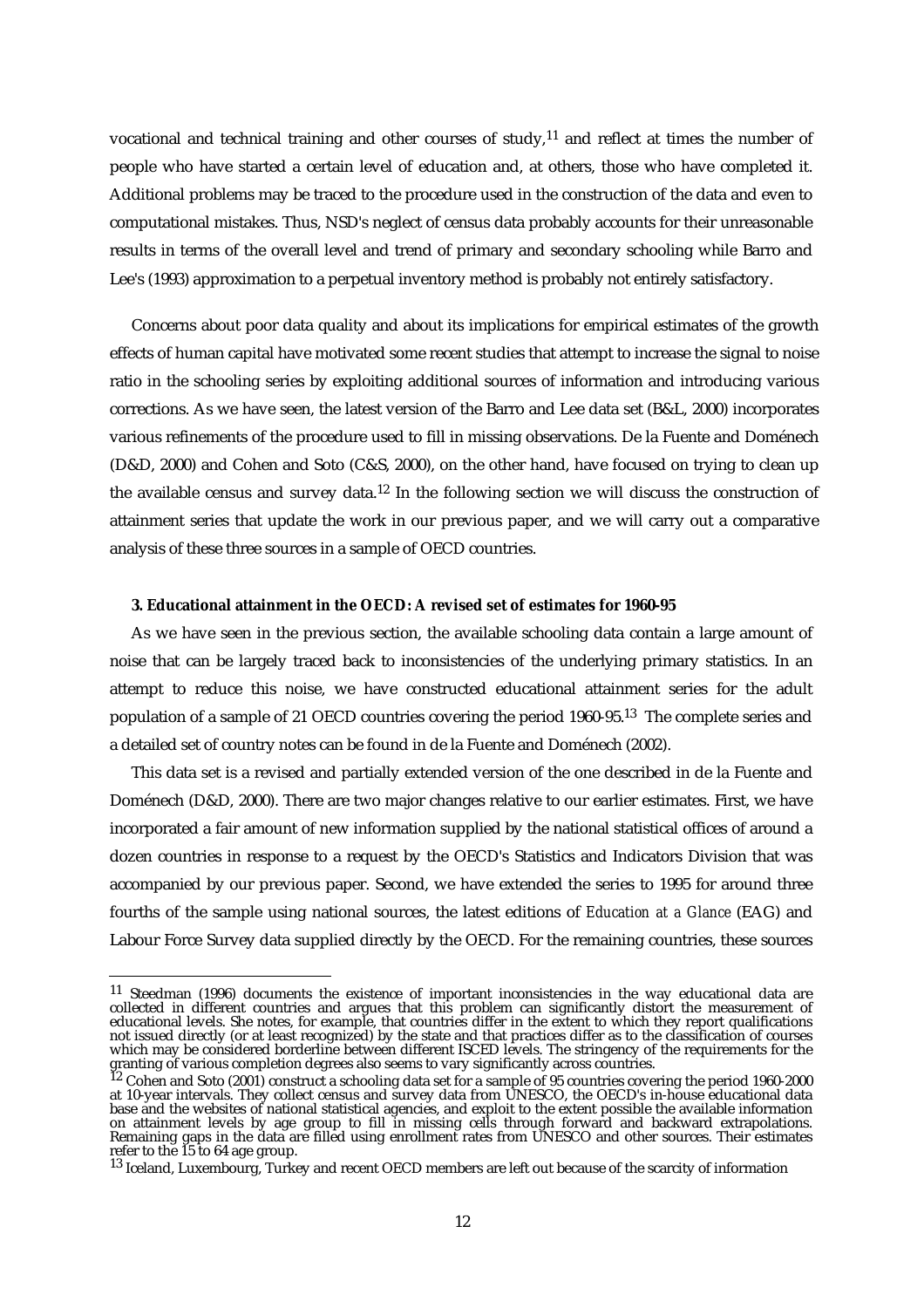do not seem to be consistent with the national data on which our series are primarily based (at least in part because of differences in the age groups covered by them), so an extension will have to wait until the results of the current round of censuses are available. Finally, there are a few minor changes in the series that are mostly due to corrections of i) arithmetical mistakes, ii) the dates attributed to some census observations (usually by one year) and iii) changes in the assumed duration of some schooling cycles (following the indications of national statistical offices or to make them consistent with the cutoff levels we have used for some countries).

| code  | level                                                 |
|-------|-------------------------------------------------------|
| L0    | <b>Illiterates</b>                                    |
| 1.1   | Primary schooling                                     |
| 1.2.1 | Lower secondary schooling                             |
| 1.2.2 | <b>Upper secondary schooling</b>                      |
| L2    | Total secondary schooling = $L2.1 + L2.2$             |
| 1.3.1 | Higher education, first cycle or shorter courses      |
| L3.2  | Higher education, second cycle or full-length courses |
| L3    | Total higher education = $L3.1 + L3.2$                |
|       |                                                       |

**Table 3: Attainment levels and codes**

We aim to provide estimates of the fraction of the population aged 25 and over that has started (but not necessarily completed) each of the levels of education shown in Table 3 (illiterates *(L0)*, primary schooling (*L1)*, lower and upper secondary schooling (*L2.1* and *L2.2*) and two levels of higher education (*L3.1* and *L3.2*)). For some countries, however, the available data may refer to a different age group or to those who have completed each schooling level, and it is not always possible to detect when this is the case. We have tried (with uncertain success) to include higher vocational training (ISCED 5) in the first level of higher attainment. We report *L0* only for the four countries where illiteracy rates are significant during the sample period (Portugal, Greece, Spain and Italy). For the rest of the sample, the lowest reported category is *L1*, and it includes all those who have not reached secondary school.

Our approach has been to collect all the information we could find on educational attainment in each country, both from international publications and from national sources (census and survey results, statistical yearbooks and unpublished national and OECD data), and use it to try to reconstruct a plausible attainment profile for each country. For those countries for which reasonably complete series are available, we have relied primarily on national sources. For many of the rest, we start from the most plausible set of attainment estimates available around 1990 or 1995 (taken generally from OECD sources) and proceed backwards using all the assembled information and trying to avoid unreasonable jumps in the series by choosing the most plausible figure when several are available for the same year, and by reinterpreting some of the data (as referring to broader or narrower schooling categories than the reported one) when it seems sensible to do so. Missing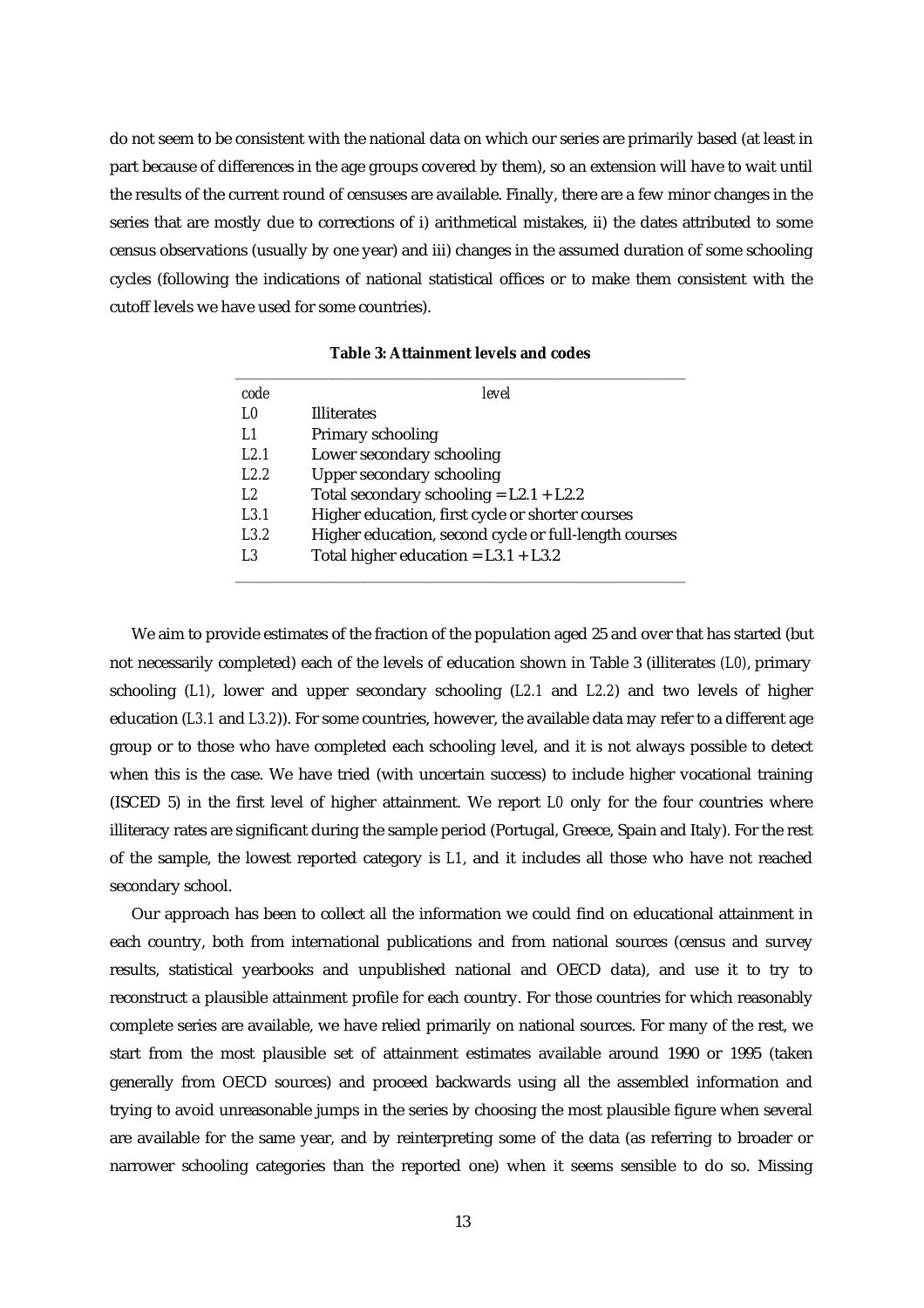observations are then filled in a variety of ways. Where possible, we interpolate between available observations. Otherwise, we use information on educational attainment by age group in order to make backward or forward projections, or rely on miscellaneous information from a variety of sources in order to construct estimates of attainment levels. We have avoided the use of flow estimates based on enrollment data because they seem to produce implausible time profiles.

Clearly, the construction of our series involves a fair amount of guesswork. Our "methodology" looks decidedly less scientific than the apparently more systematic estimation procedures used by other authors starting from supposedly homogeneous data. As discussed in the previous section, however, even a cursory examination of the data shows that there is no such homogeneity. Hence, we have found it preferable to rely on judgment to try to piece together the available information in a coherent manner than to take for granted the accuracy of the primary data. As we will see below, the results do look more plausible than most existing series, at least in terms of their time profile, and perform rather well in terms of a statistical indicator of data quality.

A number of countries do not separate primary education from lower secondary schooling and report a single attainment level that comprises all mandatory courses. To preserve the homogeneity of our attainment categories, we have estimated the breakdown of compulsory schooling into *L1* and *L2.1*. For some countries we have managed to find enough information to make what seemed to be a reasonable guess. For others, we have used data from close neighbours. In particular, we have used information for the US, Germany and Norway to estimate the breakdown in Canada, Austria and Denmark, respectively.14 Finally, for those countries for which there is no obvious candidate for this role (the UK and Japan), we have used an ad-hoc regression estimate of the relevant ratio. Using those countries in the sample for which there is decent direct information on *L1* and *L2.1*, <sup>15</sup> we estimate the following equation with pooled data:

$$
(1) \ L2.1/(L1+L2.1) = 0.1730 + 0.00947 \ (L3+L2.2) + 0.08272(L3/L2.2) - 0.025* \trend adj. R^2 = 0.674
$$
\n
$$
(1.71) \qquad (16.23) \qquad (2.03) \qquad (1.77)
$$

where the numbers in parentheses below each coefficient are *t* ratios. That is, we hypothesize that those countries that are more "efficient" in getting students into the upper schooling cycles will also have greater accession rates to lower secondary schooling. Hence we specify the weight of lower secondary attainment relative to primary attainment as a function of university and upper secondary attainment and the ratio of the two, and allow it to vary systematically over time. Since the fit of the equation is reasonably good, we use it to estimate the lower-secondary/compulsory attainment ratio in those countries for which this information is not available.

Using our attainment series, we construct an estimate of average years of total schooling for each country and period. The assumed cumulative duration of the different school cycles in each country is shown in Table 4. In constructing these series we are implicitly assuming that everybody who starts a

<sup>14</sup> See the country notes in de la Fuente and Doménech (2002) for further details.

<sup>&</sup>lt;sup>15</sup> We exclude from the sample used in this regression Norway, Finland, New Zealand and Germany (as well as Denmark, Austria and Canada).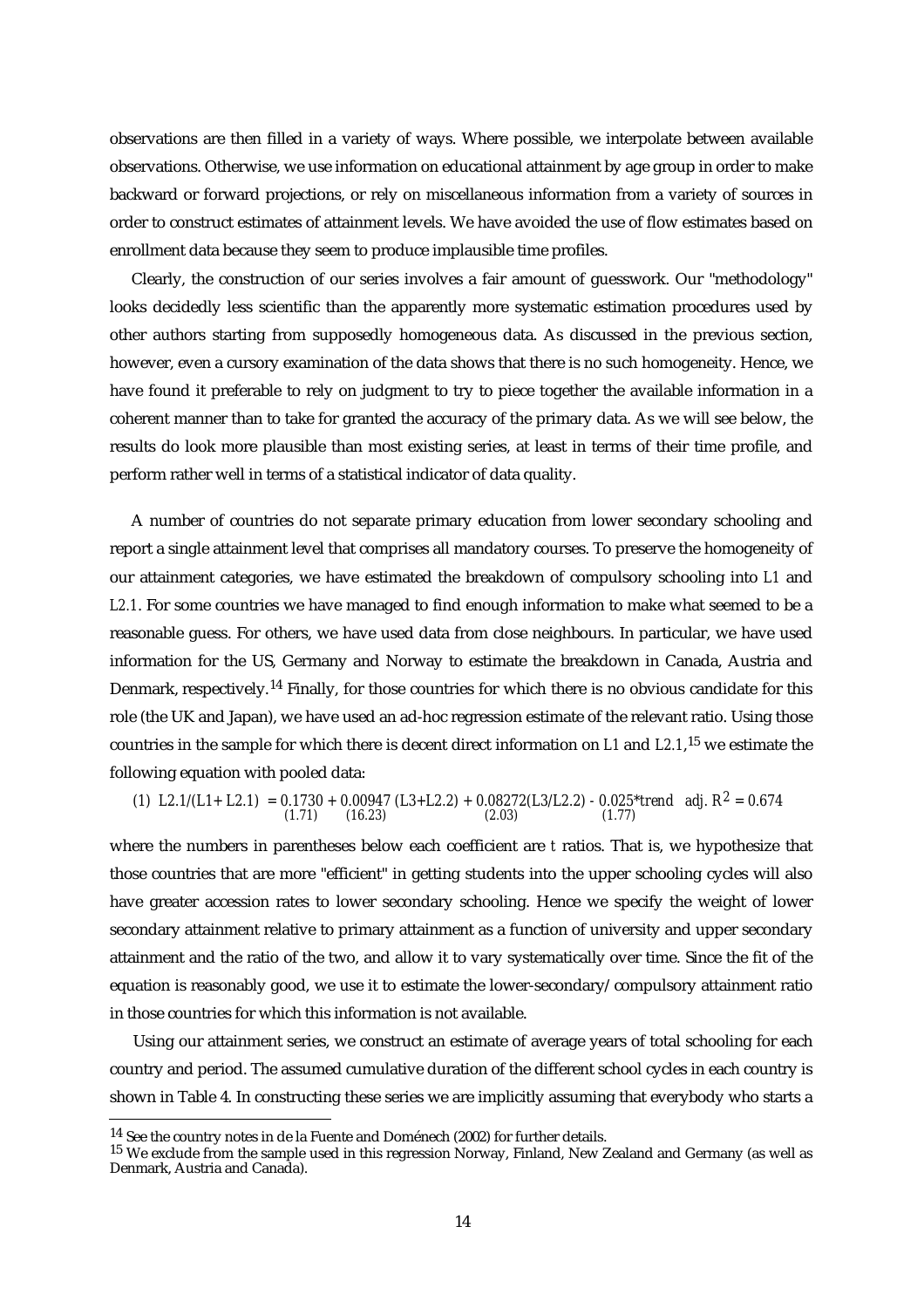given school cycle does eventually complete it, which is clearly not the case. Hence, our figures will be biased upward and are not strictly comparable with Barro and Lee's (1996 or 2000) average schooling series, which do make use of estimates of completion rates.<sup>16,17</sup>

|             | L1               | L2.1 | L2.2 | L3.1 | L3.2 |
|-------------|------------------|------|------|------|------|
| Australia   | 7                | 11   | 13   | 15   | 16   |
| Austria     | 4                | 8/9a | 13   | 15   | 17   |
| Belgium     | 6                | 9    | 12   | 15   | 16   |
| Canada      | 6                | 9    | 12   | 15   | 16   |
| Denmark     | 6                | 9    | 13   | 14   | 17   |
| Finland     | 6                | 9    | 12   | 14   | 17   |
| France      | 5                | 9    | 12   | 14   | 16   |
| Germany     | 4                | 10   | 13   | 15   | 17   |
| Greece      | 6                | 9    | 12   | 16   | 16   |
| Ireland     | 6                | 9    | 12   | 14   | 16   |
| Italy       | 5                | 8    | 13   | 15   | 18   |
| Japan       | 6                | 9    | 12   | 14   | 16   |
| Netherlands | 6                | 10   | 12   | 16   | 17   |
| Norway      | 6                | 9    | 12   | 14   | 16   |
| New Zealand | 6                | 11   | 13   | 15   | 16   |
| Portugal    | 6                | 8    | 12   | 14   | 16   |
| Spain       | 5                | 8    | 12   | 14   | 17   |
| Sweden      | $\bf{6}$         | 9    | 12   | 14   | 16   |
| Switzerland | 7 <sup>b</sup>   | 9    | 13   | 16   | 17   |
| UK          | 6                | 9    | 12   | 14   | 16   |
| <b>USA</b>  | 4 <sup>c</sup>   | 8c   | 12   | 14   | 16   |
| Mode        | $\boldsymbol{6}$ | 9    | 12   | 14   | 16   |

**Table 4: Cumulative years of schooling by educational level**

*- Sources:* Education at a Glance 1997 (OECD, 1998), except figures in bold type (WDI, World Bank, 1999) and in italics (national sources).

 $($ <sup>a</sup>) The duration of compulsory schooling in Austria changed from 8 to 9 years in the mid sixities.<sup>18</sup>

( b) The duration of *L1* in Switzerland is 6 years, but the cutoff between *L1* and *L2.1* in our data is 8. Hence, we use the average of these two figures to calculate the average years of schooling.

( c ) Set in accordance with our cutoffs for *L1* and *L2.1*.

Data availability varies widely across countries. Table 5 shows the fraction of the reported data points that are correspond to "direct observations" and the earliest and latest such observations available for secondary and higher attainment levels. The number of possible observations is typically either 21 or 24 for each level of schooling depending on whether the series ends in 1990 or 1995 (two

 $^{16}$  The available data on completion rates display the same anomalies we have discussed above in connection with attainment and enrollment rates.

 $^{17}$  Except for the fact that they refer to different age groups, our estimates of years of schooling do seem to be comparable to Cohen and Soto's (2001). These authors, however, do not provide sufficient details to identify any possible differences in the procedures followed in the two studies.

<sup>&</sup>lt;sup>18</sup> We allow for this in a crude way when computing the average years of schooling in Austria. For this calculation, we assume that the cumulative duration of *L2.1* is 8 years until 1975 (since those completing *L2.1* in 1965 will not enter the 25+ age group until that year). For later years, we attribute to *L2.1* a cumulative duration which is a weighted average of 8 and 9 years, with the weight of the second figure set equal to the fraction of the population 25 and over in the current year that studied under the new system. The data on the age structure of the population required for the adjustment was obtained from the UN's *Demographic Yearbook* (DYB).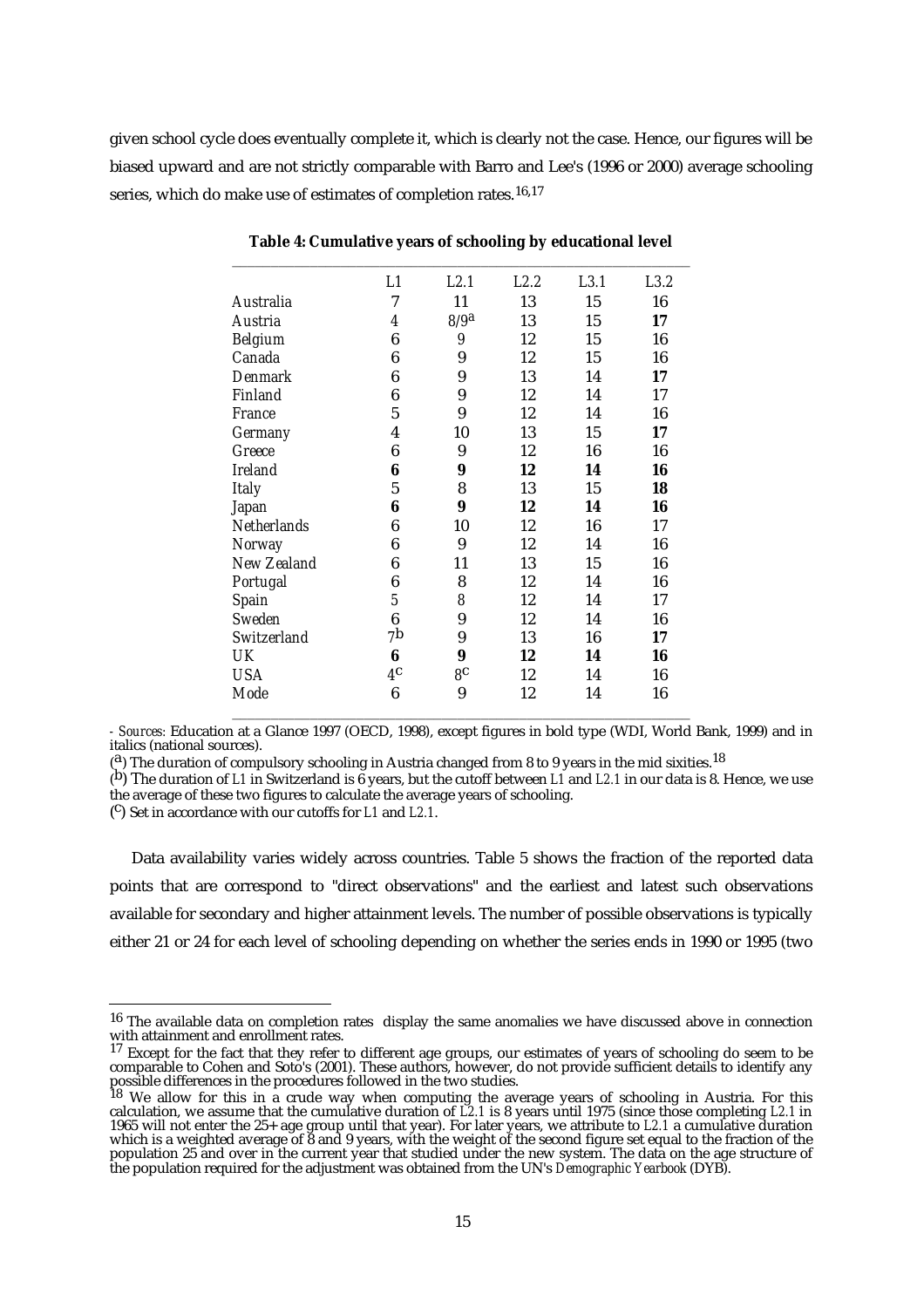sublevels and a total<sup>19</sup> times seven or eight quinquennial observations). In the case of Italy, there seem to be no short higher education courses, so the number of possible observations at the university level drops to eight. We count as direct observations backward and forward projections constructed using detailed census data on educational attainment by age group and the age structure of the population, and various "reasonable guesses" that incorporate some information from census or survey data.

As can be seen in the Table, for most of the countries in the sample we have enough primary information to reconstruct reasonable attainment series covering the whole sample period. The more problematic cases are higlighted using bold characters. In the case of Italy, the main problem is that much of the available information refers to the population over six years of age. For Denmark and Germany (at the secondary level), the earliest available direct observation refers to 1970 or later. In these two cases, we have projected attainment rates backward to 1960 using the attainment growth rates reported in OECD (1974), but we are unsure of the reliability of this extrapolation.

|                       |             | secondary attainment |         | university attainment |         |         |
|-----------------------|-------------|----------------------|---------|-----------------------|---------|---------|
|                       | direct/tot. | first                | last    | direct/tot.           | first   | last    |
|                       | observ.     | observ.              | observ. | obs.                  | observ. | observ. |
| <b>USA</b>            | 24/24       | 1960                 | 1995    | 24/24                 | 1960    | 1995    |
| Netherlands           | 12/24       | 1960                 | 1995    | 12/24                 | 1960    | 1995    |
| <b>Italy</b>          | 15/24       | 1961                 | 1999    | 5/8                   | 1960    | 1998    |
| Belgium               | 13/24       | 1961                 | 1995    | 12/24                 | 1960    | 1995    |
| Spain                 | 12/21       | 1960                 | 1991    | 12/21                 | 1960    | 1991    |
| Greece                | 15/24       | 1961                 | 1995    | 15/24                 | 1961    | 1997    |
| Portugal              | 12/21       | 1960                 | 1991    | 8/21                  | 1960    | 1991    |
| France                | 12/21       | 1960                 | 1989    | 12/21                 | 1960    | 1990    |
| Ireland               | 15/24       | 1961                 | 1998    | 11/24                 | 1961    | 1998    |
| Sweden                | 9/24        | 1960                 | 1995    | 9/24                  | 1960    | 1995    |
| Norway*               | 15/24       | 1960                 | 1998    | 9/24                  | 1960    | 1998    |
| Denmark*              | 9/24        | 1973                 | 1994    | 12/24                 | 1973    | 1994    |
| Finland*              | 16/24       | 1960                 | 1995    | 21/24                 | 1970    | 1995    |
| Japan*                | 8/21        | 1960                 | 1990    | 12/21                 | 1960    | 1990    |
| N. Zealand            | 10/24       | 1965                 | 1998    | 10/24                 | 1965    | 1998    |
| $UK^*$                | 6/21        | 1960                 | 1993    | 10/21                 | 1960    | 1991    |
| Switzerland           | 15/24       | 1960                 | 1995    | 15/24                 | 1960    | 1995    |
| Austria*              | 11/24       | 1961                 | 1995    | 7/24                  | 1961    | 1995    |
| Australia             | 11/24       | 1965                 | 1997    | 11/24                 | 1966    | 1997    |
| W. Germany            | 11/24       | 1970                 | 1995    | 17/24                 | 1961    | 1995    |
| <b>United Germany</b> | 6/6         | 1991                 | 1995    | 6/6                   | 1991    | 1995    |
| Canada*               | 15/24       | 1961                 | 1996    | 21/24                 | 1960    | 1996    |

**Table 5: Availability of primary data**

- (\*) Countries where primary and lower secondary attainment are generally not reported separately.

<sup>&</sup>lt;sup>19</sup> For those countries where primary and lower secondary attainment are generally not reported separately (identified by an asterisk in Table 5), the three categories reported in the column for secondary attainment are *L2.1, L2.2* and *L1+L2.1* (rather than *L2.1, L2.2* and *L2* as in the other cases).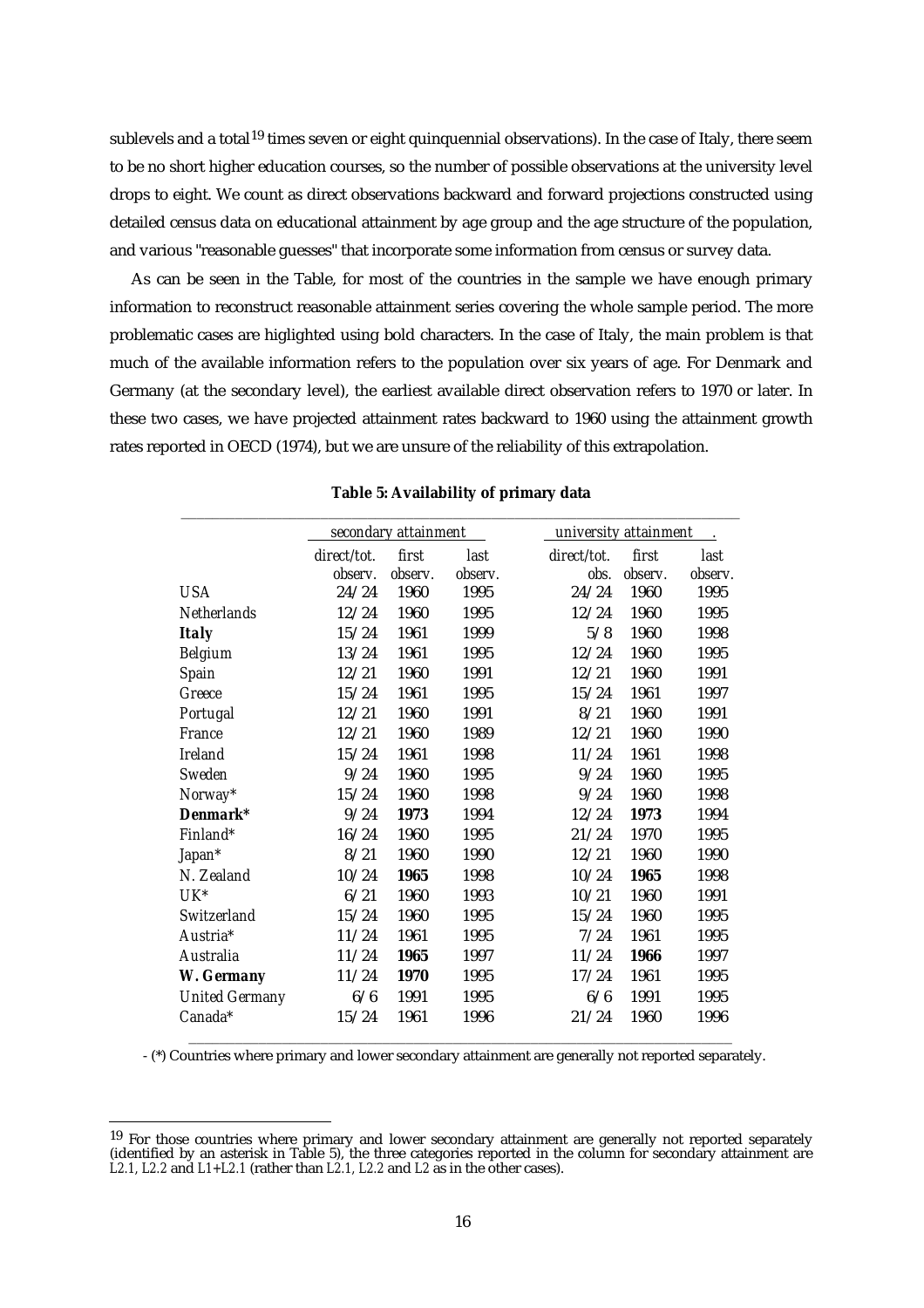#### *3.1 An example: the case of higher education in Canada*

To give the reader a flavour for the way our series have been constructed and for their limitations, we will discuss in some detail the case of higher education in Canada. This is a country for which there is a considerable amount of published information that displays, if taken literally, a rather implausible pattern. It is also a case in which the new data supplied by national statistical agencies allows us to check our original estimates (D&D 2000).

The essence of our approach is captured by Figure 5. The thickest line in the figure (labeled *B&L.96*) describes Barro and Lee's (1996) higher educational attainment series for the population aged 25 and over, which is based on Unesco and UN data. The implausible hump-shaped pattern of the series strongly suggests that the 1975 and 1980 observations refer to a broader concept of higher attainment than the rest of the data. Our (2000) estimate was based on the guess that, unlike the rest of the observations, the data for these two atypical years included upper-level vocational training courses. Using other available information, we tried to homogenize the series by consistently including or excluding an estimate of this category, obtaining the more plausible profile described by the two thinnest lines shown in the figure.20 The higher of these lines *(L3.00)* refers to higher education in a broad sense, and the lower one *(UNIV)* to strictly university attainment (which is not exactly the same thing as *L3.2*). The dots lying on these two lines represent actual data taken from various sources and attributed to the exact year to which they correspond (and not to the closest multiple of five). For the rest of the years, the series are completed through linear interpolation.



**Figure 5: University attainment in Canada, B&L (1996) vs. D&D (2000) and this paper**

20 The details can be found in de la Fuente and Doménech (2000).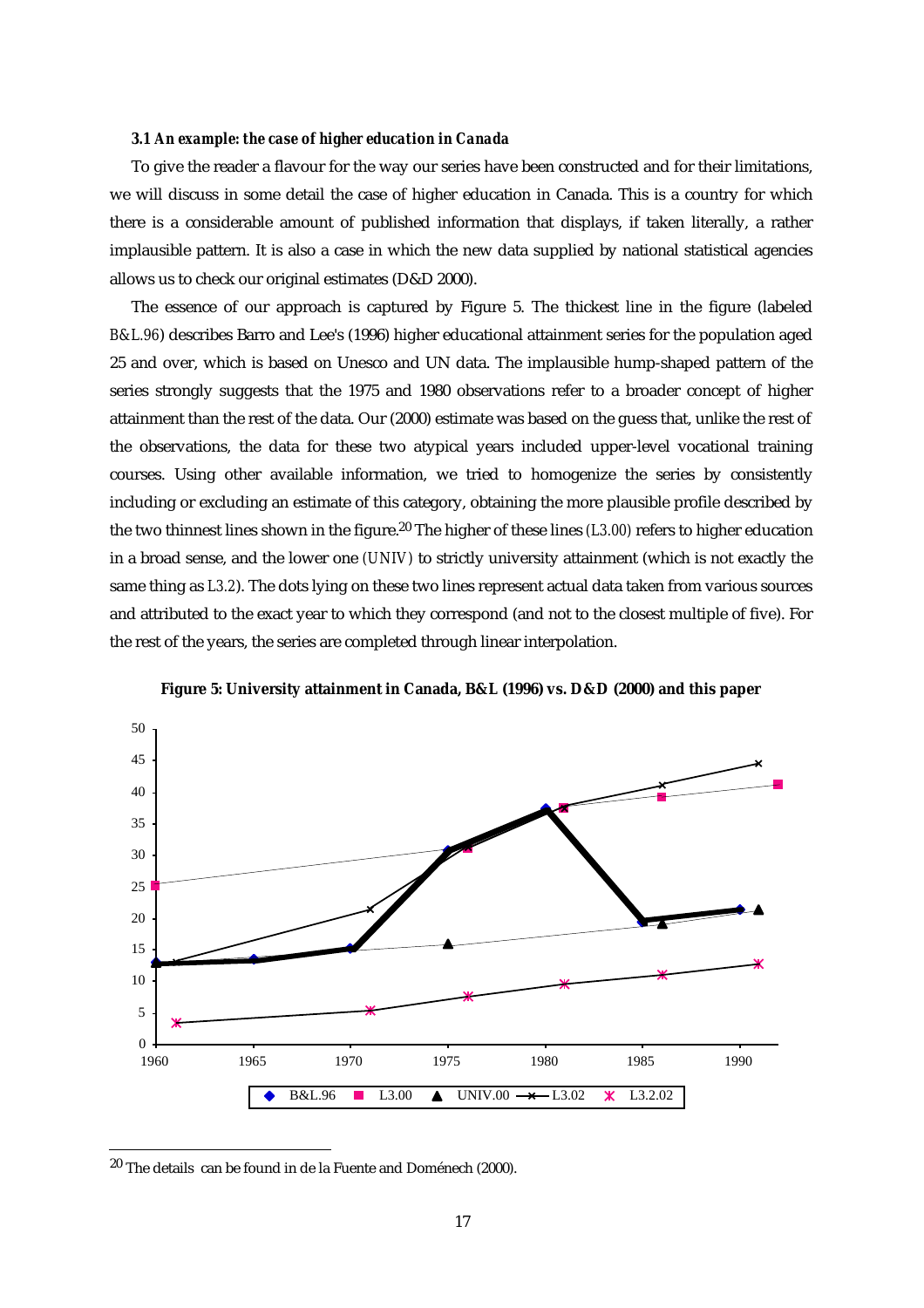Our current estimates correspond to the lines of intermediate thickness shown in the figure and are based mainly on data supplied directly by Statistics Canada. The series labeled *L3.2.02* (completed Bachelor's or higher) extends back to 1951 and displays a plausible profile. To recover total tertiary attainment *(L3.02)* we add to the previous series an estimate of *L3.1*. From 1971 onward, this estimate is also taken directly from Statistics Canada. For the previous period, we use other sources to estimate this category as discussed in the country notes (see de la Fuente and Doménech, 2002). The new data suggest that our 2000 estimate was essentially correct for the second part of the sample period, but probably overestimated higher attainment until 1975.

#### *3.2. A comparison of three recent data sets*

In this section we compare our attainment series with those constructed by Cohen and Soto (2001) and with the latest version of the Barro and Lee data set (B&L 2000). We find that there are significant differences across these three sources in terms of both their cross-section and their time profiles. In the cross-section dimension, our estimates tend to lie between the other two. In the time dimension, both our series and Cohen and Soto's display considerably less volatility than Barro and Lee's. A detailed country by country comparison of these three attainment series and a set of pairwise scatterplots for the data in levels and in growth rates can be found in Figures A.1-A.6 in the Appendix.

| Table 6: Normalized average years of schooling over 1960-90 |  |
|-------------------------------------------------------------|--|
| <b>Correlation across data sets</b>                         |  |
|                                                             |  |

|            | B&L   | C&S   | D&D   |
|------------|-------|-------|-------|
| B&L (2000) | 1.000 |       |       |
| C&S (2001) | 0.885 | 1.000 |       |
| D&D (2002) | 0.925 | 0.924 | 1.000 |
|            |       |       |       |

 *- Note:* Data from the last 3 columns of Table 7.

To compare their cross-section profiles, we begin by normalizing each of the years of schooling series by its contemporaneous sample mean.<sup>21</sup> Table 7 shows the resulting attainment indices for 1960 and 1990. The last three columns of the table refer to average attainment calculated over the entire period 1960-90. Focusing on this last set of figures, we observe that although the correlation across data sets is quite high (see Table 6), there are also large discrepancies among them. This is illustrated in Figure 6, which shows the differences in normalized average attainment across sources, taking as a reference Barro and Lee's estimates. To construct a rough measure of the degree of agreement across series, we will say that two sources (or the three of them) agree for a given country if the (maximum) difference between them in terms of normalized years of schooling is less than 5% of their average value. We find that there is not a single country for which all three sources agree. The number of

<sup>&</sup>lt;sup>21</sup> As has already been noted, our average years of schooling series is not directly comparable with Barro and Lee's.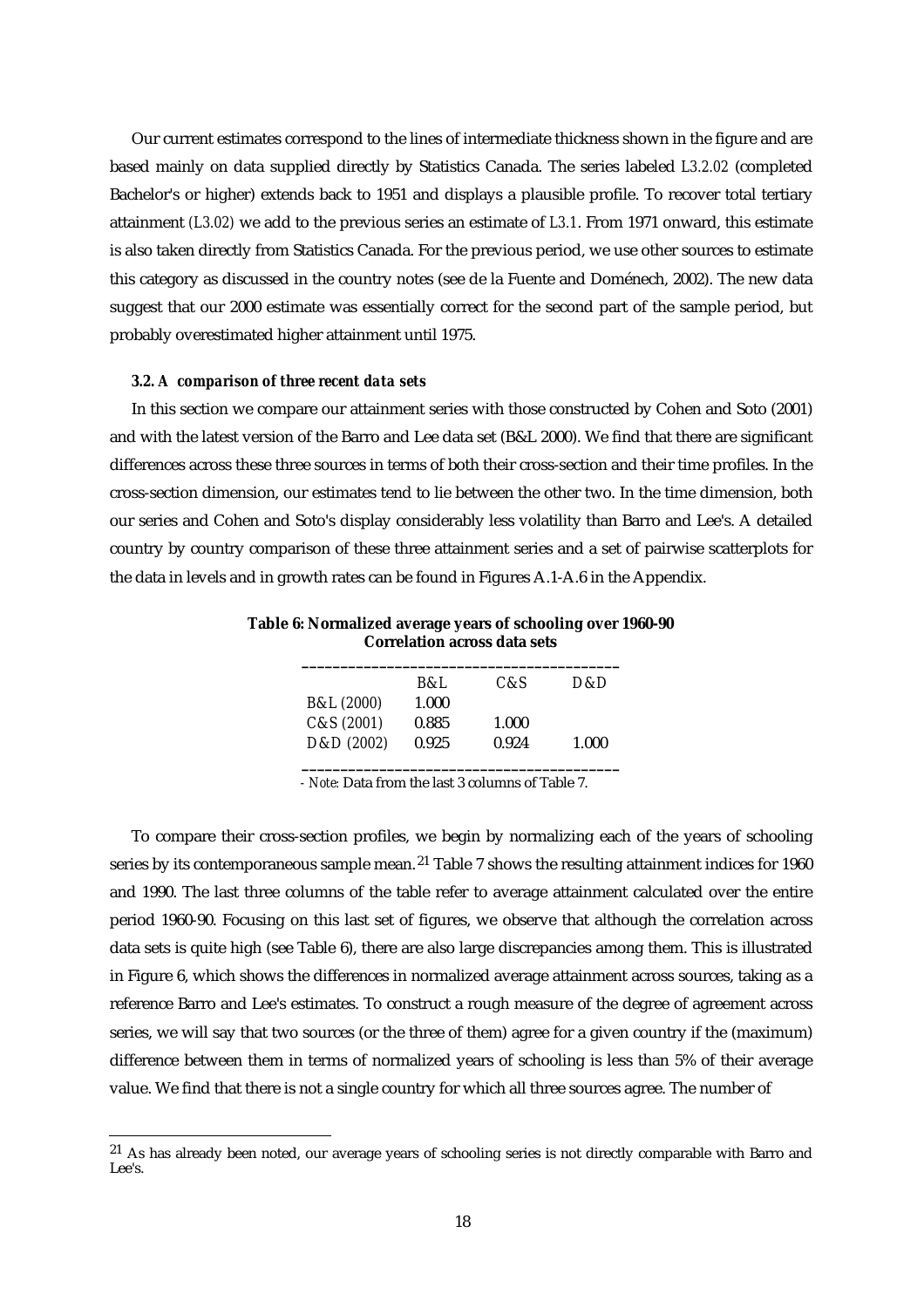|                  |                  | 1960  |       |                  | 1990  |       |                  | average 1960-90 |       |
|------------------|------------------|-------|-------|------------------|-------|-------|------------------|-----------------|-------|
|                  | <b>B&amp;L00</b> | D&D02 | C&S01 | <b>B&amp;L00</b> | D&D02 | C&S01 | <b>B&amp;L00</b> | D&D02           | C&S01 |
| <b>USA</b>       | 129.3            | 126.3 | 126.1 | 135.2            | 119.1 | 115.5 | 136.5            | 123.4           | 120.6 |
| Australia        | 140.8            | 117.7 | 121.7 | 114.1            | 121.1 | 116.8 | 128.2            | 122.4           | 119.5 |
| New Zealand      | 142.7            | 125.1 | 111.3 | 126.0            | 113.8 | 100.8 | 136.6            | 119.2           | 105.8 |
| Switzerland      | 109.0            | 124.8 | 135.8 | 111.8            | 114.9 | 118.6 | 113.7            | 120.0           | 125.7 |
| Canada           | 125.0            | 124.1 | 112.9 | 118.3            | 119.7 | 113.1 | 122.7            | 122.4           | 113.2 |
| West Germany     | 123.6            | 118.5 | 117.9 | 102.1            | 121.7 | 120.9 | 109.8            | 121.1           | 121.3 |
| Denmark          | 133.6            | 129.0 | 112.5 | 114.2            | 110.2 | 105.6 | 119.6            | 119.3           | 108.8 |
| Norway           | 91.2             | 115.8 | 112.1 | 122.3            | 104.4 | 112.7 | 102.2            | 109.3           | 112.7 |
| Japan            | 102.6            | 103.1 | 117.4 | 103.9            | 105.6 | 109.2 | 101.1            | 104.6           | 112.1 |
| Sweden           | 114.2            | 96.2  | 107.5 | 107.9            | 99.8  | 110.2 | 110.7            | 97.0            | 109.4 |
| UK               | 114.5            | 102.5 | 112.9 | 98.5             | 98.9  | 112.4 | 104.0            | 100.1           | 112.9 |
| Austria          | 100.2            | 107.7 | 102.6 | 92.6             | 106.3 | 100.1 | 97.5             | 105.1           | 101.2 |
| Netherlands      | 78.7             | 97.0  | 103.3 | 97.0             | 102.9 | 98.1  | 95.1             | 99.6            | 100.9 |
| Belgium          | 111.4            | 92.5  | 91.6  | 95.0             | 94.7  | 91.8  | 104.0            | 94.1            | 91.1  |
| Finland          | 80.2             | 91.5  | 84.9  | 106.8            | 103.1 | 98.2  | 94.3             | 98.5            | 91.3  |
| France           | 86.3             | 97.3  | 83.4  | 85.2             | 98.2  | 94.8  | 84.2             | 99.2            | 89.8  |
| Ireland          | 96.3             | 88.0  | 89.8  | 95.8             | 88.4  | 87.2  | 93.3             | 87.1            | 88.0  |
| Greece           | 69.3             | 66.5  | 73.6  | 86.3             | 74.3  | 79.7  | 77.5             | 70.5            | 75.9  |
| Italy            | 68.1             | 64.7  | 72.1  | 69.4             | 75.6  | 83.3  | 69.0             | 70.1            | 77.3  |
| Spain            | 54.3             | 59.5  | 71.7  | 68.6             | 66.7  | 77.2  | 61.7             | 60.6            | 73.5  |
| Portugal         | 29.0             | 52.3  | 39.0  | 48.8             | 60.2  | 54.1  | 38.3             | 56.3            | 48.9  |
| average          | 100.0            | 100.0 | 100.0 | 100.0            | 100.0 | 100.0 | 100.0            | 100.0           | 100.0 |
| average in years | 6.70             | 8.36  | 8.07  | 8.87             | 10.64 | 10.93 | 7.67             | 9.47            | 9.59  |

**Table 7: Normalized average years of schooling**

**Figure 6: Normalized years of schooling, differences with B&L (2000) based on average schooling over the entire sample period**

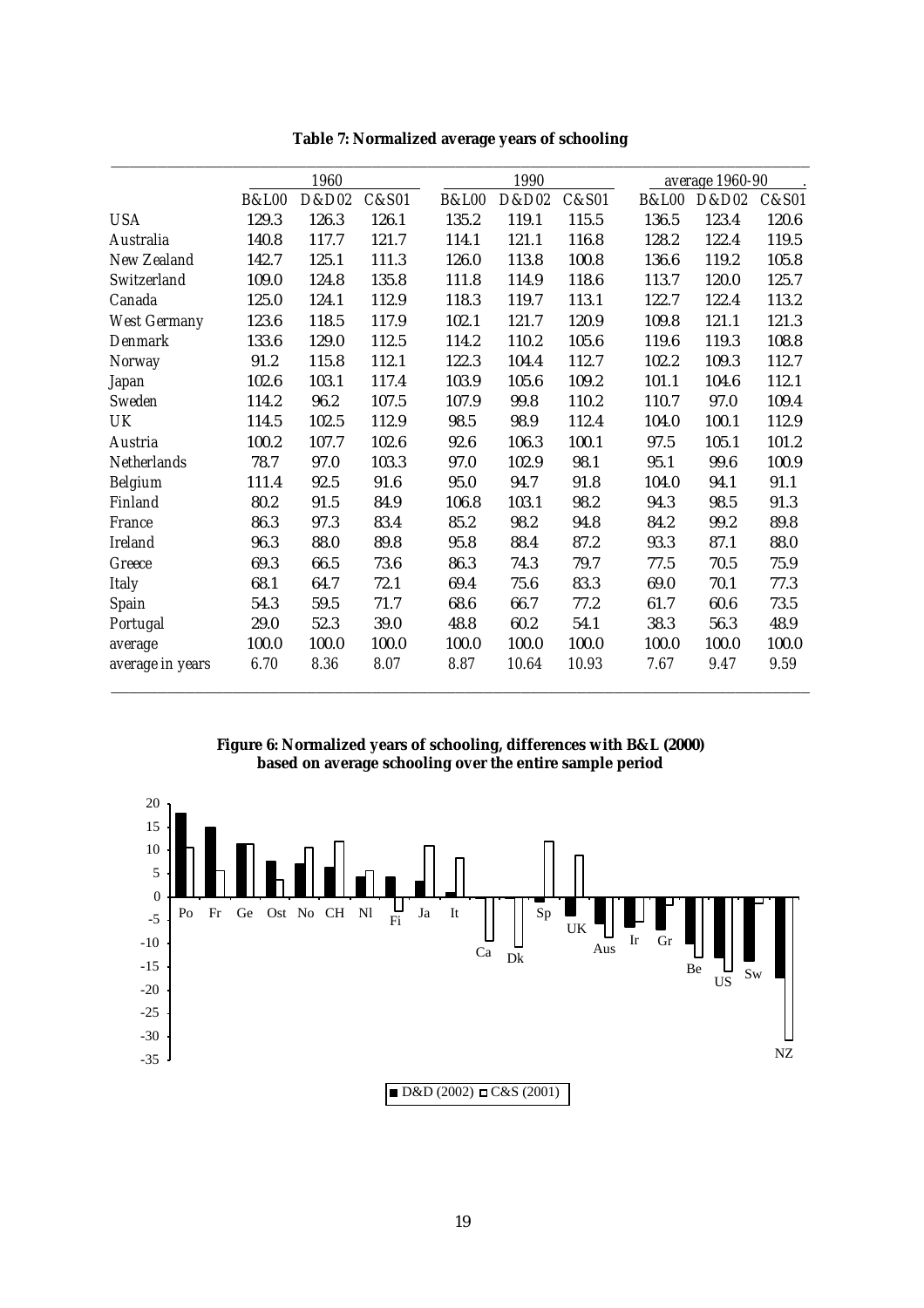observations for which there is agreement is 9 (out of 21) when our data are compared with either the B&L or C&S series, and only 4 when these two series are compared with each other.

When we turn to the time profiles, both our series and Cohen and Soto's display a considerably smoother and more plausible pattern than the Barro and Lee data set. Barro and Lee's series contain a large number of sharp breaks that give a distorted image of the pattern of human capital accumulation and may obscure its relationship with productivity growth. This is clearly illustrated in Figure 8, where we have plotted the fitted distribution of the annualized growth rate of average years of schooling for all countries and years in each data set. The difference in the range of this variable across data sets is enormous: while our annual growth rates range between 0.09% and 1.92%, and those of Cohen and Soto between 0.27% and 3.27%, Barro and Lee's go from -1.35% to 6.13%; moreover, 19% of the observations in this last data set are negative, and 16.7% of them exceed 2%.



**Figure 7: Fitted distribution of the growth rate of years of schooling, Barro and Lee (2000), Cohen and Soto (2001) and this paper**

As shown in Figure 8, an implausibly broad range of values (for the data in growth rates) is a common feature of all versions of the Barro and Lee data set. We believe that this anomaly, which seems to arise from these authors' reliance on UNESCO data, cannot be corrected by any improvements in the fill-in procedure alone. We also suspect that this feature may explain why these series often generate implausible results in growth regressions, particularly when they are estimated using panel or differenced specifications. A first indication of this is that the coefficient of a univariate regression of the growth rate of output per employed worker on the growth rate of years of schooling (with both variables measured in deviations from their contemporaneous sample averages) increases from 0.173 (with a *t-*ratio of 1.89) with the Barro and Lee (2000) data to 0.348 (with *t =* 3.07) with Cohen and Soto's series, and to 1.03 (with *t* = 3.16) with those constructed in this paper. The results we report later in the paper are also consistent with this hypothesis.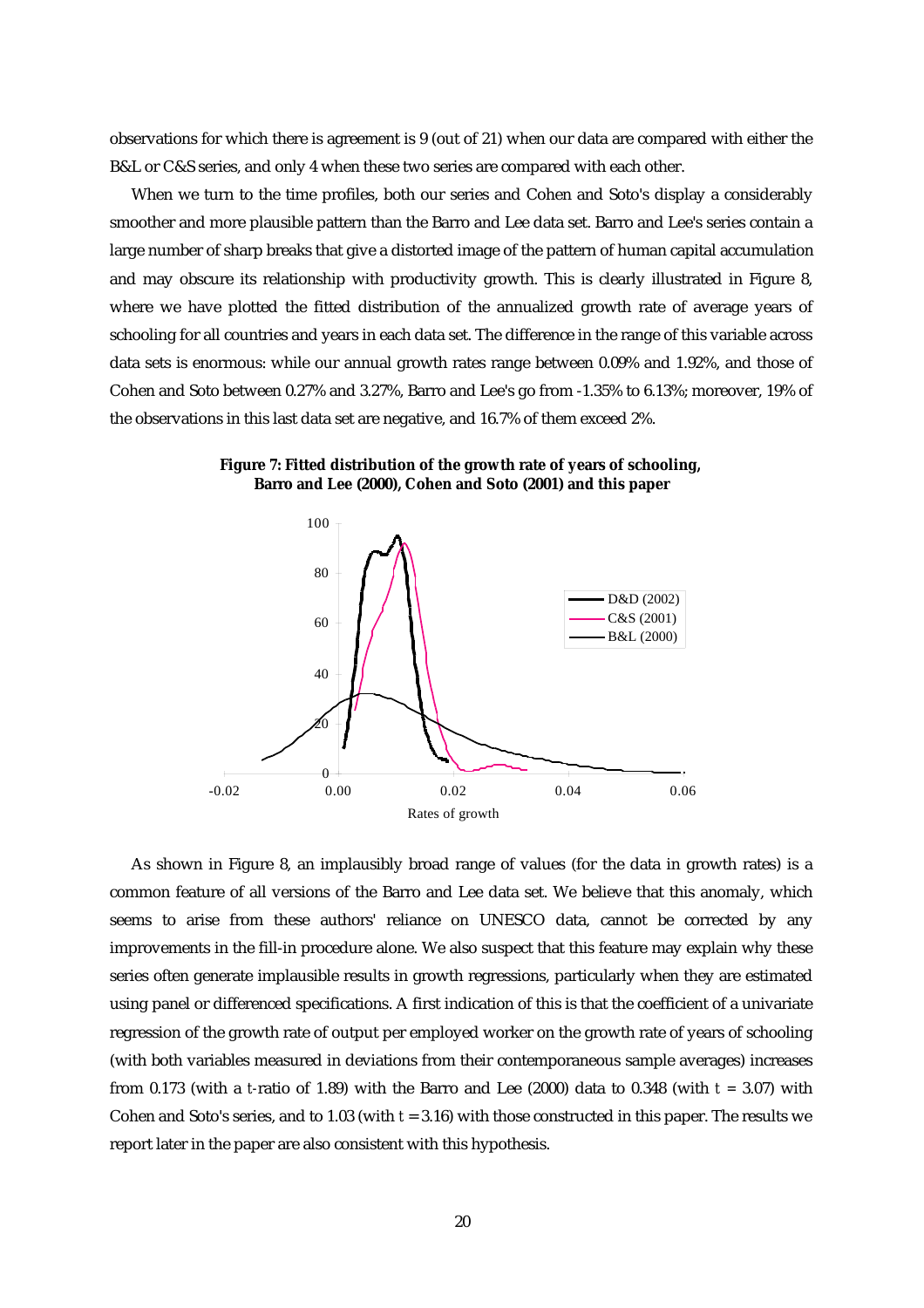## **Figure 8: Fitted distribution of the growth rate of years of schooling, different versions of the Barro and Lee data set**



One conclusion we draw from the above comparisons is that a fair amount of detailed work remains to be done before we can say with some confidence that we have a reliable and detailed picture of educational achievement levels in industrial countries or of their evolution over time. On the other hand, the existing data bases may contain sufficient information to provide reasonable statistical estimates of the contribution of human capital accumulation to productivity growth, particularly if we exploit differences in quality across them to correct for measurement error. This will be the objective of section 5 of the paper.

## *3.3 Measuring data quality: preliminary estimates of reliability ratios*

In this section we will construct an indicator of the quality of a number of schooling series using an extension of the procedure suggested by Krueger and Lindhal (2001). As these authors note, the information content of a noisy proxy can be measured by its *reliability ratio,* defined as the ratio of signal to signal plus measurement noise in the data. When several noisy measures of the same magnitude are available, estimates of their respective reliability ratios can be obtained by regressing these variables on each other. Under certain assumptions, the coefficients obtained in this manner can be used to approximate the bias induced by measurement error (which will be a decreasing function of the reliability ratio) and to obtain consistent estimates of the parameters of interest in growth regressions.

Let *H* be the true stock of human capital and let  $P_1 = H + \varepsilon_1$  be a noisy proxy for this variable, where the measurement error term  $\varepsilon_1$  is an iid disturbance with zero mean and uncorrelated with *H*. The reliability ratio of this series  $(r_1)$  is defined as

$$
(2) r_1 \equiv \frac{\text{var } H}{\text{var } P_1} = \frac{\text{var } H}{\text{var } H + \text{var } \varepsilon_1}
$$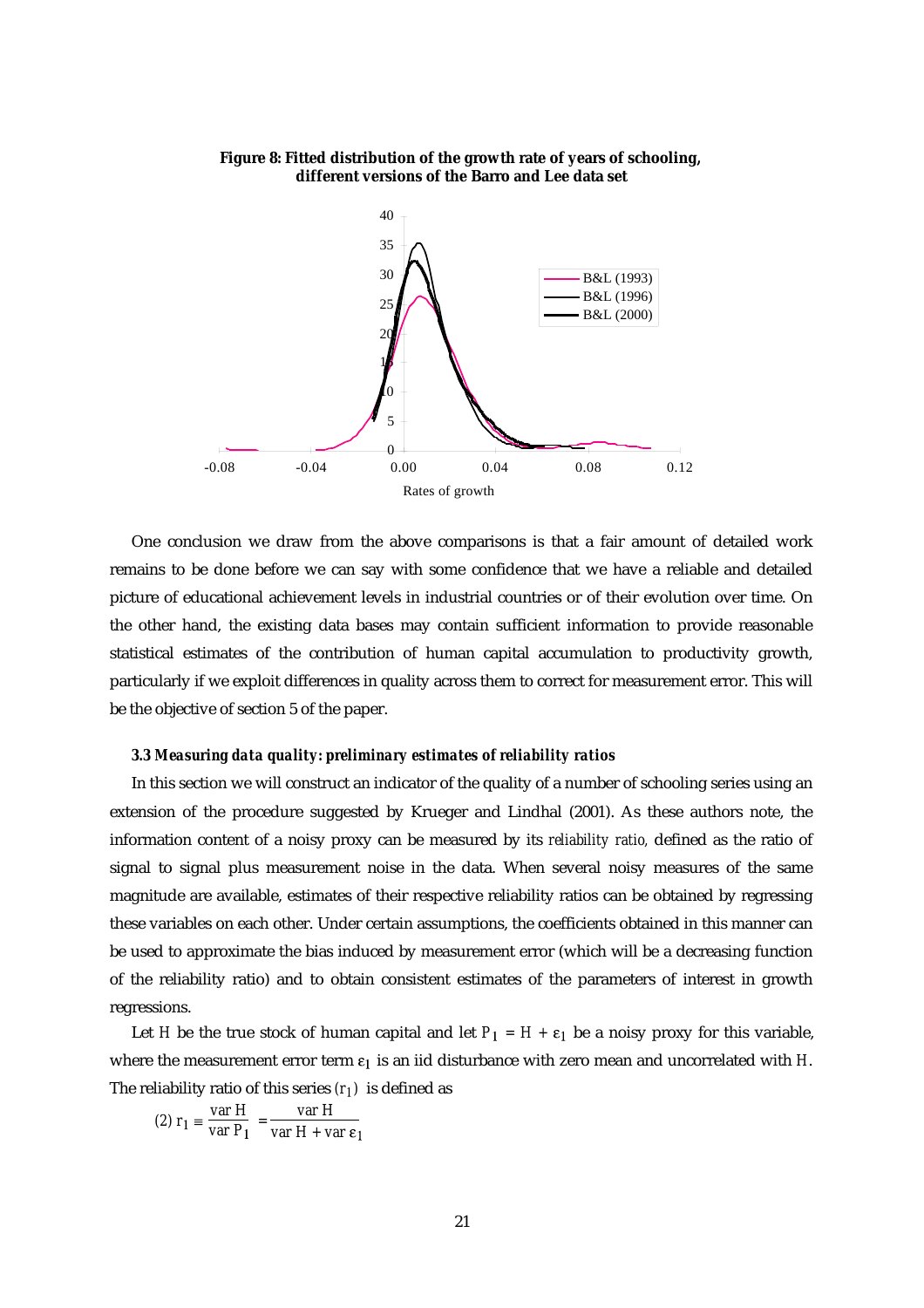Assume now that in addition to  $P_1$  we have a second imperfect measure of human capital,  $P_2 = H + \varepsilon_2$ , where  $\varepsilon_2$  is also iid noise. Then, the covariance between  $P_1$  and  $P_2$  can be used to obtain an estimate of the variance of *H* whenever the measurement error terms  $\varepsilon_1$  and  $\varepsilon_2$  are uncorrelated. Under this assumption,  $r_1$  can be estimated by

(3) 
$$
\hat{r}_1 = \frac{\text{cov}(P_1, P_2)}{\text{var } P_1}
$$

which happens to be the formula for the OLS estimator of the slope coefficient of a regression of  $P_2$  on *P*<sub>1</sub>. Hence, to estimate the reliability of *P*<sub>1</sub> we run a regression of the form *P*<sub>2</sub> = *c* + *r*<sub>1</sub>*P*<sub>1</sub>. <sup>22</sup> Notice, however, that if the measurement errors of the two series are positively correlated ( $E \epsilon_1 \epsilon_2 > 0$ ) as may be expected in many cases,  $\hat{r}_{\rm l}$  will overestimate the reliability ratio and hence understate the extent of the attenuation bias induced by measurement error.

We will build on this approach to construct indicators of the information content of the most widely used cross-country schooling data sets, restricting ourselves to the sample of 21 OECD countries covered by our series. For now, we will maintain Krueger and Lindhal's assumption that measurement error is uncorrelated across data sets (and with other variables of interest), and we will exploit the availability of a number of alternative human capital series to construct a minimum-variance estimator of the reliability ratio. In section 5 we will relax this assumption and allow for correlated measurement errors.

Proceeding as indicated above, for each data set *Pj* we first construct a series of "pairwise" reliability ratio estimates,  $\hat{r}_{jk}$  , by using  $P_j$  to try to explain alternative schooling series  $P_k$ ; that is, for each *j* we estimate a system of equations of the form

(4) 
$$
P_k = c_k + r_{jk} P_j + u_k
$$
 for  $k = 1... K$ 

where *k* denotes the "reference" data set and varies over the last available version of all schooling series different from *j*. The reliability ratio of Barro and Lee's (2000) data set, for instance, is estimated by using these authors' estimate of average years of schooling as the explanatory variable in a set of regressions where the reference (dependent) variables are the average years of schooling estimated by Kyriacou (1991), NSD (1995), Cohen and Soto (2001) and ourselves. Other versions of the Barro and Lee data set, however, are not used as a reference because the correlation of measurement errors across the same family of schooling series is almost certainly very high and this will artificially inflate the estimated reliability ratio.

Under the assumption that measurement error is uncorrelated across families of data sets (i.e. that *E* $\epsilon_j \epsilon_k = 0$  for  $j \neq k$  when  $j$  and  $k$  belong to different families) all the pairwise estimates of  $r_j$  obtained above will be consistent and so will be any weighted average of them,

(5)  $\overline{r}_j = \sum_k \omega_k \hat{r}_{jk}$  where  $\sum_k \omega_k = 1$ .

Intuitively, regressing  $P_2$  on  $P_1$  gives us an idea of how well  $P_1$  explains the true variable *H* because measurement error in the dependent variable  $(P_2$  in this case) will be absorved by the disturbance without generating any biases. Hence, it is almost as if we were regressing the true variable on  $\overline{P_1}$ .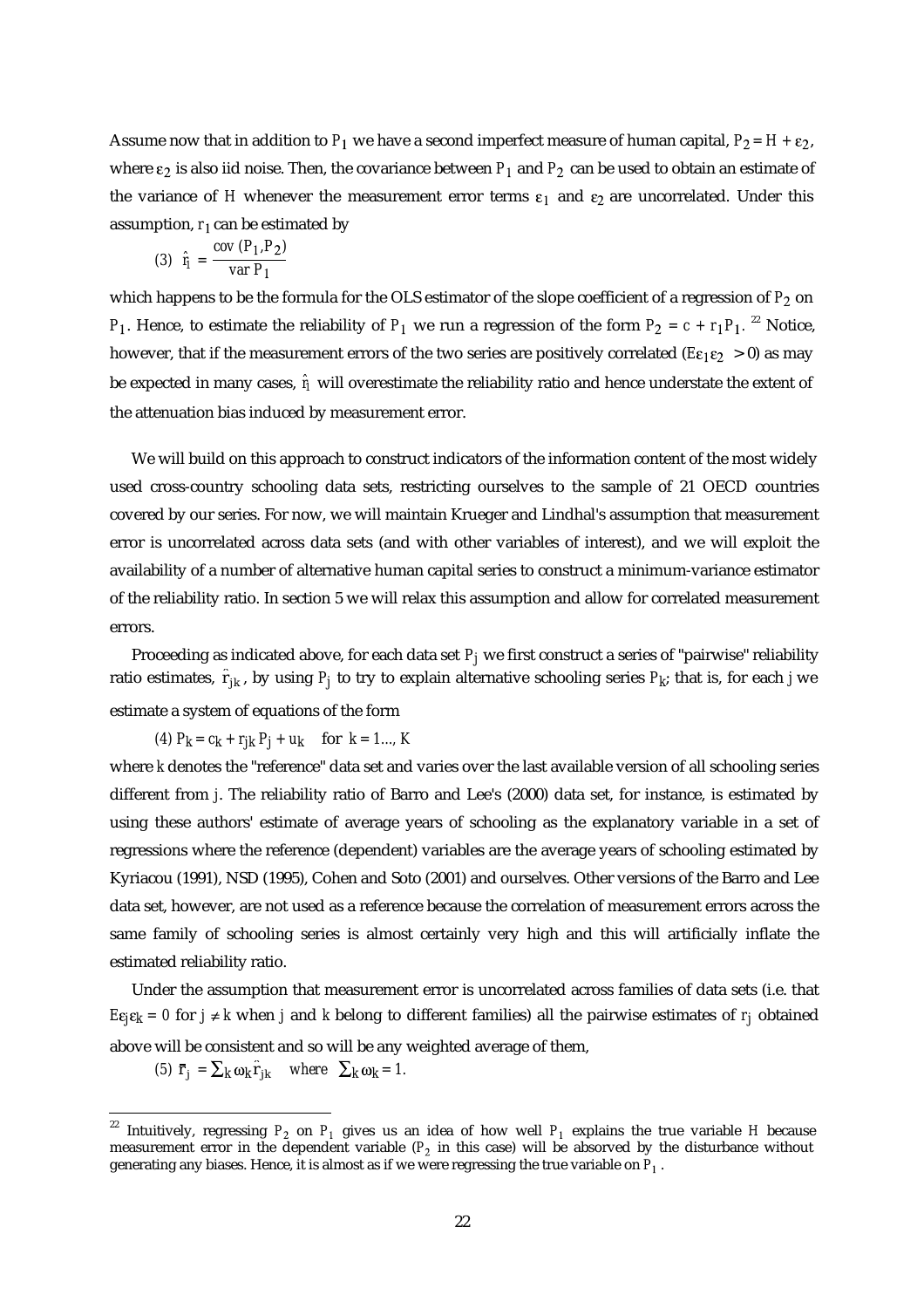To obtain the most efficient estimator of  $r_j$ , we choose the weights  $\omega_k$  in (5) so as to minimize the variance of  $\bar{r}_j$  . The resulting estimator, which will be denoted by  $\hat{r}_j$ , can be implemented by imposing a common slope coefficient across the equations in (4) and estimating the system as a restricted SUR.23 Hence, we will refer to  $\hat{r}_j$  as the *SUR reliability ratio*.

The exercise we have just described is repeated for several transformations of average years of schooling.<sup>24</sup> In particular, we estimate reliability ratios for years of schooling measured in levels *(Hit)* and in logs  $(h_{it})$ , for average annual changes in both levels and logs measured across successive (quinquennial) observations ( $\Delta H_{it}$  and  $\Delta h_{it}$ ), for log years of schooling and for their annualized changes measured in deviations from their respective country means  $(h_{it}$  -  $h_i$  and  $\Delta h_{it}$  -  $\Delta h_i$ ) and for average annual log changes computed over the period 1965-85  $(\Delta h_i)$ . $^{25}$  Notice that  $\Delta h_{it}$  corresponds to annual growth rates and that  $h_{it}$  -  $h_i$  and  $\Delta h_{it}$  -  $\Delta h_i$  are the "within" transformations often used to remove fixed effects. We also estimate all the reliability ratios (except for the case of  $\Delta h_{\rm i}$ ) twice, once with the raw data and a second time after removing the period means from the different schooling series. Since all our growth estimates (reported below) include fixed period effects, this second set of reliability ratios is the relevant one for the analysis of the sensitivity of human capital estimates to data quality we will carry out in a later section.

The results are shown in Tables 8a and 8b with the different data sets arranged by decreasing average reliability ratios. The last row of each table shows the average value of the reliability ratio for each type of data transformation (taken across data sets), and the last column displays the average reliability ratio of each data set (taken across data transformations). Our mean estimate of the reliability ratio in the OECD sample is 0.386 for the raw data and 0.335 after removing period fixed effects. This suggests that the average estimate of the coefficient of schooling in a growth equation is likely to suffer from a substantial downward bias, even without taking into account the further loss of signal that arises when additional regressors are included in these equations (see below). The bias will tend to be smaller when the data are used in levels or logs, even when fixed effects are removed, but is likely to be extremely large in specifications that use data differenced over relatively short periods. The average reliability ratio is only 0.227 for the data in quinquennial log differences, and 0.075 for level differences taken at the same frequency.<sup>26</sup> It should be noted that, while reliability ratios must lie between zero and one, some of the estimates reported in Table 8 fall outside these bounds. We interpret these results as

 $^{23}$  Actually, the restricted SUR yields an approximation to the desired estimator because the number of available data points differs across data sets and the SUR is estimated only over the common observations.

 $^{24}$  Notice that each set of estimates will be based on assumptions about the properties of the measurement error term that are not necessarily consistent with each other.

 $^{25}$  This is the longest period over which all the available schooling series overlap. For some countries, the earliest observation provided by Kyriacou (1991) corresponds to 1970 or 1975. Rather than dropping these observations, in these cases we set  $\Delta h_i$  equal to the average growth rate over the available period.

 $^{\rm 26}$  Estimated reliability ratios are generally somewhat higher in larger samples (see de la Fuente 2002a). This is likely to be misleading, however, because the number of available primary sources that can be drawn upon to construct estimates of educational attainment is probably higher in developed than in underdeveloped countries. As a result, the variation across data sets is likely to be smaller in LDCs, and this will tend to raise the estimated reliability ratio. To a large extent, however, this will simply reflect a higher correlation of errors across data sets (i.e. an upward bias in the estimated reliability ratio).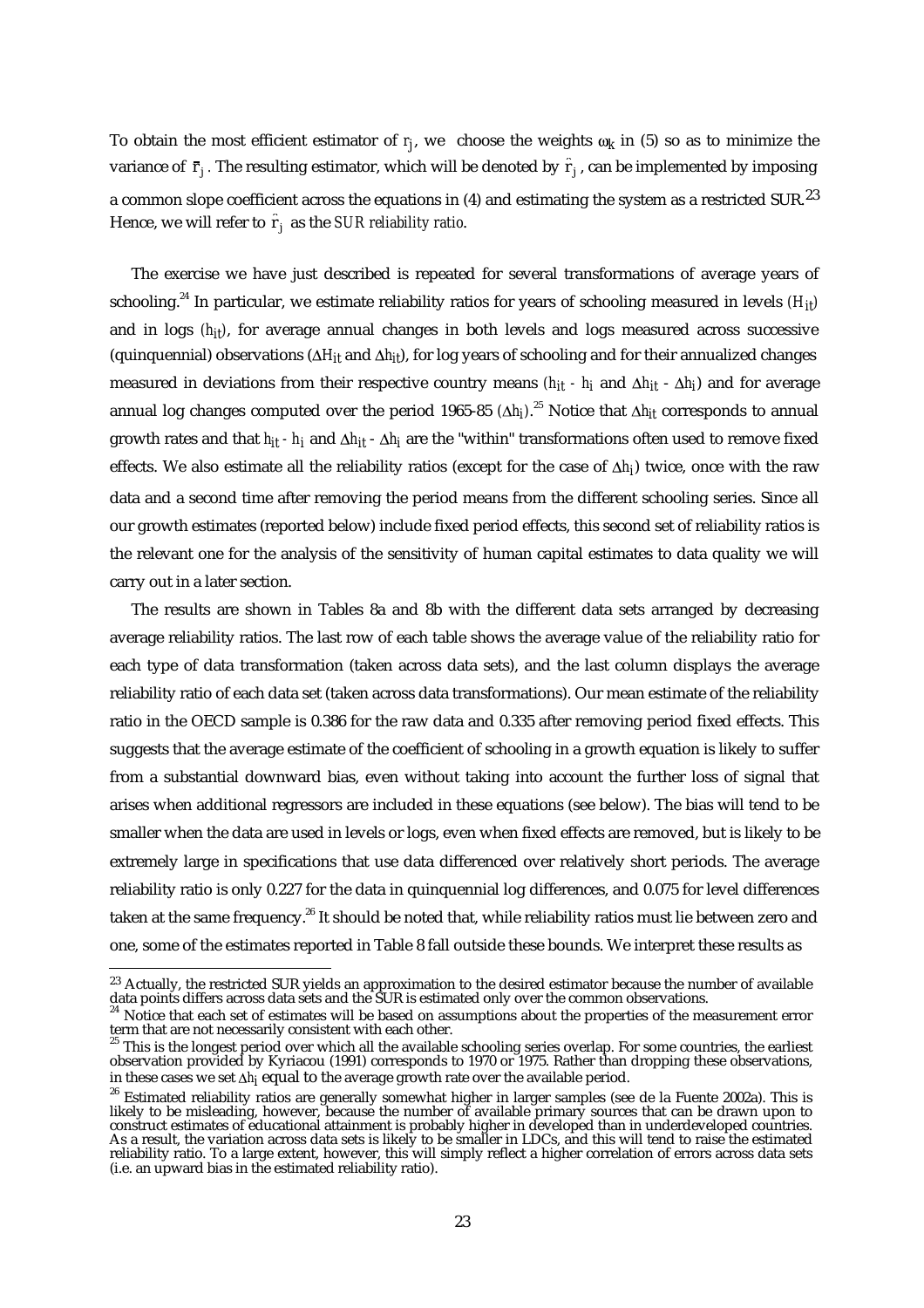|             | $H_{it}$         | $h_{it}$         | $\Delta H_{it}$     | $\Delta h_{it}$  | $h_{it}$ - $h_i$ | $\Delta h_i$     | $\Delta h_{if} \Delta h_i$ | average |
|-------------|------------------|------------------|---------------------|------------------|------------------|------------------|----------------------------|---------|
| D&D (2002)  | 0.806<br>[0.027] | 0.859<br>[0.032] | 0.293<br>[0.110]    | 0.716<br>[0.133] | 1.166<br>[0.035] | 1.028<br>[0.205] | 0.163<br>[0.121]           | 0.719   |
| D&D (2000)  | 0.775<br>[0.029] | 0.848<br>[0.034] | 0.057<br>[0.098]    | 0.477<br>[0.131] | 1.139<br>[0.040] | 0.813<br>[0.255] | 0.040<br>[0.103]           | 0.592   |
| C&S (2001)  | 0.793<br>[0.033] | 0.889<br>[0.032] | 0.227<br>[0.084]    | 0.389<br>[0.060] | 0.735<br>[0.021] | 0.545<br>[0.101] | 0.124<br>$[0.054]$         | 0.529   |
| B&L (2000)  | 0.768<br>[0.035] | 0.644<br>[0.023] | 0.011<br>[0.024]    | 0.046<br>[0.028] | 0.488<br>[0.036] | 0.255<br>[0.092] | 0.002<br>[0.014]           | 0.316   |
| Kyr. (1991) | 0.698<br>[0.097] | 0.601<br>[0.079] | 0.027<br>[0.019]    | 0.064<br>[0.020] | 0.326<br>[0.027] | 0.164<br>[0.050] | 0.025<br>[0.011]           | 0.272   |
| B&L (1996)  | 0.628<br>[0.041] | 0.562<br>[0.029] | 0.014<br>[0.023]    | 0.042<br>[0.027] | 0.466<br>[0.034] | 0.125<br>[0.088] | 0.013<br>[0.014]           | 0.264   |
| B&L (1993)  | 0.587<br>[0.037] | 0.476<br>[0.025] | 0.010<br>[0.021]    | 0.033<br>[0.016] | 0.286<br>[0.027] | 0.109<br>[0.082] | $-0.010$<br>[0.008]        | 0.213   |
| NSD (1995)  | 0.308<br>[0.061] | 0.383<br>[0.060] | $-0.037$<br>[0.040] | 0.045<br>[0.047] | 0.510<br>[0.074] | 0.179<br>[0.075] | $-0.137$<br>[0.048]        | 0.179   |
| average     | 0.670            | 0.658            | 0.075               | 0.227            | 0.639            | 0.402            | 0.027                      | 0.386   |

## **Table 8: SUR estimates of reliability ratios, OECD 21 sample**

**a. Raw data**

# **b. Data in deviations from period means**

|             | $H_{it}$         | $h_{it}$         | $\Delta H_{it}$     | $\Delta h_{it}$  | $h_{it}$ - $h_i$ | $\Delta h_{if} \Delta h_i$ | average |
|-------------|------------------|------------------|---------------------|------------------|------------------|----------------------------|---------|
| D&D (2002)  | 0.754<br>[0.026] | 0.775<br>[0.031] | 0.337<br>[0.091]    | 0.769<br>[0.118] | 0.917<br>[0.092] | 0.246<br>[0.098]           | 0.633   |
| C&S (2001)  | 0.806<br>[0.036] | 0.912<br>[0.034] | 0.330<br>[0.096]    | 0.467<br>[0.063] | 0.547<br>[0.049] | 0.185<br>[0.073]           | 0.541   |
| D&D (2000)  | 0.720<br>[0.027] | 0.761<br>[0.032] | 0.100<br>[0.084]    | 0.550<br>[0.119] | 0.818<br>[0.102] | 0.074<br>[0.085]           | 0.504   |
| Kyr. (1991) | 0.723<br>[0.111] | 0.600<br>[0.092] | 0.024<br>[0.017]    | 0.065<br>[0.020] | 0.111<br>[0.024] | 0.026<br>[0.011]           | 0.258   |
| B&L (2000)  | 0.707<br>[0.034] | 0.603<br>[0.022] | $-0.018$<br>[0.025] | 0.045<br>[0.031] | 0.178<br>[0.040] | $-0.016$<br>[0.015]        | 0.250   |
| B&L (1996)  | 0.559<br>[0.040] | 0.516<br>[0.028] | $-0.017$<br>[0.024] | 0.039<br>[0.030] | 0.146<br>[0.041] | $-0.007$<br>[0.014]        | 0.206   |
| B&L (1993)  | 0.526<br>[0.036] | 0.436<br>[0.024] | $-0.019$<br>[0.022] | 0.029<br>[0.017] | 0.121<br>[0.021] | $-0.017$<br>[0.008]        | 0.179   |
| NSD (1995)  | 0.278<br>[0.051] | 0.330<br>[0.050] | $-0.021$<br>[0.036] | 0.066<br>[0.046] | 0.095<br>[0.046] | $-0.115$<br>[0.042]        | 0.106   |
| average     | 0.634            | 0.617            | 0.090               | 0.254            | 0.367            | 0.047                      | 0.335   |

#### *Notes:*

- Standard errors in brackets below each estimate.

- Data are reported at 5-year intervals except by Cohen and Soto who do it at 10-year intervals. We use linear interpolation (with the data in levels) to complete these series prior to all calculations.

- The version we use of Barro and Lee (1993) is actually taken from Barro and Lee (1994). We do not know if the two data sets are identical or if there are minor differences between them.

- Panel *a* corresponds to the variables as originally measured. The estimates shown in panel *b* are obtained after removing the corresponding period means. This is done by introducing period dummies in equation (4).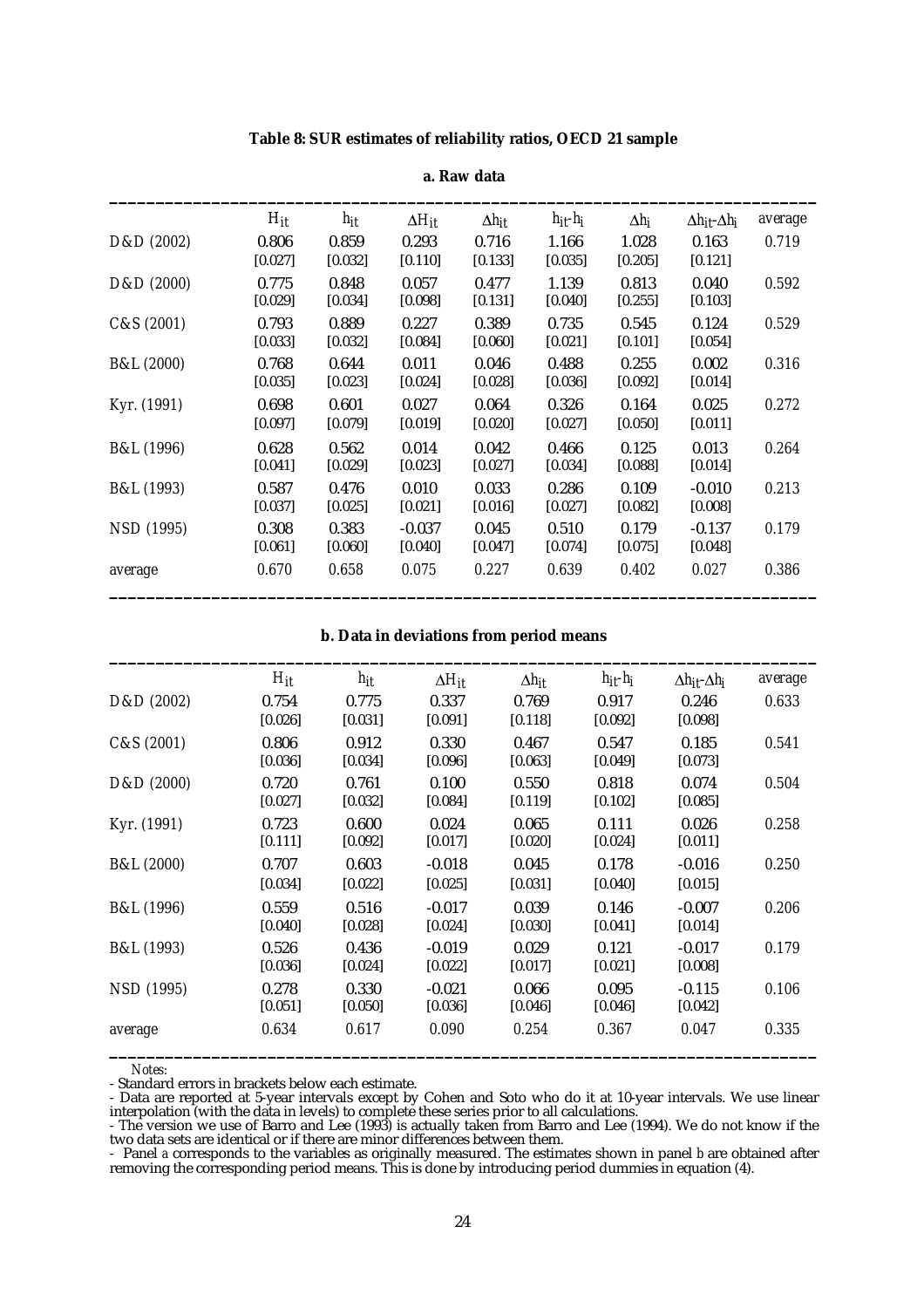an indication that measurement error is likely to be correlated across data sets, a possibility that will be investigated below.

Our results indicate that the importance of measurement error varies significantly across data sets, although their precise ranking depends on the data transformation that is chosen. Two of the datasets most widely used in cross-country empirical work, those by Kyriacou (1991) and Barro and Lee (various years), perform relatively well when the data are used in levels but, as Krueger and Lindhal (2001) note, contain very little signal when the data are differenced. Recent efforts to increase the signal content of the schooling data seem to have been at least partially successful. Taking as a reference the average reliability ratio for the (1996) version of the Barro and Lee data set (0.264 for the raw data and 0.206 after removing period means), the latest revision of these series by the same authors has increased their information content by 20% (21% after removing period means), while the estimates reported in Cohen and Soto (2001) and in this paper raise the estimated reliability ratio by 100% (162%) and 172% (207%) respectively. Our updated data set has the highest information content of all those available, particularly when the data are used in growth rates or after removing fixed country effects.

#### **4. Comparative growth results for different data sets**

Doubts about the accuracy of existing data sets must raise concerns about the validity of the findings of empirical studies based on them. Concerns about data quality, however, also admit an optimistic interpretation of these results. Since there are no reasons to suspect that the available data contain systematic biases that may lead us to overestimate the contribution of human capital to productivity, the fact that the empirical results are quite favourable in some cases in spite of the dubious quality of the data suggest that improvements in this regard should lead to clearer and more conclusive results about education's contribution to economic growth.

In this final part of the paper we will provide some evidence that this is indeed the case. In this section, we examine the performance of different schooling data sets in a number of standard growth specifications and find a clear pattern of human capital coefficients rising with increases in data quality as measured by estimated reliability ratios. In the following section, we will use this correlation to produce a "meta-estimate" of the relevant parameter that corrects for measurement error bias. As we will see, our results support the hypothesis that the lack of correlation between productivity growth and human capital accumulation reported in some recent studies may be due to data deficiencies and suggest that the return to investment in education is substantial.

We will assume that the educational attainment of employed workers *(HE)* is one of the inputs in a constant-returns Cobb-Douglas aggregate production function which we will write in intensive form

*(6)*  $q_{it} = a_{it} + \alpha z_{it} + b^* h e_{it}$ 

where *qit* is the log of output per employed worker in country *i* at time *t*, *z* the log of the stock of physical capital per employed worker, *he* the log of the average number of years of schooling of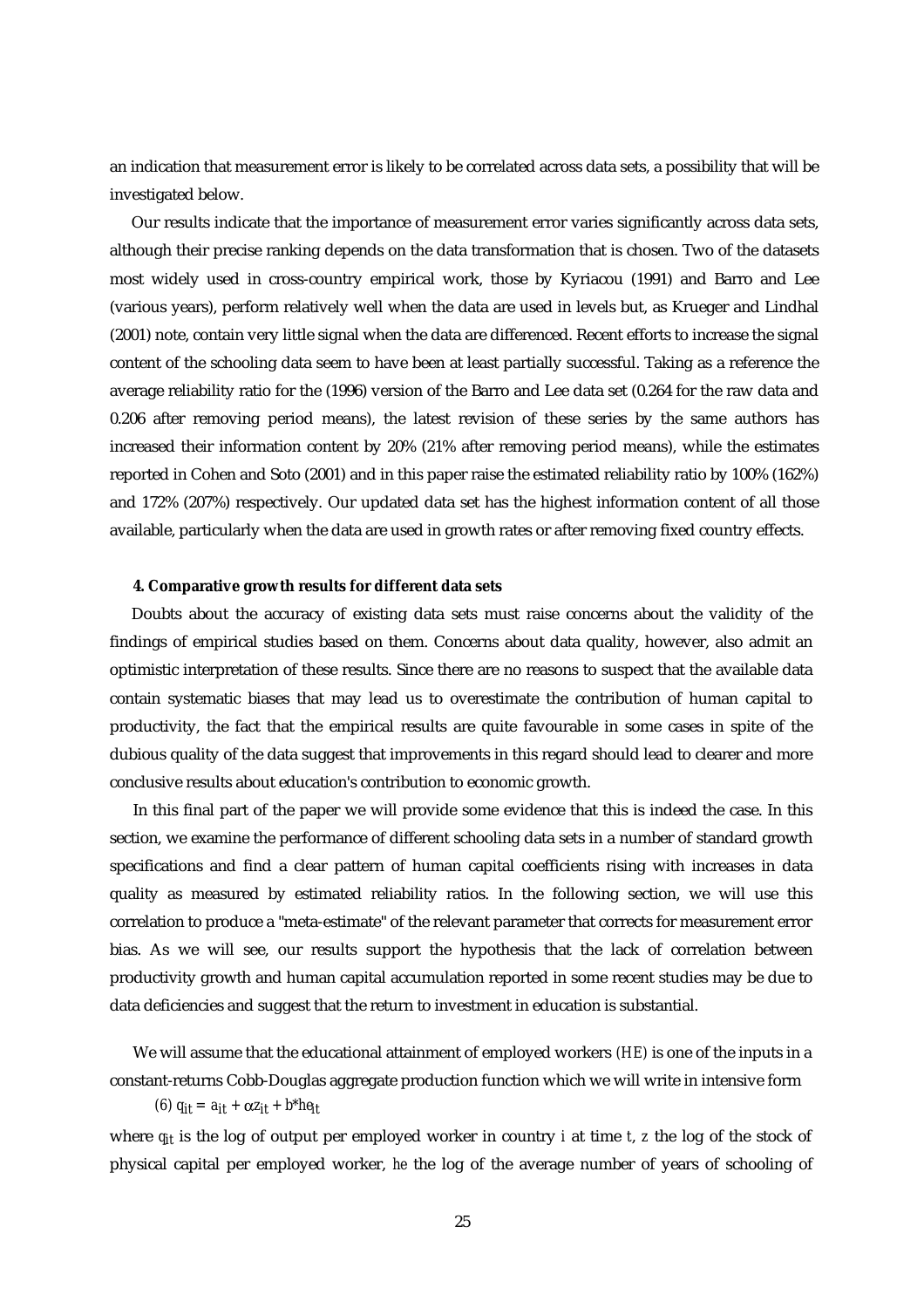employed workes and *ait* the log of total factor productivity (TFP). One difficulty we face when trying to estimate (6) is that our human capital data *(H)* generally refer to the adult population rather than to employed workers. To get around this problem, we will hypothesize that *HE* increases with population attainment and decreases with the ratio of employment to the adult population *(E)*, i.e. that

(7) 
$$
he_{it} = c^*h_{it} - d^*e_{it}
$$

where all variables are measured in logarithms. Substituting (7) into (6) we obtain the reduced-form production function

*(8)*  $q_{it} = a_{it} + \alpha z_{it} + \beta h_{it}$  -  $\varphi e_{it}$ 

where

(9)  $\beta = bc$  and  $\varphi = bd$ .

Hence, our use of population data is likely to introduce a bias in the human capital coefficient that cannot be corrected without outside information on the value of the parameter *c*. We will attempt to obtain one such estimate later on, but for now we will concentrate on the estimation of  $\beta$ , keeping in mind that this coefficient is likely to be a biased estimate of *b*, which is the parameter we are really interested in.

We will estimate a number of specifications based on (8) using different schooling series and a common set of other variables. Our first specification is obtained directly from (8) by replacing *ait* by a set of period and country dummies,

 $(10)$   $q_{it} = \Gamma_1 + \gamma_i + \eta_{1t} + \alpha z_{it} + \beta h_{it} - \varphi e_{it} + \varepsilon_{1it}$ 

where  $\eta_{1t}$  and  $\gamma_i$  are fixed time and country effects and  $\varepsilon_{1it}$  the disturbance term. A second specification is obtained by taking differences of (10),

 $(11) \Delta q_{it} = \Gamma_2 + \eta_{2t} + \alpha \Delta z_{it} + \beta \Delta h_{it} - \varphi \Delta e_{it} + \lambda b_{it} + \varepsilon_{2it}$ 

(which eliminates the country fixed effects), and a third one by extending (11) to allow for technological diffusion along the lines of de la Fuente (2002b). This last equation is of the form<sup>27</sup>

 $(12)$   $\Delta q_{it} = \Gamma_3 + \mu_i + \eta_{3t} + \alpha \Delta z_{it} + \beta \Delta h_{it}$  -  $\varphi \Delta e_{it} + \lambda b_{it} + \varepsilon_{3it}$ 

where  $\Delta$  denotes annual growth rates (over the subperiod starting at time *t*) and  $b_{it}$  is a technological gap measure which enters the equation as a determinant of the rate of technical progress in order to allow for a catch-up effect. This term is the Hicks-neutral TFP gap between each country and the US at the beginning of each subperiod, given by

(13)  $b_{it} = (q_{US,t} - \alpha z_{US,t} - \beta h_{US,t} + \varphi e_{US,t}) - (q_{it} - \alpha z_{it} - \beta h_{it} + \varphi e_{it}).$ 

To estimate this specification we substitute (13) into (12) and use non-linear least squares with data on both factor stocks and their growth rates. In this specification the parameter  $\lambda$  measures the rate of (conditional) technological convergence. Notice that if this parameter is positive, relative TFP levels eventually stabilize, signalling a common asymptotic rate of technical progress for all countries, and

 $27$  Equation (12) is obtained from equation (11) under the assumption that the rate of technological progress (which is implicitly assumed to be constant across countries for each period in the first equation) is given by  $\Delta a_{it} = \lambda b_{it} + \mu_i + \eta_{3t}$ 

The term  $b_{it}$  is obtained by solving for TFP in the production function in log levels and taking differences with the US.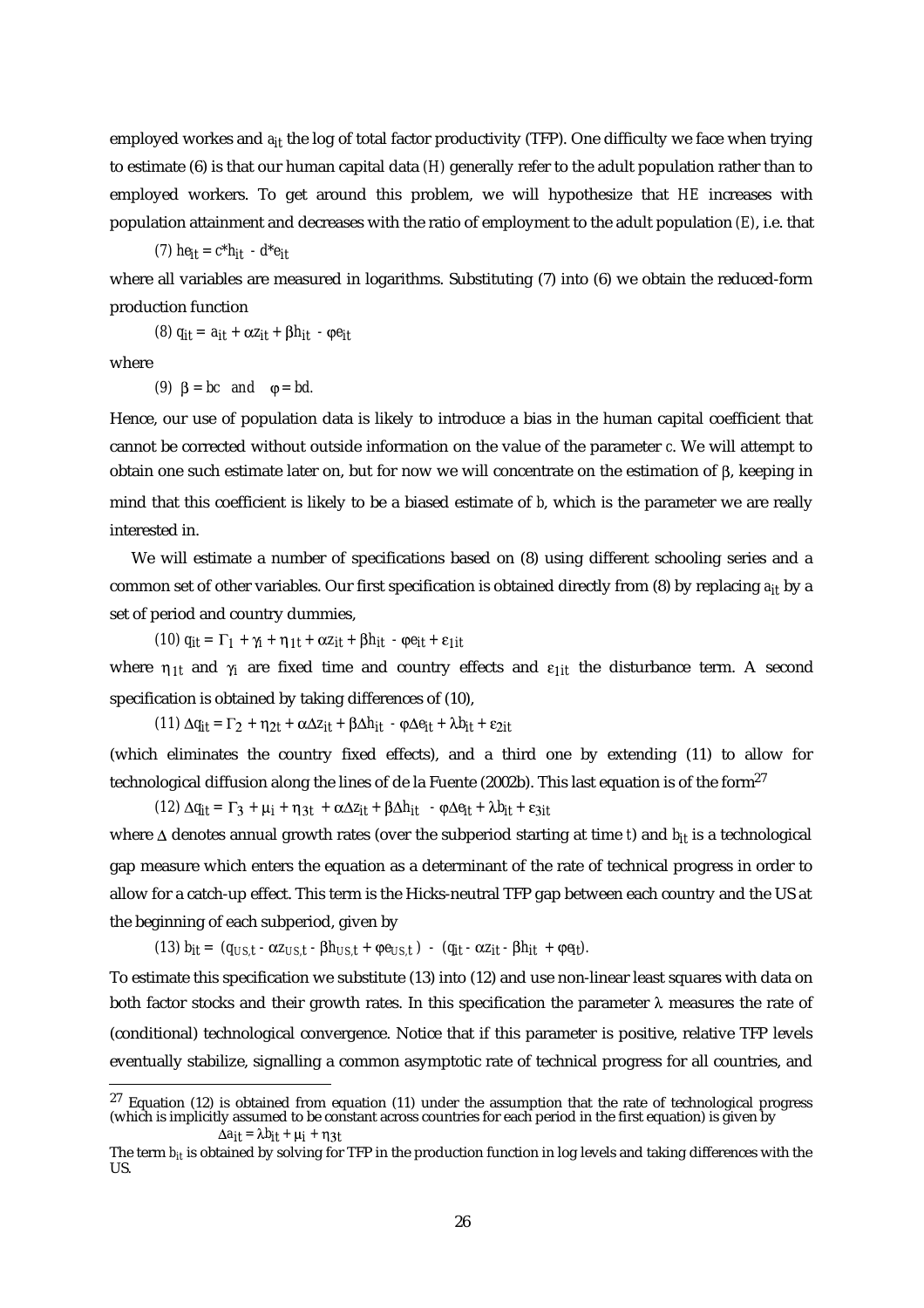the country fixed effects  $\mu_i$  capture permanent differences in relative total factor productivity that will presumably reflect differences in R&D investment and other omitted variables.

Our data on output, employment and investment are taken from an updated version of Dabán, Doménech and Molinas (1997), who replicate Summers and Heston's (1991) Penn World Table for the OECD using National Accounts data from this organization and a set of purchasing power parities specific to this sample.<sup>28</sup> The construction of the stock of physical capital using a perpetual inventory procedure is discussed in section 2 of the Appendix. We use pooled data at five-year intervals starting in 1960 and ending either in 1985 or in 1990 depending on the duration of the different schooling series.

The results obtained with the different specifications are reported in Table 9. All equations contain period dummies and those in panels *b* and *d* of the table include fixed country effects as well. The equations shown in panel *a* correspond to equation (10) without fixed country effects and control for the employment ratio  $(e_{it})$ , which is highly significant and displays the expected negative sign. For the remaining equations, *eit* turned out to be non-significant (which is not surprising given its very small time variation), so this variable is omitted (with very marginal changes in the remaining coefficients). Panel *e* contains results for the technological catch-up specification when only the significant country dummies are left in the equation so as to retain as much of the cross-country variation in the data as possible. This is our preferred specification. The last panel of the table shows average coefficient values and *t* ratios for each data set computed across the different specifications, and the last column within each panel reports average results across data sets for each specification.

The pattern of results that emerges as we change the source of the human capital data is consistent with our hypothesis about the importance of educational data quality for growth estimates. For all the data sets, the coefficient of human capital *( )* is positive and significant in the specification in levels without fixed country effects (panel *a* of Table 9), but the size and significance of the estimates increases appreciably as we move to the data sets with higher reliability ratios. The differences are even sharper when the estimation is repeated with fixed country effects (panel *b* in Table 9) or with the data in growth rates with or without a catch-up effect (panels *c, d* and *e*). The results obtained with the Kyriacou, B&L and NSD data in growth rates are consistent with those reported by Kyriacou (1991), Benhabib and Spiegel (1994) and Pritchett (1999), who find insignificant (and sometimes negative) coefficients for human capital in an aggregate production function estimated with differenced data. On the other hand, our series and those of Cohen and Soto produce rather large and precise estimates of the human capital coefficient in most equations and, in the case of our preferred catch-up specification (panel *e*), yield plausible values of the remaining parameters of the model as well, with estimates of  $\alpha$  close to the share of physical capital in national income and positive diffusion coefficients.

 $28$  The OECD has recently revised these series to incorporate changes in national accounting standards. As a result, our non-schooling data are slightly different from those used in de la Fuente and Doménech (2000 and 2001), and so are the results of the growth equations reported in this section.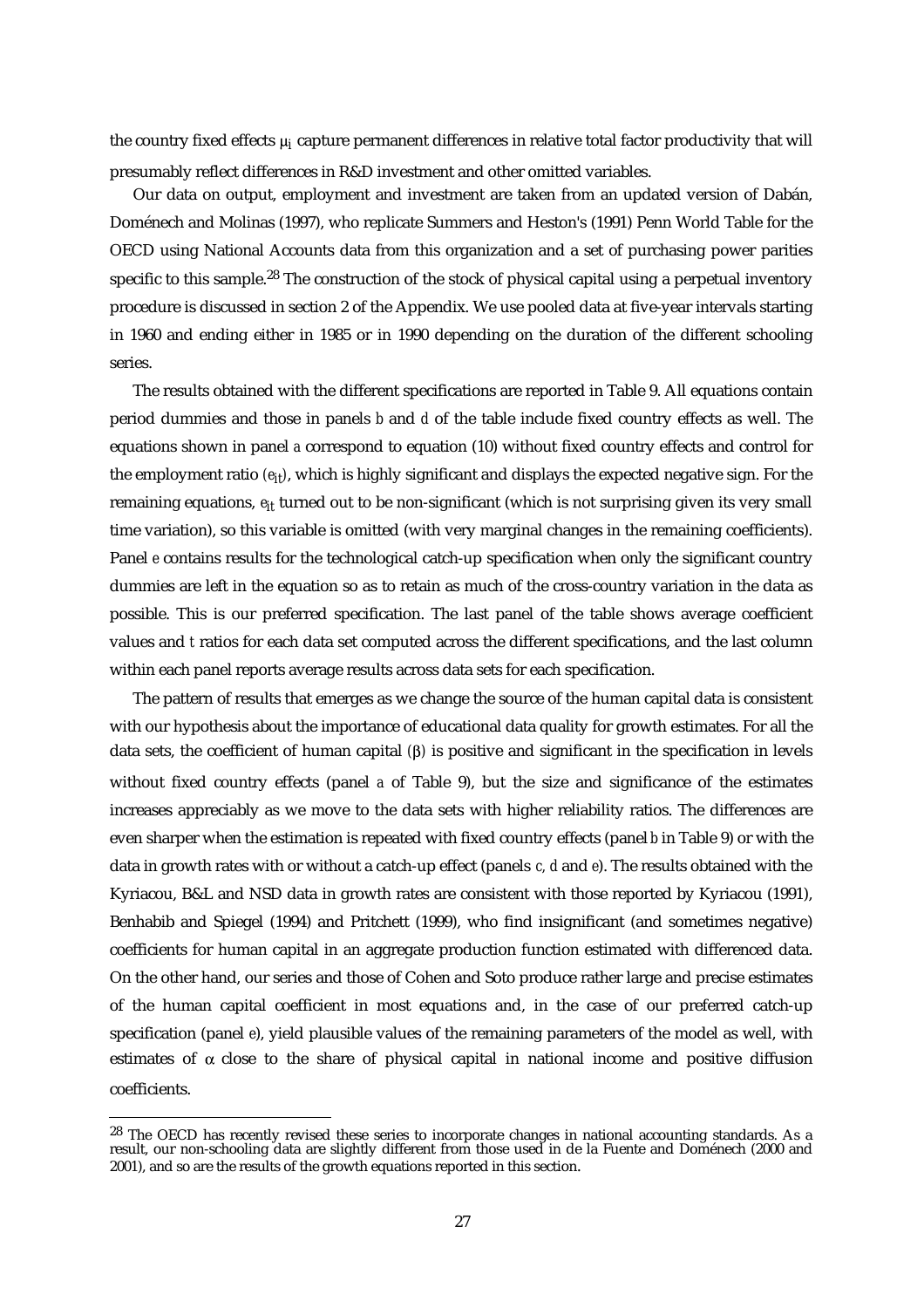## **Table 9: Alternative production function specifications**

|                 | [a1]       | [a2]       | [a3]             | [a4]     | [a5]     | [a6]     | [a7]     | [a8]        | [a9]     |
|-----------------|------------|------------|------------------|----------|----------|----------|----------|-------------|----------|
| H data from:    | <b>NSD</b> | <b>KYR</b> | <b>B&amp;L93</b> | B&L96    | B&L00    | C&S      |          | D&D00 D&D02 | avge.    |
| $\alpha$        | 0.580      | 0.588      | 0.512            | 0.512    | 0.479    | 0.447    | 0.451    | 0.448       | 0.502    |
|                 | (18.56)    | (15.77)    | (13.35)          | (14.43)  | (12.62)  | (11.81)  | (13.24)  | (12.04)     | (13.98)  |
| β               | 0.078      | 0.186      | 0.141            | 0.165    | 0.238    | 0.397    | 0.407    | 0.378       | 0.249    |
|                 | (2.02)     | (2.18)     | (4.49)           | (4.82)   | (6.19)   | (7.98)   | (7.76)   | (6.92)      | (5.30)   |
| $\varphi$       | $-0.257$   | $-0.235$   | $-0.311$         | $-0.362$ | $-0.432$ | $-0.563$ | $-0.560$ | $-0.596$    | $-0.414$ |
|                 | (3.45)     | (3.07)     | (4.05)           | (5.19)   | (5.73)   | (7.46)   | (7.30)   | (6.97)      | (5.40)   |
| adj. $R^2$      | 0.881      | 0.884      | 0.890            | 0.889    | 0.911    | 0.918    | 0.923    | 0.914       |          |
| std. error reg. | 0.129      | 0.103      | 0.124            | 0.119    | 0.113    | 0.108    | 0.105    | 0.128       |          |
| no. of observ.  | 126        | 95         | 126              | 147      | 147      | 147      | 147      | 147         |          |

## **a. Log levels (without fixed country effects)**

- Note: based on equation (10) without fixed country effects.

## **b. Log levels with fixed country effects**

|                 | [b1]    | [b2]       | [b3]             | [b4]             | [b5]             | [b6]    | [b7]    | [b8]    | [b9]    |
|-----------------|---------|------------|------------------|------------------|------------------|---------|---------|---------|---------|
| H data from:    | NSD     | <b>KYR</b> | <b>B&amp;L93</b> | <b>B&amp;L96</b> | <b>B&amp;L00</b> | C&S     | D&D00   | D&D02   | avge.   |
| $\alpha$        | 0.540   | 0.533      | 0.531            | 0.539            | 0.536            | 0.516   | 0.506   | 0.491   | 0.524   |
|                 | (16.92) | (16.29)    | (18.59)          | (18.54)          | (19.90)          | (20.08) | (18.17) | (19.80) | (18.54) |
| β               | 0.068   | 0.066      | 0.136            | 0.115            | 0.203            | 0.608   | 0.627   | 0.958   | 0.348   |
|                 | (0.76)  | (1.86)     | (3.30)           | (1.80)           | (3.74)           | (4.49)  | (3.99)  | (6.51)  | (3.31)  |
| adj. $R^2$      | 0.978   | 0.980      | 0.979            | 0.977            | 0.978            | 0.980   | 0.978   | 0.982   |         |
| std. error reg. | 0.056   | 0.043      | 0.054            | 0.058            | 0.057            | 0.053   | 0.056   | 0.051   |         |
| no. of observ.  | 126     | 95         | 126              | 147              | 147              | 147     | 147     | 147     |         |

*- Note:* based on equation (10) with a full set of fixed country effects.

| c. Growth rates |                    |            |                  |        |        |        |        |        |        |
|-----------------|--------------------|------------|------------------|--------|--------|--------|--------|--------|--------|
|                 | $\lceil c1 \rceil$ | [c2]       | [c3]             | [c4]   | [c5]   | [c6]   | [c7]   | [c8]   | [c9]   |
| H data from:    | <b>NSD</b>         | <b>KYR</b> | <b>B&amp;L93</b> | B&L96  | B&L00  | C&S    | D&D00  | D&D02  | avge.  |
| $\alpha$        | 0.504              | 0.534      | 0.501            | 0.490  | 0.493  | 0.477  | 0.475  | 0.470  | 0.493  |
|                 | (9.78)             | (6.92)     | (9.79)           | (9.59) | (9.71) | (9.22) | (9.36) | (9.34) | (9.21) |
| β               | 0.079              | 0.009      | 0.089            | 0.083  | 0.079  | 0.525  | 0.520  | 0.744  | 0.266  |
|                 | (0.70)             | (0.15)     | (2.52)           | (1.47) | (1.28) | (2.57) | (2.17) | (3.10) | (1.75) |
| adj. $R^2$      | 0.711              | 0.684      | 0.722            | 0.708  | 0.708  | 0.720  | 0.715  | 0.726  |        |
| std. error reg. | 0.0097             | 0.0094     | 0.0095           | 0.0096 | 0.0096 | 0.0094 | 0.0094 | 0.0093 |        |
| no. of observ.  | 105                | 74         | 105              | 126    | 126    | 126    | 126    | 126    |        |

**\_\_\_\_\_\_\_\_\_\_\_\_\_\_\_\_\_\_\_\_\_\_\_\_\_\_\_\_\_\_\_\_\_\_\_\_\_\_\_\_\_\_\_\_\_\_\_\_\_\_\_\_\_\_\_\_\_\_\_\_\_\_\_\_\_\_\_\_\_\_\_**

*- Note:* based on equation (11).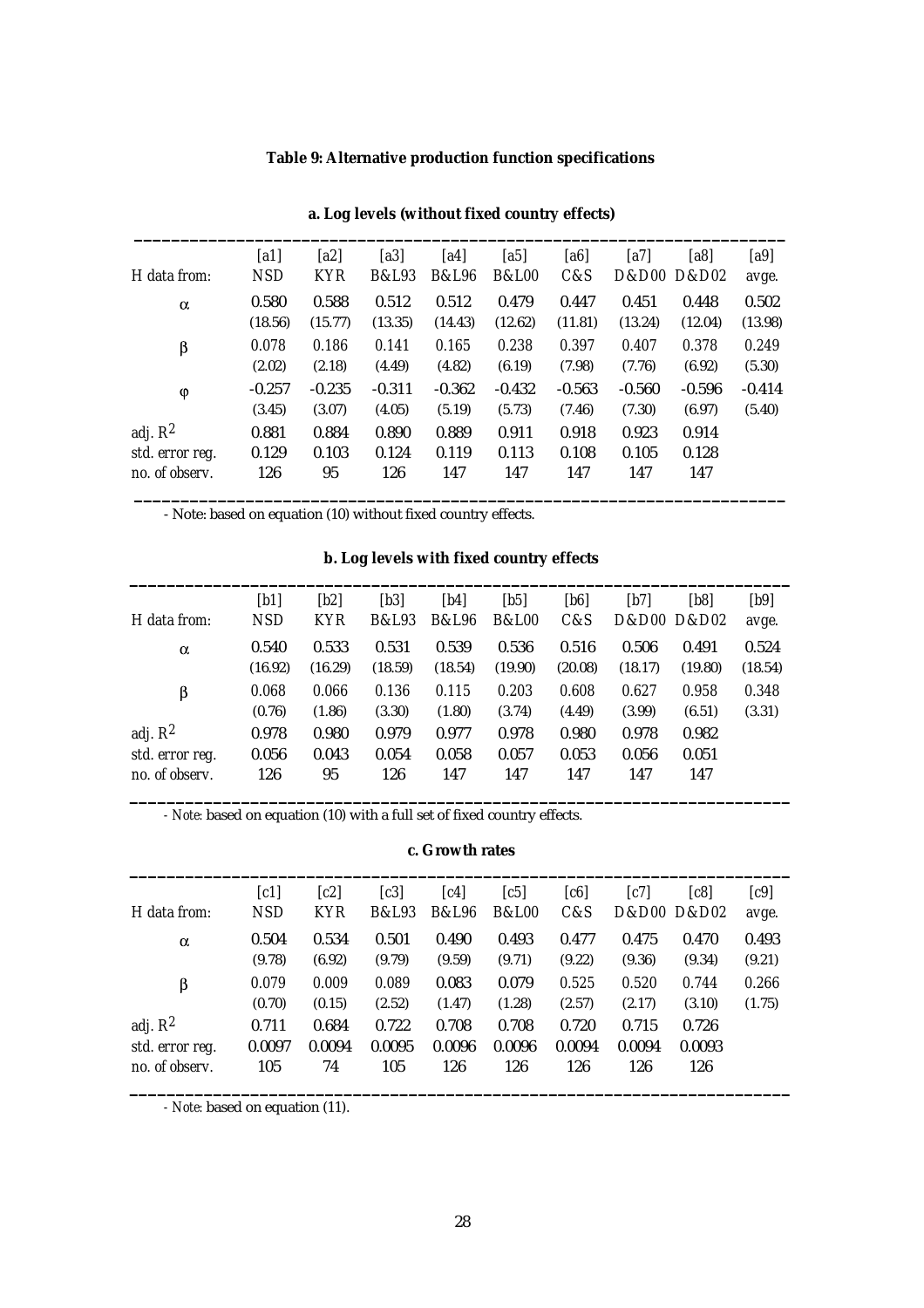|  |  |  |  |  | Table 9: Alternative production function specifications (continued) |  |
|--|--|--|--|--|---------------------------------------------------------------------|--|
|--|--|--|--|--|---------------------------------------------------------------------|--|

|                 | [d1]       | $\lceil d2 \rceil$ | [d3]   | $\lceil d4 \rceil$ | [d5]             | $\lceil d6 \rceil$ | $\lceil d7 \rceil$ | $\lceil d8 \rceil$ | $\lceil d9 \rceil$ |
|-----------------|------------|--------------------|--------|--------------------|------------------|--------------------|--------------------|--------------------|--------------------|
| H data from:    | <b>NSD</b> | <b>KYR</b>         | B&L93  | B&L96              | <b>B&amp;L00</b> | C&S                |                    | D&D00 D&D02        | avge.              |
| $\alpha$        | 0.406      | 0.397              | 0.421  | 0.330              | 0.327            | 0.414              | 0.399              | 0.400              | 0.387              |
|                 | (5.68)     | (4.84)             | (6.05) | (3.93)             | (3.90)           | (6.16)             | (5.85)             | (5.79)             | (5.28)             |
| β               | $-0.206$   | 0.014              | 0.056  | $-0.007$           | $-0.019$         | 0.573              | 0.587              | 0.540              | 0.192              |
|                 | (1.61)     | (0.29)             | (1.80) | (0.11)             | (0.31)           | (3.52)             | (3.47)             | (2.89)             | (1.24)             |
| λ               | 0.094      | 0.144              | 0.096  | 0.069              | 0.068            | 0.097              | 0.091              | 0.094              | 0.094              |
|                 | (6.84)     | (9.70)             | (6.21) | (5.52)             | (5.49)           | (6.41)             | (6.14)             | (5.97)             | (6.54)             |
| adj. $R^2$      | 0.838      | 0.837              | 0.838  | 0.815              | 0.815            | 0.823              | 0.823              | 0.819              |                    |
| std. error reg. | 0.0073     | 0.0068             | 0.0073 | 0.0056             | 0.0076           | 0.0075             | 0.0074             | 0.0075             |                    |
| no. of observ.  | 105        | 74                 | 105    | 126                | 126              | 126                | 126                | 126                |                    |

| d. Growth rates with technological diffusion and fixed country effects |  |  |  |  |  |  |
|------------------------------------------------------------------------|--|--|--|--|--|--|
|------------------------------------------------------------------------|--|--|--|--|--|--|

*- Note:* based on equation (12) with a full set of fixed country effects.

## **e. Growth rates with technological diffusion and significant country dummies**

|                 | [e1]       | [e2]       | [e3]   | [e4]     | $[$ e5]  | [66]   | [e7]   | [e8]        | [e9]   |
|-----------------|------------|------------|--------|----------|----------|--------|--------|-------------|--------|
| H data from:    | <b>NSD</b> | <b>KYR</b> | B&L93  | B&L96    | B&L00    | C&S    |        | D&D00 D&D02 | avge.  |
| $\alpha$        | 0.435      | 0.433      | 0.490  | 0.357    | 0.360    | 0.372  | 0.343  | 0.345       | 0.392  |
|                 | (5.67)     | (6.50)     | (8.25) | (5.67)   | (5.69)   | (7.50) | (6.94) | (6.83)      | (6.63) |
| β               | $-0.089$   | $-0.008$   | 0.062  | $-0.043$ | $-0.039$ | 0.300  | 0.399  | 0.394       | 0.122  |
|                 | (1.39)     | (0.19)     | (1.83) | (0.63)   | (0.72)   | (4.47) | (4.39) | (4.57)      | (1.54) |
| λ               | 0.083      | 0.144      | 0.091  | 0.065    | 0.065    | 0.084  | 0.075  | 0.074       | 0.085  |
|                 | (8.98)     | (7.36)     | (7.40) | (10.2)   | (10.2)   | (7.16) | (6.72) | (7.07)      | (8.14) |
| adj. $R^2$      | 0.840      | 0.844      | 0.842  | 0.820    | 0.820    | 0.823  | 0.823  | 0.828       |        |
| std. error reg. | 0.0072     | 0.0066     | 0.0072 | 0.0075   | 0.0075   | 0.0074 | 0.0074 | 0.0073      |        |
| no. of observ.  | 105        | 74         | 105    | 126      | 126      | 126    | 126    | 126         |        |

*- Note:* based on equation (12). Only significant country dummies are left in the equation.

#### **f. Averages across specifications**

| H data from: | [f1]<br>NSD. | [f2]<br>KYR. | [f3]<br>B&L93 | [f4]<br>B&L96 B&L00 | [f5]   | [f6]   | lf71<br>C&S D&D00 D&D02 | [f8]   |
|--------------|--------------|--------------|---------------|---------------------|--------|--------|-------------------------|--------|
| B            | $-0.014$     | 0.053        | 0.097         | 0.063               | 0.092  | 0.481  | 0.508                   | 0.603  |
| (t)          | (0.10)       | (0.80)       | (2.79)        | (1.47)              | (2.04) | (4.61) | (4.36)                  | (4.80) |

 *Notes:*

- All equations include period dummies.

- White's heteroscedasticity-consistent *t* ratios in parentheses below each coefficient.

- The average value of *t* shown in panel *f* is computed respecting the sign of the *t* ratios obtained for the different specifications; i.e. for this computation we assign to each *t* ratio the same sign as the corresponding coefficient estimate.

- In panel *a*,  $\varphi$  is the coefficient of the ratio of employment to the population aged 15 to 64 *(e)*.

- *Key: NSD* = Nehru et al (1995); *KYR* = Kyriacou (1991); *B&L* = Barro and Lee (various years); *C&S* = Cohen and Soto (2001); *D&D* = de la Fuente and Doménech (various years); *D&D02* refers to this paper.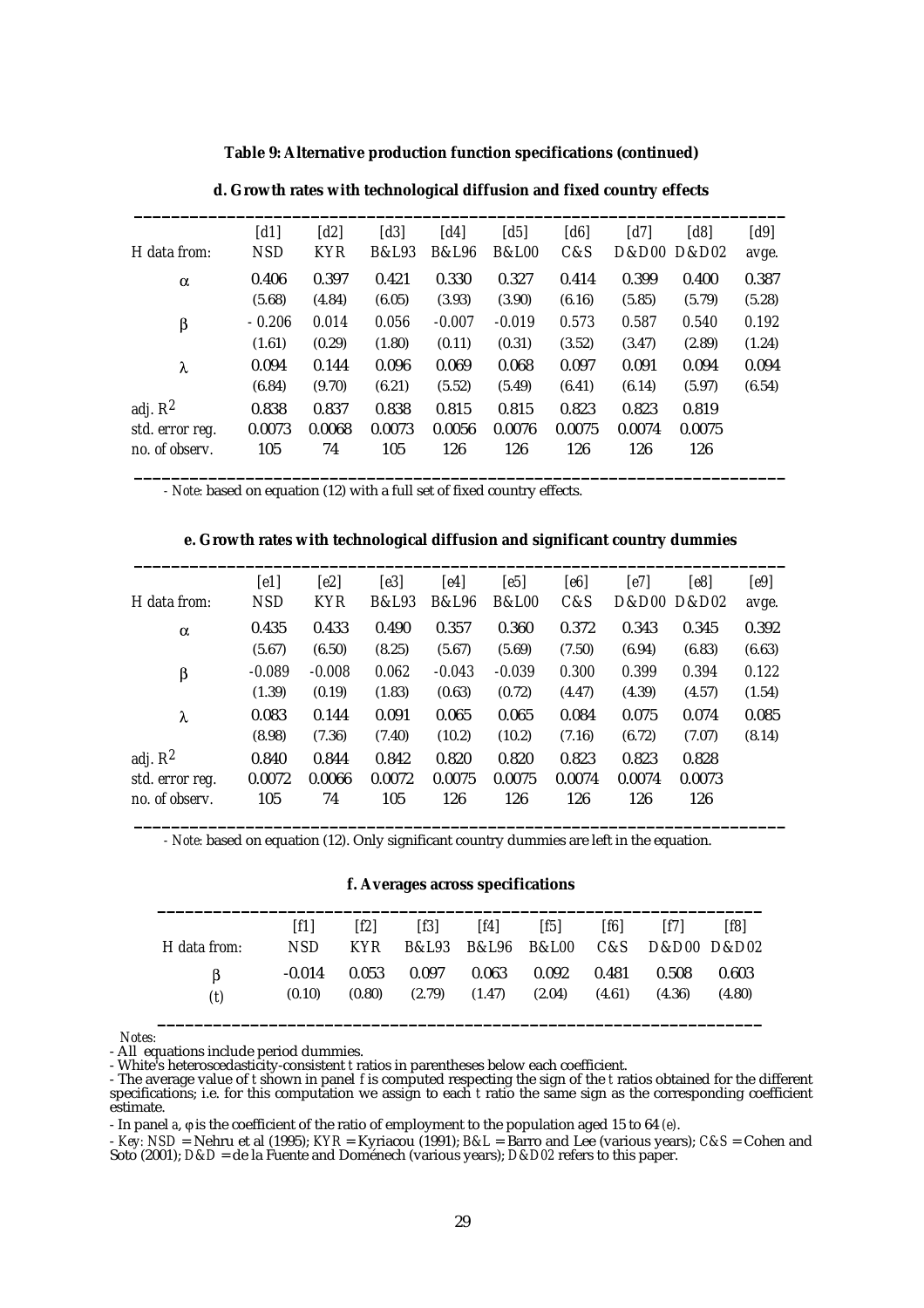We have checked the robustness of the results obtained with our latest data set in a number of ways. First, we have reestimated our preferred specification (the catch-up equation labeled *[e8]* in Table 9e) for all the possible subsamples obtained by deleting one country at a time from the original data set. Figure 9 displays the estimated human capital coefficient and the 95% confidence interval around it with the coefficient estimates arranged in decreasing order across subsamples. As can be seen in the Figure, although there are two particularly influential observations (Greece and Portugal), our estimate of  $\beta$  remains significantly different from zero at conventional confidence levels even in the most unfavourable case. By contrast, Temple (1998) reports that Mankiw, Romer and Weil's (1992) proxy for educational investment looses its significance once a few influential observations are removed. He shows, in particular, that the removal of Japan from the OECD sample is sufficient to make the coefficient of the human capital variable insignificant (with a *t* ratio below one).

**Figure 9: Estimated coefficient of human capital and 95% confidence interval around it when deleting one country at a time from the sample**



*- Note:* Catch-up specification with country dummies (equation *[e8]* in Table 9e), estimated after excluding the country shown in the horizontal axis. Only significant country dummies are left in each equation. *- Legend*: *Gr* = Greece; *Sw* = Sweden; *Ir* = Ireland; *No* = Norway; *Ge* = West Germany; *Ost* = Austria; *Be* = Belgium; *Nl* = Netherlands; *US* = United States; *Fr* = France; *Fi* = Finland; *CH* = Switzerland; *NZ* = New Zealand; *Aus* = Australia; *It* = Italy; *UK* = United Kingdom; *Dk* = Denmark; *Ja* = Japan; *Ca* = Canada; *Sp* = Spain; *Po* = Portugal.

Second, we have replicated the exercise using the Mincerian specification that seems to be favoured by many authors in the recent literature. This specification change, which involves replacing the log of *H* by its level in equations (10)-(13), produces results that are qualitatively very similar to those discussed above (and slightly worse all around). (See Table A.1 in section 3 of the Appendix). Finally, we have reestimated our preferred model instrumenting the growth rate of years of schooling with the (log) stock of the same variable at the beginning of the current subperiod without any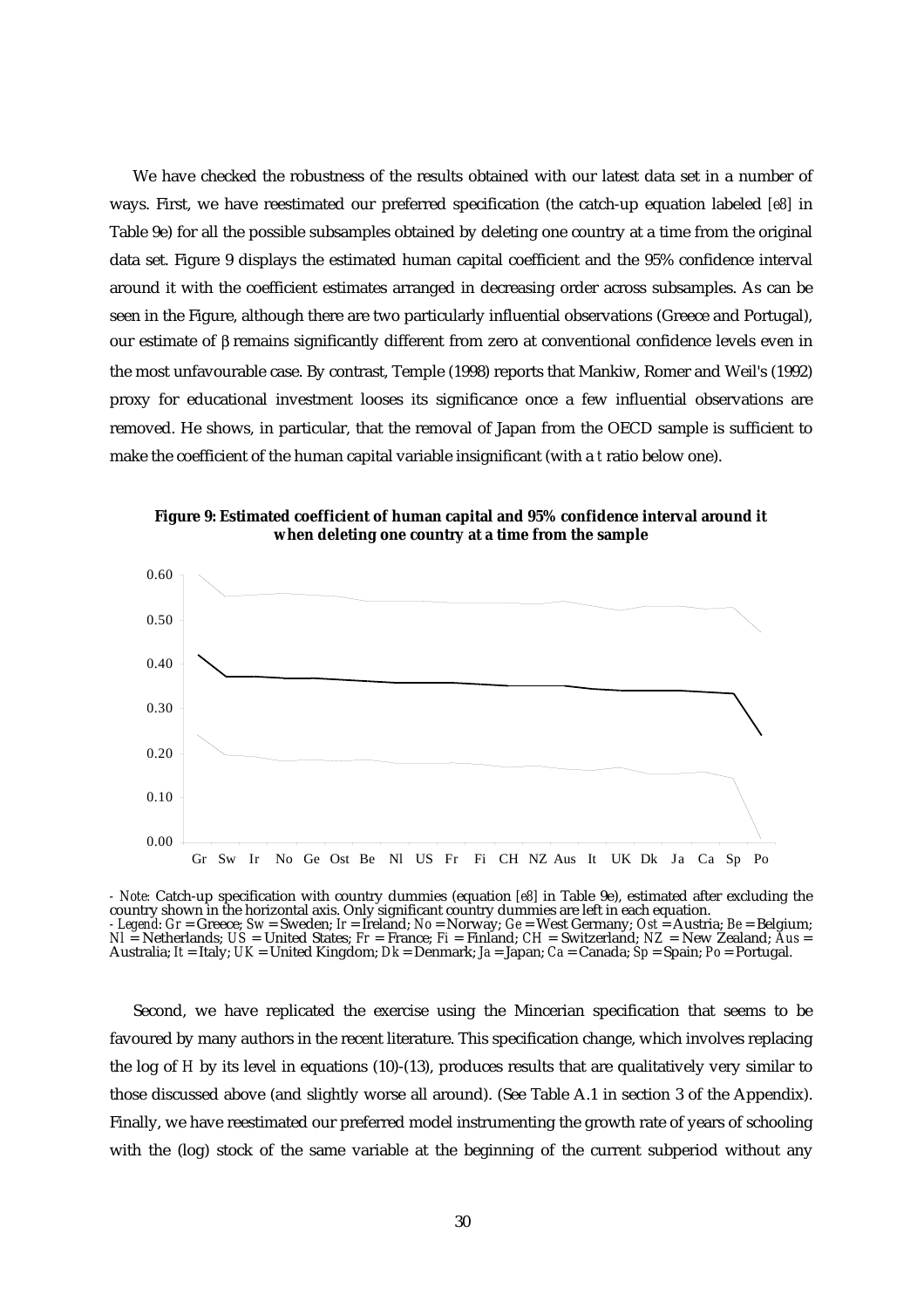appreciable change in the estimated coefficients of the model (see Table A.2 in the Appendix). We interpret this finding as an indication that our results are not primarily driven by reverse causation bias.<sup>29</sup>

## **5. Correcting for measurement error bias**

The results summarized in Table 9 strongly suggest that measurement error often induces a large downward bias in human capital coefficients. They also show that improvements in data quality reduce this bias and generate results that are generally more favourable to the view that investment in schooling contributes substantially to productivity growth. To make this point visually, Figure 10 plots the various estimates of  $\beta$  given in panels *a* through *d* of Table 9 against the relevant SUR reliability ratios, along with the regression lines fitted for each of the growth specifications.<sup>30</sup> The scatter shows a clear positive correlation between these two variables within each specification and suggests that the true value of  $\beta$  is at least 0.50 (which is the prediction of the levels equation for  $r = 1$ ).

In the remainder of this section we will explore more systematically the relationship between data quality and growth equation results. We will use an extension of the classical errors-in-variables model (CEVM) to obtain a set of meta-estimates of  $\beta$  after correcting for measurement error bias. To proceed further we will drop the catch-up specification (panel *d* of Table 9). There are two reasons for this choice. The first one is that, as suggested by Figure 10, an extrapolation based on our estimates of  $\beta$  with this specification and the relevant reliability ratios will yield an extremely high and rather implausible meta-estimate of  $\beta$ . The second and more important reason is that the catch-up model is a restricted non-linear specification in which human capital enters both in growth rates and in levels (through the technological gap variable). Hence, we would have to deal with two sources of measurement error, and with features (non-linearity and parameter restrictions) that are not easily incorporated into the errors-in-variables model we will be using below.

We will write the model we want to estimate (i.e. the different versions of the growth equation) in the generic form

*(14)*  $Q = H\beta + X\alpha + u_1$ 

where *Q* is (some transformation of) output per employed worker, *H* the true stock of human capital,  $X = (Z, E)$  a row vector whose components are the other growth regressors (the stock of capital per

 $^{29}$  While this is a standard concern in this sort of exercise, we believe it is very unlikely that it will induce a significant upward bias in our preferred specification. There are two reasons for this: one is the relatively high frequency at which our observations are taken, and the other is that our estimates are obtained using a fairly complete specification of the technical progress function that allows for technological diffusion and for country fixed effects that should help control for omitted variables such as R&D investment. The first of these features makes it unlikely that any increases in enrollment induced by higher income or faster growth will have time to appreciably affect schooling stocks. The second feature is important because the reverse causation problem arises when the residual of the growth equation is not a "clean" random disturbance but contains systematic components of the growth rate that will enter the demand for education because they can be anticipated by individuals. See de la Fuente (2002a) for a more detailed discussion of these issues.

<sup>30</sup> We do not use the results in block *e* of Table 9 because each of these equations contains a different set of country dummies. This makes the coefficients not strictly comparable with each other and raises some questions about the appropriate reliability ratio.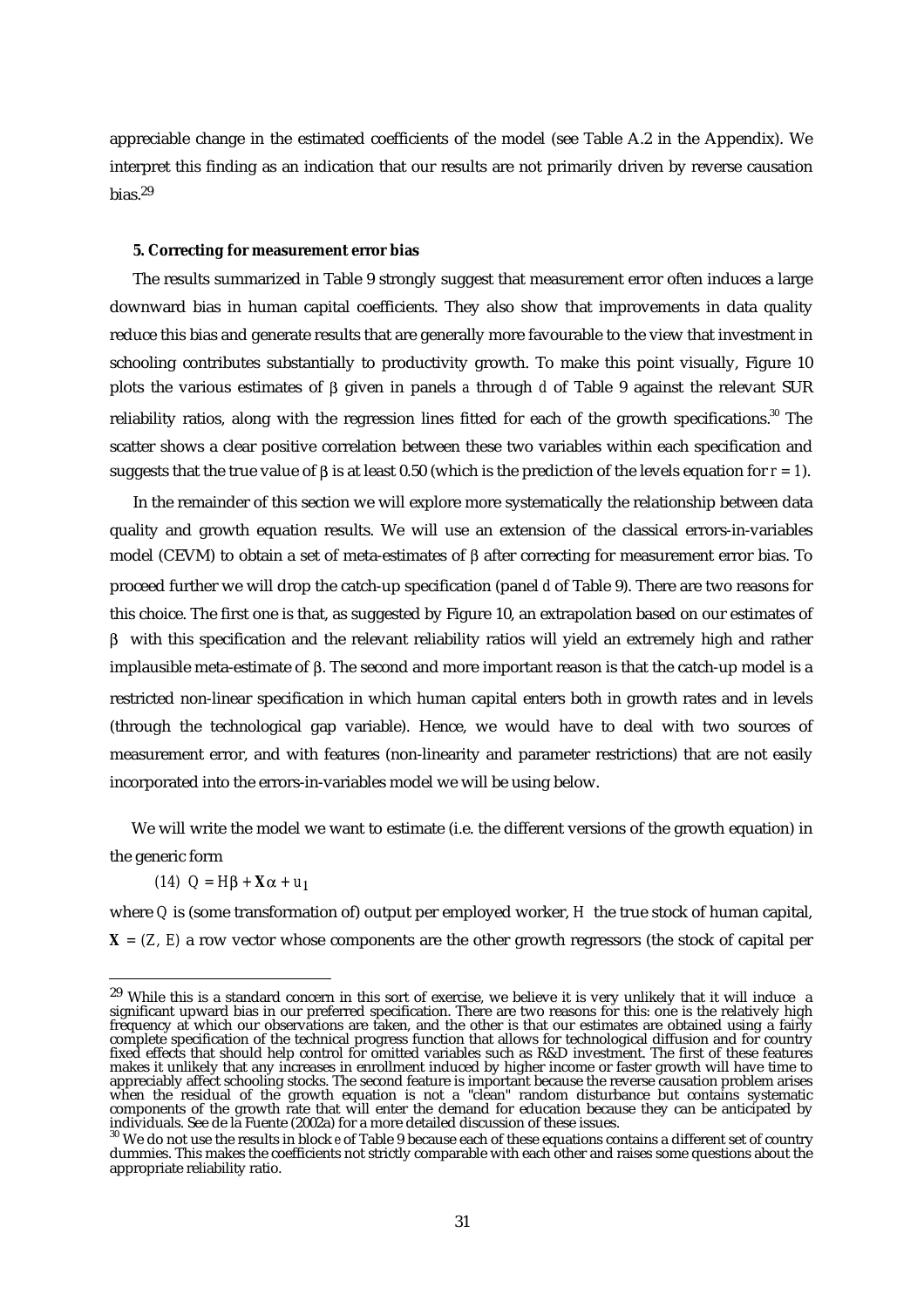employed worker,  $Z$ , and the employment ratio,  $E$ ) and  $\alpha$  a column vector of coefficients. It will be assumed that the error term  $u_1$  satisfies all the standard assumptions of the linear regression model (and is, in particular, uncorrelated with the regressors) so that the estimation of (14) by OLS with the correctly measured stock of human capital will be consistent.



Figure 10: Estimated  $\beta$  vs. SUR reliability ratio

We want to calculate the bias that arises when  $\beta$  is estimated in equation (14) using a noisy proxy for the stock of human capital,

 $P_j = H + \varepsilon_j$ 

rather than  $H$  itself. We will assume that the measurement error terms,  $\varepsilon_j$ , have the following structure:

$$
(15) \ \epsilon_j = \omega_j + \rho_j \epsilon + \mathbf{X} \delta_j
$$

where  $\omega_j$  is an idyosincratic error component and  $\rho_j$  a coefficient that measures the extent to which data set *j* amplifies or dampens a common source of error (say, that present in the underlying primary data) which is captured by an iid disturbance,  $\varepsilon$ . Notice that this specification allows measurement error to be correlated across data sets (as  $E\varepsilon_j\varepsilon_k$  will be different from zero if  $\rho_j\rho_k\neq 0$ ) and with the components of  $X = (Z, E)$ , as indicated by the last term of (15) where  $\delta_j = (\delta_{jz} \ \delta_{j\theta})'$  is a column vector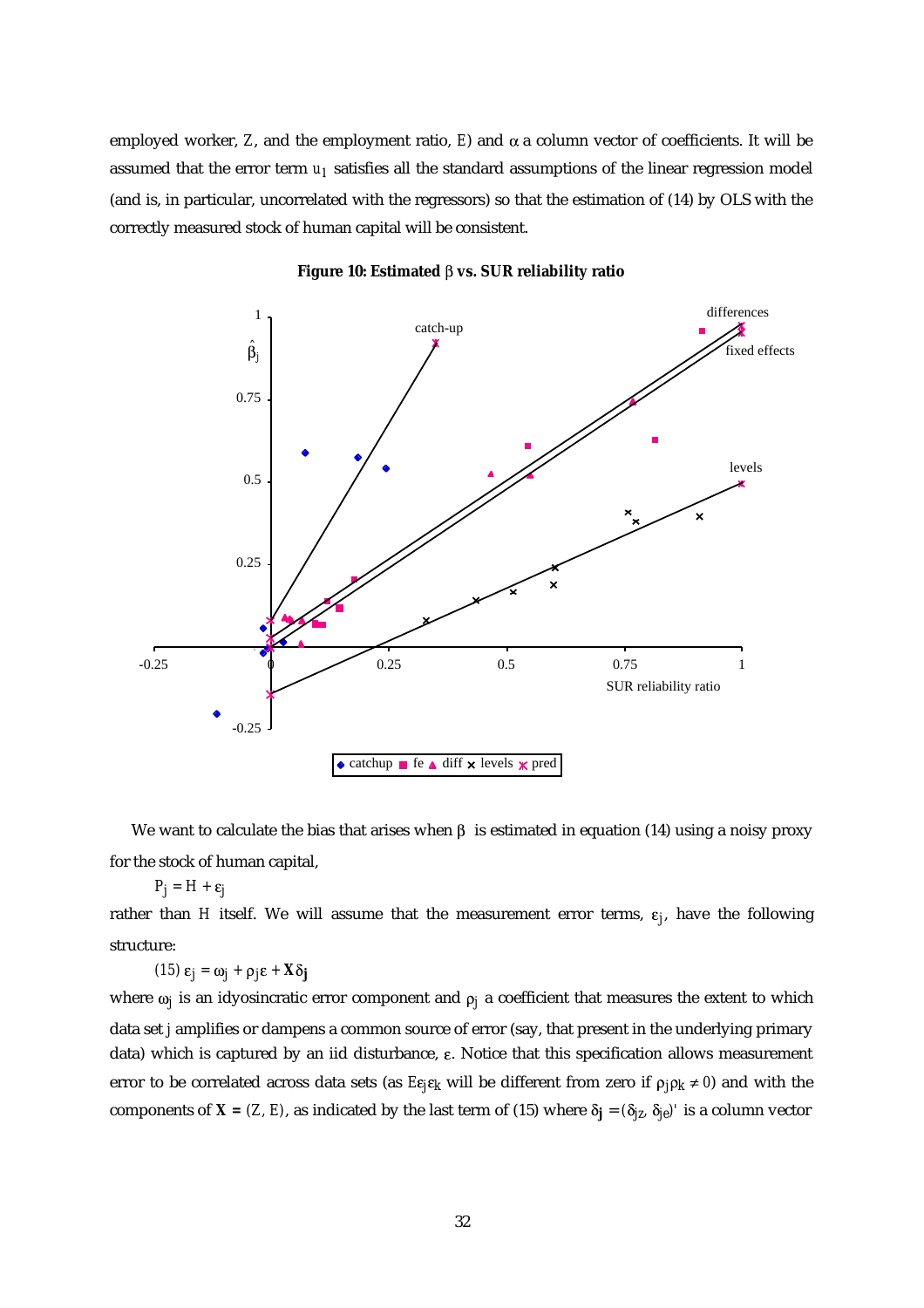of coefficients. Finally, it will be assumed that both the common and the idyosincratic components of the measurement error terms are uncorrelated with each other and with *H* and *X*, i.e. that

(16) EHe = EH
$$
\omega_j
$$
 = E $\omega_j \varepsilon$  = E $\omega_j \omega_k$  = EX<sub>n</sub> $\varepsilon$  = EX<sub>n</sub> $\omega_j$  = 0  
for all *j* and  $k \neq j$  and for all components X<sub>n</sub> of **X**.

Under these assumptions, it is shown in the Appendix that the expected value in large samples (probability limit) of the OLS estimator of  $\beta$  obtained using schooling series  $P_j$  is given by  $31$ 

(17) 
$$
\text{plim}\,\hat{\beta}_j = \frac{(1 - ER_H^2)r_j'}{1 - ER_H^2r_j'}\,\beta = a_j\beta
$$

where  $\beta$  is the true value of the parameter,  $E R_H^2 \equiv$  plim  $R^2(H|\mathbf{X})$  is the probability limit of the coefficient of determination of a regression of *H* on the rest of the explanatory variables of the growth equation, *X*, and *rj '* is what we will call the *adjusted reliability ratio* of series *Pj* . This variable is defined as the standard reliability ratio of the series  $P_j' = P_j$  -  $\boldsymbol{X\delta_j}$  that is obtained by removing from the original schooling series  $P_j$  the component of measurement error that is correlated with  $\boldsymbol{X}$ ; that is,

$$
(18) r_j' = \frac{EH^2}{E(P_j - X\delta j)'(P_j - X\delta j)}.
$$

We will refer to the expression that multiplies the true value of the parameter in the right-hand side of (17) as the *attenuation coefficient*, and we will denote it by *aj* . Notice that the attenuation coefficient reduces to the reliability ratio when *Pj* is the only regressor in the growth equation (or when *H* is perfectly uncorrelated with the rest of the right-hand side variables). Otherwise, there is a further loss of signal that increases with the correlation of *H* with the other explanatory variables in the model. Using the fact that  $ER_H^2$  and  $r_j$ ' must both lie between zero and one, it is easily seen that  $a_j$  is an increasing function of  $r_j$  with  $0\leq a_j\leq r_j\leq 1$ , and that  $a_j < r_j$  except if  $r_j\prime = 0$ ,  $r_j\prime = 1$  or  $ER_H{}^2 = 0$ . Hence, contrary to what may appear to be the case in equation (17') in footnote 31, measurement error cannot reverse coefficient signs in large samples, even when the human capital proxy is highly correlated with other regressors.

Our meta-estimates of  $\beta$  will be obtained by estimating (for each of the different specifications of the production function we have used) a regression of the form

(19) 
$$
\beta_j = \beta \tilde{a}_j + \eta_j
$$

where  $\eta_j$  is a disturbance term and  $\tilde{a}_j$ a consistent estimate of the relevant attenuation coefficient which will be constructed independently of  $\hat{\beta}_j$ . This equation is the finite sample counterpart of equation (17), and it is obtained from this expression by deleting the probability limit, leaving on the left-hand side the corresponding sample estimate, and by replacing the attenuation coefficient on the right-hand side by a consistent estimate of it and adding a disturbance term to capture small-sample

$$
(17')\text{ plim }\hat{\beta}_j = \frac{r_j - ER_j^2}{1 - ER_j^2} \beta
$$

<sup>31</sup> When measurement error is uncorrelated with the components of *X* (i.e. when  $\delta = 0$ ) equation (17) can be shown to be equivalent to the bias-correction formula given in Krueger and Lindhal (2001) which, in our notation, would be written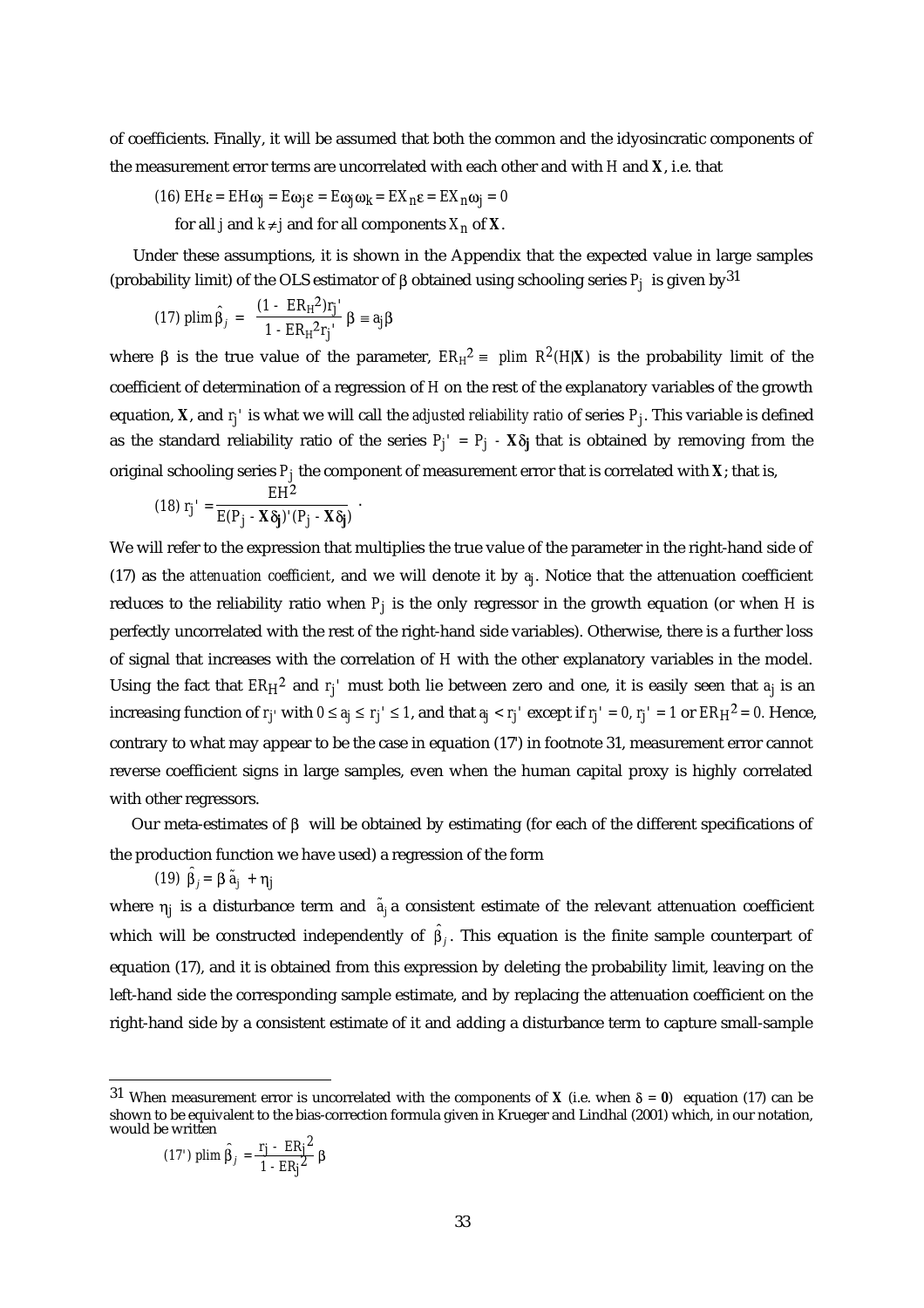deviations from the asymptotic relationship between these two variables. The following sections discuss the construction of  $\tilde{a}_j$  . Technical details can be found in section 4 of the Appendix.

#### *5.1. Estimating reliability ratios with correlated errors*

We will first discuss the estimation of the unadjusted reliability ratios. When measurement error in *H* is correlated across data sets or with the other regressors of the growth equation, the procedure developed by Krueger and Lindhal (2001) will generally yield asymptotically biased estimates of reliability ratios. Consistent estimates of these ratios, however, can be recovered through a two-step procedure. We will first obtain all possible pairwise estimates of the reliability ratios of the different schooling data sets by regressing them on each other as suggested by Krueger and Lindhal. As part of the first stage, we will also estimate a set of auxiliary regressions that will exploit the information contained in the correlations between the different schooling series and the remaining growth regressors. The coefficient estimates obtained in this manner will be biased, but they can be used as data in a set of second-stage regressions that will yield consistent estimates of the parameters of interest. As equation (19), these second-stage equations are derived from the probability limits of the first-stage estimators.

As noted, the first step in the estimation procedure involves regressing the different schooling series on each other and on the remaining explanatory variables of the growth model. We fix some data set  $P_j$  and use it to try to explain the remaining data sets  $k \neq j,$ <sup>32</sup> as well as the other growth regressors contained in the vector *X*. Hence, for each *j* we estimate by OLS the following set of equations:

(20) 
$$
P_k = r_{jk} P_j + u_{jk}
$$
 for  $k = 1...$ , J with  $k \neq j$  and  
(21)  $X_n = \mu_{jn} P_j + u_{jn}$  for  $n = z$ , e

where the *u*'s are disturbance terms and  $J (= 8)$  the number of alternative proxies for *H* that are available. This yields (inconsistent) estimates of  $r_j$  and  $\mu_n$  that we will denote by  $\hat{r}_{jk}$  and  $\hat{\mu}_{jn}$  (hats will be used throughout to indicate possibly biased first-stage OLS estimates and tildes will be reserved for second-stage estimates and for other consistent estimates of various quantities).33 In addition to the *J* systems of the form given in (20)-(21), we also estimate by OLS all the "reverse" regressions of *Pj* on *X*,

$$
(22) P_j = X\phi_j + u_{xj}
$$

to obtain coefficient estimates we will denote by  $\hat{\phi}_j$ .

It is easily shown that

 $(23)$  plim  $\hat{\phi}_j = \phi + \delta_j$ 

where  $\phi$  is the probability limit of the vector of coefficients of *X* in a regression analogous to (22) in which  $P_j$  is replaced by  $H$ . Hence, the estimation of equation (22) yields consistent estimates of  $\delta_{\bm j}$  "up

 $^{32}$  Contrary to what we did in Section 3.3, we now construct all possible pairwise estimates of the reliability ratio, without excluding series that are members of the same family of data sets.

 $33$  As elsewhere in this paper, these equations include period dummies and, where appropriate, country dummies as well in order to remove time and/or country means.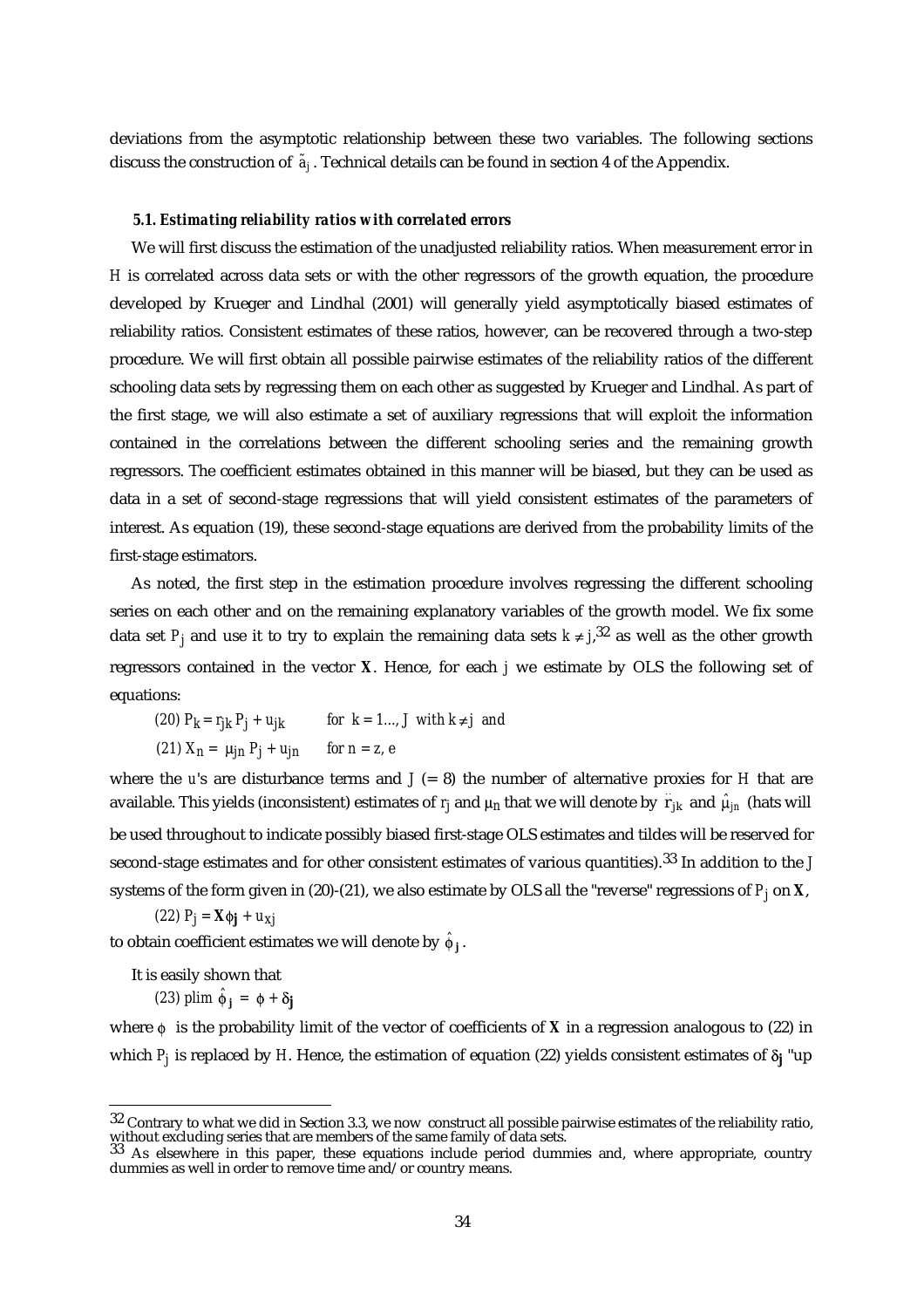to a constant" -- that is, differences across series in the estimated coefficients  $\hat{\phi}_j$  will be consistent estimates of differences in the value of *j .* To exploit this information, we take a specific data set (D&D02) as a reference, denote the corresponding value of  $\delta_{\bf j}$  by  $\delta$ , define  $\Delta_{\bf j}$  by

$$
(24) \Delta_{\bm{j}} = \delta_{\bm{j}} - \delta
$$

and obtain a consistent estimate of its value as

$$
(25) \tilde{\Delta}_{\mathbf{j}} = \hat{\phi}_{j} - \hat{\phi}_{\mathbf{DD02}}.
$$

This leaves us with only the two components of  $\delta = (\delta_z, \delta_e)'$  to be estimated in the second stage.

To derive the second-stage regressions, we begin by calculating the probability limits of the firststage estimators, which are given by (see the Appendix):

(26) plim 
$$
\hat{r}_{jk} = r_j[1 + e_j e_k + (\delta_k + \delta_j)' \mu] + C_{jk}
$$

*(27)* plim  $\hat{\mu}_{jn} = r_j \mu_n + C_{jn}$ 

where  $\mu = (\mu_Z, \, \mu_e)'$  and  $r_j$  are the true values of the parameters of interest and the remaining terms in these expressions are given by

(28) 
$$
C_{jk} = \frac{\delta_j' (E \mathbf{X}' \mathbf{X}) \delta_k}{E P_j^2}
$$
  $C_{jn} = \frac{\delta_j' E \mathbf{X}' X_n}{E P_j^2}$  and  $e_j = \rho_j \sqrt{\frac{E \epsilon^2}{E H^2}}$ 

Hence, the pairwise estimate of the reliability ratio of series  $P_j$  obtained using  $P_k$  as a reference,  $\hat{r}_{jk}$ , will be biased upward (downward) whenever the measurement error components of the two series are positively (negatively) correlated, and an additional bias will be introduced by the existence of a non-zero correlation of either series with the components of *X*.

Equations (26) and (27) relate the expected values of  $\hat{r}_{jk}$  and  $\hat{\mu}_{jn}$  to the true values of  $r_j$  and  $\mu_n$  and to the coefficients that describe the structure of the measurement error terms,  $e_j$  and  $\delta_{\bf j}$  =  $\delta$  +  $\Delta_{\bf j}$ . Proceeding as above, we construct the second-stage regressions as the natural finite sample approximations to these relations; that is, we suppress the probability limits in the left-hand side of (26) and (27), leaving as dependent variables the actual first-stage parameter estimates, replace any population moments that appear on the right-hand side by their sample counterparts, and introduce a disturbance term. Rewriting  $C_{jk}$  and  $C_{jn}$  as explicit functions of  $\delta$  and  $\Delta_{\bf j}$ , the equations to be estimated can be written

(29) 
$$
\hat{r}_{jk} = r_j [1 + e_j e_k + 2(\delta_z \mu_z + \delta_e \mu_e) + (\tilde{\Delta}_{jz} + \tilde{\Delta}_{kz}) \mu_z + (\tilde{\Delta}_{je} + \tilde{\Delta}_{ke}) \mu_e] +
$$
  
+  $\frac{1}{\text{svar } P_j} \left\{ \tilde{d}_{jk} + \tilde{V}_{zz} \delta_z^2 + 2 \tilde{V}_{ze} \delta_z \delta_e + \tilde{V}_{ee} \delta_e^2 + (\tilde{d}_{jz} + \tilde{d}_{kz}) \delta_z + (\tilde{d}_{je} + \tilde{d}_{ke}) \delta_e \right\} + \eta_{jk}$   
(30)  $\hat{\mu}_{jn} = r_j \mu_n + \frac{1}{\text{svar } P_j} \left\{ \tilde{d}_{jn} + \tilde{V}_{nz} \delta_z + \tilde{V}_{ne} \delta_e \right\} + \eta_{jn}$ 

where  $\eta_{ik}$  and  $\eta_{jn}$  are disturbance terms and tildes denote consistent sample estimates of the relevant quantities. Notice that we have replaced  $EP_j^2$  by the sample variance of  $P_j$  (denoted by *svar*  $P_j$ ) and  $\bm{V}$  $E = EX'X$  by the sample variance-covariance matrix of  $X = (Z, E)$ . This matrix will be written

$$
\tilde{\boldsymbol{V}} = \frac{\tilde{V}_{zz}}{\tilde{V}_{ze}} \frac{\tilde{V}_{ze}}{\tilde{V}_{ee}} = (\tilde{\boldsymbol{V}}_{z}, \tilde{\boldsymbol{V}}_{e})
$$

where  $\tilde{\textbf{V}}_{\textbf{n}}$  is its n-th colum. Finally, the terms  $\tilde{d}_{jk}$  and  $\tilde{d}_{jn}$  are defined as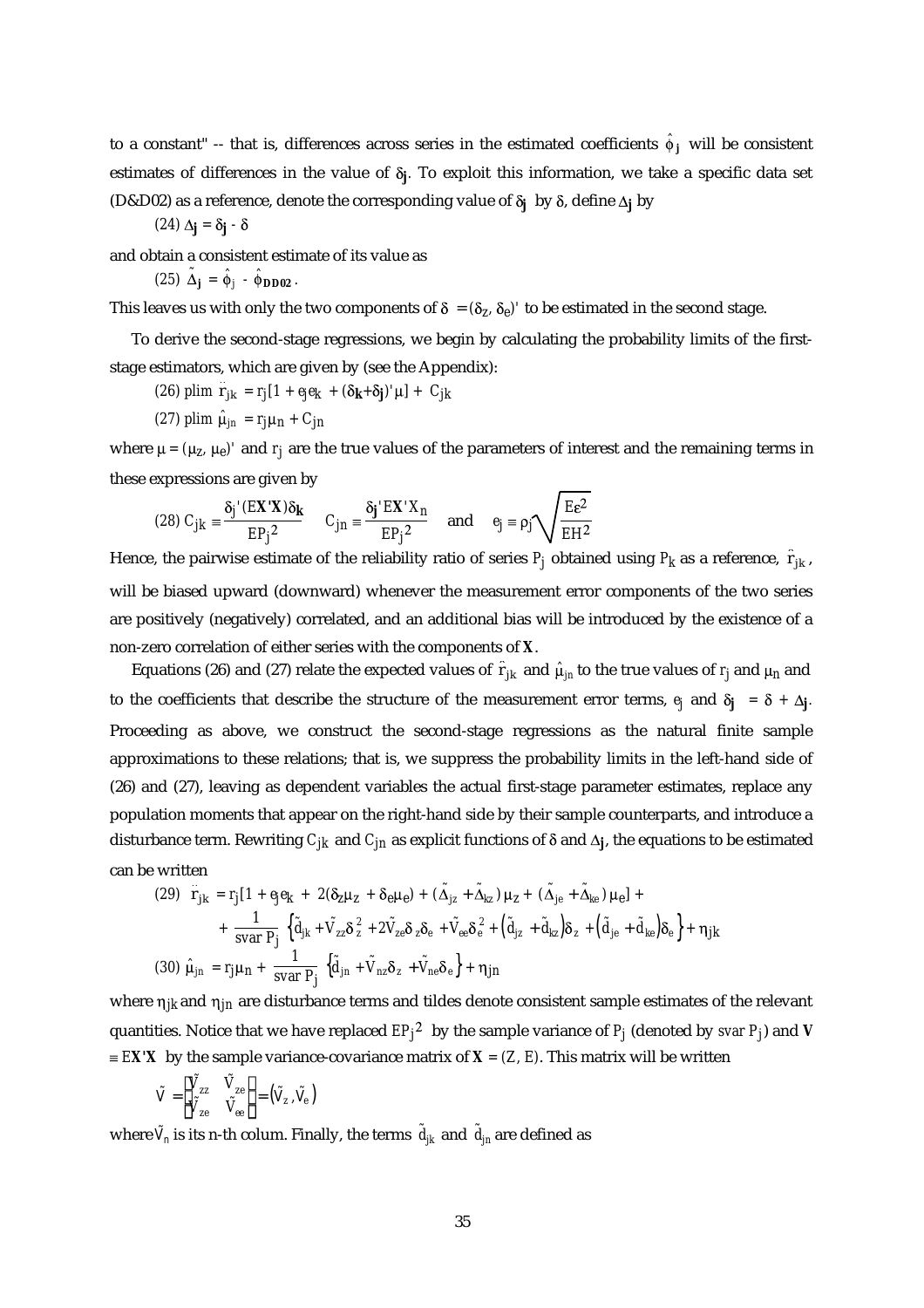$(31) \tilde{d}_{jk} = 0$  $\tilde{\mathbf{A}}_j \cdot \tilde{\mathbf{V}} \tilde{\mathbf{A}}_k$  and  $\tilde{d}_{jn} \equiv 0$  $\tilde{\Delta}_j$  '  $\tilde{V}_n$ 

*.*

and can be computed using information known at this stage.

Thus, the only unknown quantities in (29) and (30) are the coefficients to be estimated:  $r_j$  and  $e_j$  for  $j$  $= 1...$  ,  $\mu_z$ ,  $\mu_e$ ,  $\delta_z$  and  $\delta_e$ . We estimate both equations jointly by "stacking them" so that, for each *j*, the first *J* observations of the dependent variable (one of which will be missing as *k* must be different from *j*) correspond to the pairwise estimates of the reliability ratio,  $\hat{r}_{jk}$ , and the last two observations correspond to the first-stage estimates,  $\hat{\mu}_{jn}$  . Next, we recover an estimate of  $\phi$  using (23) as

$$
(32) \tilde{\phi} = \hat{\phi}_{\text{DD02}} - \tilde{\delta}
$$

We also estimate a restricted version of (29) and (30) in which we impose the assumption that measurement error is uncorrelated with *X* (i.e. that  $\delta$ **j** = **0** for all *j*). When this is done, a similar restriction is imposed on equation (22) to obtain a direct estimate of  $\tilde{\phi}$  . The detailed results of the estimation of the restricted and unrestricted models for each growth specification can be found in section 4.f of the Appendix.

#### *5.2 Adjusted reliability ratios and attenuation coefficients*

We will refer to the reliability ratio estimates obtained from equations (29) and (30) as the *(restricted or unrestricted) "consistent" estimates of the reliability ratio, and we will denote them by*  $\tilde{r}_j$ *. One* drawback of these estimates is that they depend on the correlation of each schooling series with *X*. As a result, they do not necessarily lie between zero and one when  $\delta$  is different from zero, and are not strictly comparable either across data sets or with alternative estimates of the same magnitude that assume  $\delta = 0$ . To get around these problems, it is convenient to work with the adjusted reliability ratios we have defined at the beginning of this section, *rj '*. Once these adjusted ratios have been computed, the attenuation coefficient that appears in equation (17) can be calculated. We show in the Appendix that these variables can be estimated by

$$
(33) \tilde{r}_j' = \frac{\tilde{r}_j}{\left(1 - \tilde{C}_{jj}\right) - 2\tilde{\delta}_j' \tilde{\mu}\tilde{r}_j}
$$

and

 $(34) ER_H^2 = \tilde{\mu}' \tilde{\phi}$ 

where  $\tilde{C}_{jj}$  is constructed using (28), our estimates of  $\delta \mathbf{j} = \delta + \Delta \mathbf{j}$  and the sample variances and covariances of *Pj* and *X*.

Table 10 collects our different estimates of the reliability ratios and attenuation coefficients of the different schooling series used in the literature. These variables are shown in relative terms, with the average value of each series across data sets (shown at the bottom of the table under *avge. value*) normalized to 100. The three panels of the table refer to the different growth specifications or data transformations we have retained in this section (levels, fixed effects and differences (growth rates)). Within each panel, the left-hand side block of the table shows three alternative estimates of the adjusted reliability ratio: the SUR estimates constructed in section 3.3, and the two "consistent"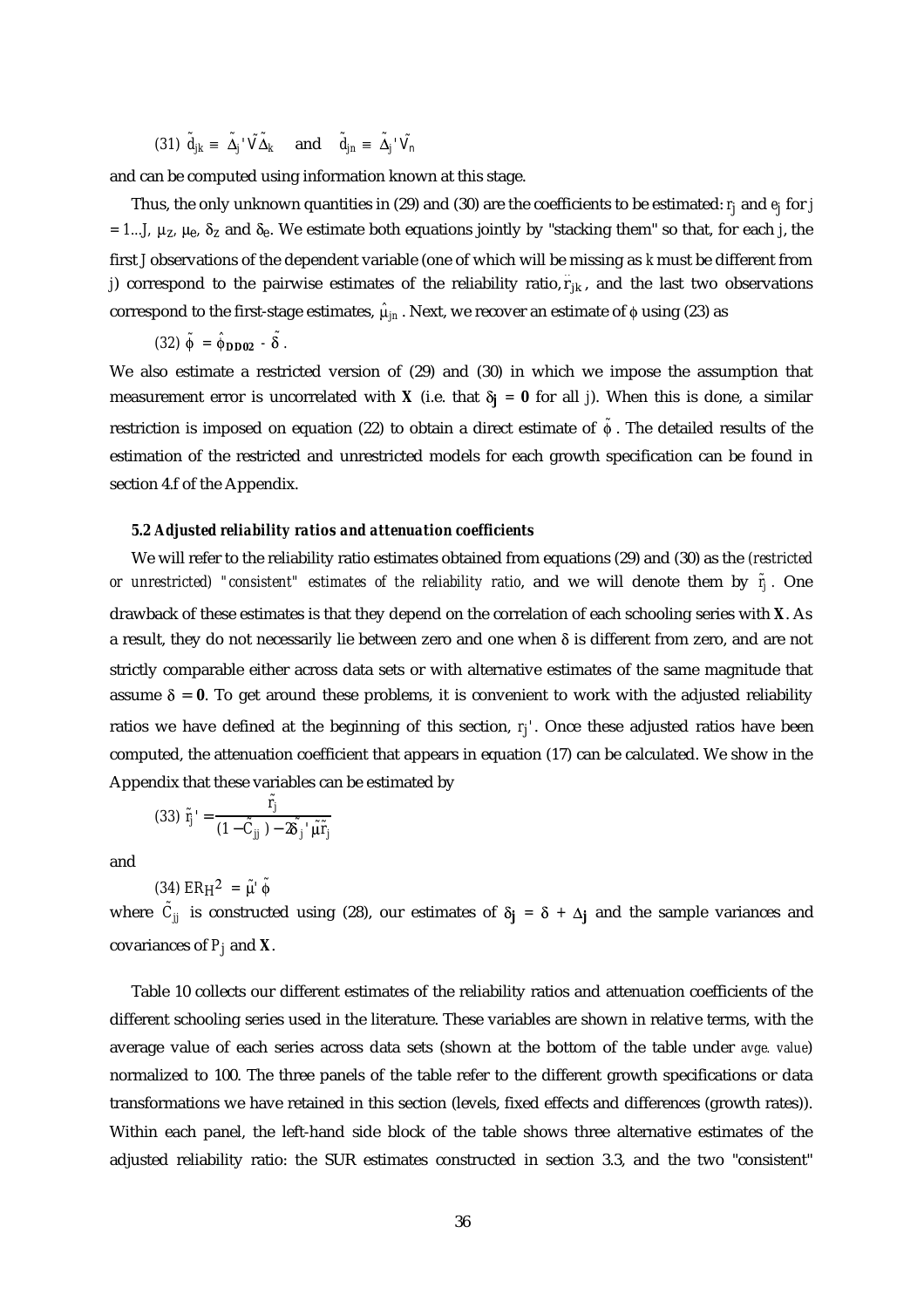estimates obtained using the model developed in this section. The "restricted" consistent estimate assumes that measurement error is uncorrelated with the remaining growth regressors ( $\delta_{\bf j}$  = **0** for all  $j$ ), whereas the unrestricted estimate allows these parameters to be different from zero. For the unrestricted estimate, we show the adjusted reliability ratio computed as indicated above. In the other two cases, the raw and adjusted reliability ratios are the same.

The right-hand side block of each panel of the table shows the attenuation coefficient *(aj )* implied by each of the three estimates of the reliability ratio we have just discussed. The value of *aj* is calculated using equation (17) and an estimate of  $E R_H^2$ . For the case of the consistent reliability ratios,  $ER_H^2$  is generally obtained as  $\tilde{\mu}' \tilde{\phi}$  using equation (34) but there are some exceptions, as in some cases this procedure yields estimates of  $ER_H^2$  that do not lie between zero and one (see the notes to the table). In the case of the SUR reliability ratios, the value of  $E R_H^2$  cannot be obtained in the same way because no estimate of  $\mu$  is then available. Under the assumptions used to estimate these ratios, however, it can be shown that (see equation (26) in the Appendix)

 $(35)$   $ER_j^2 = r_j$   $ER_H$ 

so we obtain an estimate of  $ER_H^2$  by regressing the observed value of  $R_f^2 = R^2(P_f|\mathbf{X})$  on the SUR estimate of  $r_j$  without a constant. The last two rows of each panel show, respectively, the value of  $\tilde{\mu}'\tilde{\phi}$ and the value of  $ER_H^2$  that was used to construct the displayed attenuation coefficients.

At the bottom of each panel of the table we show the average value (across data sets) of the reliability ratio and the attenuation coefficient, and the correlation between each of these series and the SUR reliability ratio. These statistics show that, when the data are used in differences or after removing fixed effects, the corrections required for the presence of additional growth regressors and for correlated measurement errors are generally minor on average. Hence, the SUR reliability ratios are decent measures of the information content of the different series for these data transformations. For the data in levels, however, the situation is more complicated. Our restricted consistent model suggests that the SUR reliability ratios are highly inflated by the positive correlation of measurement error across data sets (notice that the average value of the reliability ratio drops by two thirds as we go from the first to the second column of panel *a* of the table). When we allow the measurement error term to be correlated with *X*, however, the estimated values of the (adjusted) reliability ratio rise above our SUR estimates, even though there are still clear signs of positively correlated errors (see Table A.4 in the Appendix). We find the size of the correction for the correlation of measurement error with *X* surprising, particularly because the assumption that  $\delta_{\bm j}$  =  $\bm 0\,$  seems fairly reasonable ex-ante, but there are clear indications that this assumption does not hold for the data in levels, particularly in regard to the employment ratio (see Appendix tables A.3a and A.4).

On the whole, our alternative estimates of reliability ratios display a fairly consistent picture of the relative quality of the different series and reinforce our earlier conclusion that recent attempts to increase the information content of the schooling data have been fairly successful. There are, however, some patterns in the results that suggest that our assumptions about the nature of measurement error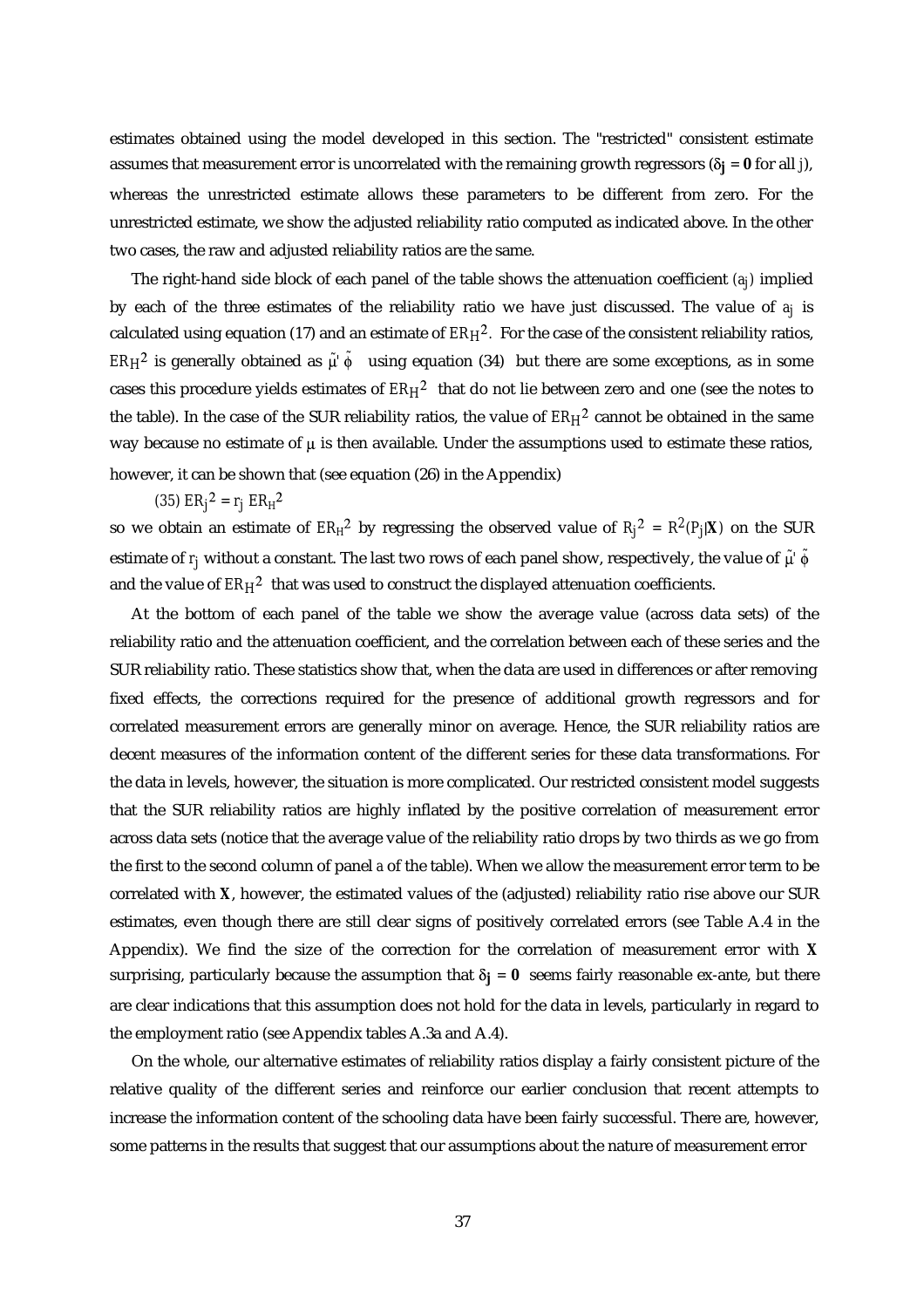|                             |            | reliability ratios |            |       | attenuation coefficients |            |
|-----------------------------|------------|--------------------|------------|-------|--------------------------|------------|
|                             |            | consistent         | consistent |       | consistent               | consistent |
|                             | <b>SUR</b> | restricted         | unrestr.   | SUR   | restricted               | unrestr.   |
| NSD                         | 53.6       | 84.0               | 85.2       | 38.6  | 80.4                     | 53.6       |
| KYR                         | 97.3       | 171.3              | 128.5      | 88.1  | 186.0                    | 229.2      |
| B&L93                       | 70.7       | 52.6               | 75.6       | 55.4  | 48.2                     | 41.6       |
| B&L96                       | 83.6       | 64.4               | 82.1       | 70.1  | 60.1                     | 49.3       |
| B&L00                       | 97.7       | 70.9               | 89.3       | 88.7  | 66.7                     | 59.8       |
| C&S                         | 147.9      | 122.6              | 113.3      | 190.5 | 123.9                    | 122.6      |
| D&D00                       | 123.4      | 118.9              | 110.6      | 132.0 | 119.5                    | 112.1      |
| D&D02                       | 125.8      | 115.3              | 115.3      | 136.8 | 115.2                    | 132.0      |
| avge. value                 | 0.617      | 0.221              | 0.741      | 0.421 | 0.116                    | 0.302      |
| $corr.$ w/SUR               | 1.000      | 0.526              | 0.696      | 0.984 | 0.498                    | 0.479      |
| $\tilde{\mu}' \tilde{\phi}$ |            |                    |            |       | 1.069                    | 0.887      |
| $ERH^2$                     |            |                    |            | 0.607 | 0.551                    | 0.887      |

## **Table 10: Adjusted reliability ratios and attenuation coefficients, relative values of various estimates**

**a. data in levels**

*- Note:* Since the value of  $\tilde{\mu}' \tilde{\phi}$  exceeds one in the restricted consistent case, we use as  $ER_H^2$  the highest observed value of  $R_j^2$ . Under the assumptions used in this case, equation (35) holds so we should have  $E R_j^2 < E R_H^2$  for any *P<sub>j</sub>* with  $r_j < 1$  and this implies that the reported  $a_j$ 's should overestimate the true ones. We do not use equation (35) to estimate  $\mathrm{\mathrm{\mathrm{\mathrm{E}R_H}}}\mathrm{\mathrm{\mathrm{\mathrm{}}}}$  because this procedure also yields a value of this parameter greater than one.

## **Table 10: Adjusted reliability ratios and attenuation coefficients (continued)**

|                             |            | reliability ratios |            |       | attenuation coefficients |            |
|-----------------------------|------------|--------------------|------------|-------|--------------------------|------------|
|                             |            | consistent         | consistent |       | consistent               | consistent |
|                             | <b>SUR</b> | restricted         | unrestr.   | SUR   | restricted               | unrestr.   |
| NSD                         | 25.9       | 28.1               | 46.0       | 22.9  | 25.4                     | 46.0       |
| <b>KYR</b>                  | 30.2       | 47.2               | 16.0       | 26.8  | 43.2                     | 16.0       |
| B&L93                       | 33.1       | 22.7               | 17.5       | 29.4  | 20.5                     | 17.5       |
| <b>B&amp;L96</b>            | 39.9       | 53.1               | 41.4       | 35.7  | 48.8                     | 41.4       |
| B&L00                       | 48.5       | 57.5               | 47.9       | 43.6  | 53.0                     | 47.9       |
| C&S                         | 149.2      | 141.8              | 175.2      | 145.3 | 139.0                    | 175.2      |
| D&D00                       | 223.0      | 219.4              | 144.6      | 231.0 | 228.4                    | 144.6      |
| D&D02                       | 250.2      | 230.2              | 311.5      | 265.3 | 241.7                    | 311.5      |
| avge. value                 | 0.367      | 0.416              | 0.301      | 0.339 | 0.393                    | 0.301      |
| $corr.$ w/SUR               | 1.000      | 0.994              | 0.921      | 0.999 | 0.995                    | 0.921      |
| $\tilde{\mu}' \tilde{\phi}$ |            |                    |            |       | 0.163                    | $-0.020$   |
| ERH <sup>2</sup>            |            |                    |            | 0.198 | 0.163                    | 0.000      |

## **b. fixed effects**

- *Note:* Since the value of  $\tilde{\mu}'\tilde{\phi}$  is negative in the unrestricted consistent case, we use a zero value for  $ER_H^2$ .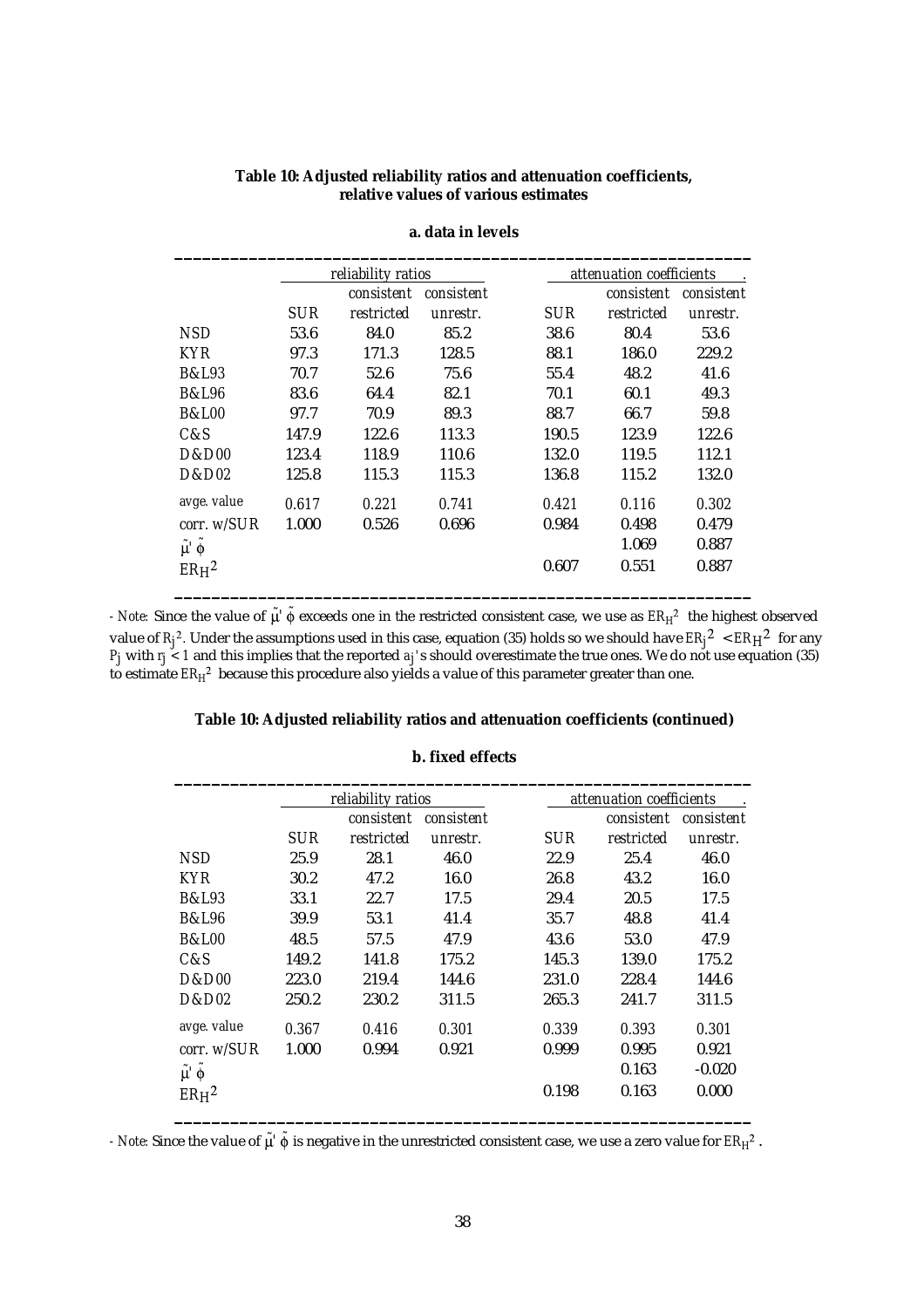|                             |            | reliability ratios |            |       | attenuation coefficients |            |
|-----------------------------|------------|--------------------|------------|-------|--------------------------|------------|
|                             |            | consistent         | consistent |       | consistent               | consistent |
|                             | <i>SUR</i> | restricted         | unrestr.   | SUR   | restricted               | unrestr.   |
| NSD                         | 26.0       | 26.1               | 48.3       | 25.2  | 25.6                     | 48.1       |
| KYR                         | 25.5       | 17.1               | 9.9        | 24.8  | 16.7                     | 9.8        |
| B&L93                       | 11.5       | 17.2               | 15.4       | 11.2  | 16.8                     | 15.3       |
| B&L96                       | 15.5       | 45.4               | 41.2       | 15.0  | 44.6                     | 41.0       |
| B&L00                       | 17.6       | 53.7               | 52.8       | 17.1  | 52.8                     | 52.6       |
| C&S                         | 184.1      | 220.6              | 221.3      | 183.0 | 221.7                    | 221.5      |
| D&D00                       | 216.8      | 172.5              | 150.1      | 216.7 | 172.2                    | 150.0      |
| D&D02                       | 303.0      | 247.6              | 261.1      | 307.0 | 249.7                    | 261.7      |
| avge. value                 | 0.254      | 0.330              | 0.301      | 0.247 | 0.325                    | 0.300      |
| corr. w/SUR                 | 1.000      | 0.962              | 0.951      | 1.000 | 0.962                    | 0.951      |
| $\tilde{\mu}' \tilde{\phi}$ |            |                    |            |       | 0.039                    | 0.009      |
| $ERH^2$                     |            |                    |            | 0.060 | 0.039                    | 0.009      |

## **c. differences**

*- Note:* In all panels of the table, reliability ratios and attenuation coefficients are normalized in each column by their average value taken across data sets.

may not be entirely adequate for the estimation of reliability ratios. Perhaps the clearest indication of this can be found in the behaviour of the relative reliability ratios for the Kyriacou and NSD series in levels, which rise sharply as we go from the SUR to the consistent estimates -- to the extent that, as we will see below, the Kyriacou series becomes an extreme outlier when we consider the relationship between consistent attenuation coefficients and human capital coefficients for the specification in levels. We suspect that this anomaly may be due to our assumption of a common source of error arising from reliance on similar primary data (see equation (15) above). Since the Kyriacou and NSD series, unlike the rest of the data sets, rely mostly on enrollment data rather than on census compilations, their estimated correlation with the primary error shared by the remaining data sets (captured by the parameter  $\rho_j$ ) is likely to be quite low. This, in turn, will cause the consistent reliability ratio estimates for these two series to increase relative to those of the remaining data sets (see equation  $(16)$ ).<sup>34</sup>

#### *5.3 Meta-estimates of*

Table 11 shows the meta-estimates of  $\beta$  obtained through the estimation of equation

 $(19) \hat{\beta}_j = \beta \tilde{a}_j + \eta_j$ 

which is reproduced here for convenience. The table has three panels that correspond to the alternative estimates of the attenuation coefficient shown in Table 10. Within each panel, the columns correspond

 $^{34}$  An additional peculiarity of the Kyriacou data set is that it is the only one that refers to the attainment of the labour force, rather than that of the adult population. Under our assumptions, this is likely to translate into a high negative correlation of measurement error with the employment ratio.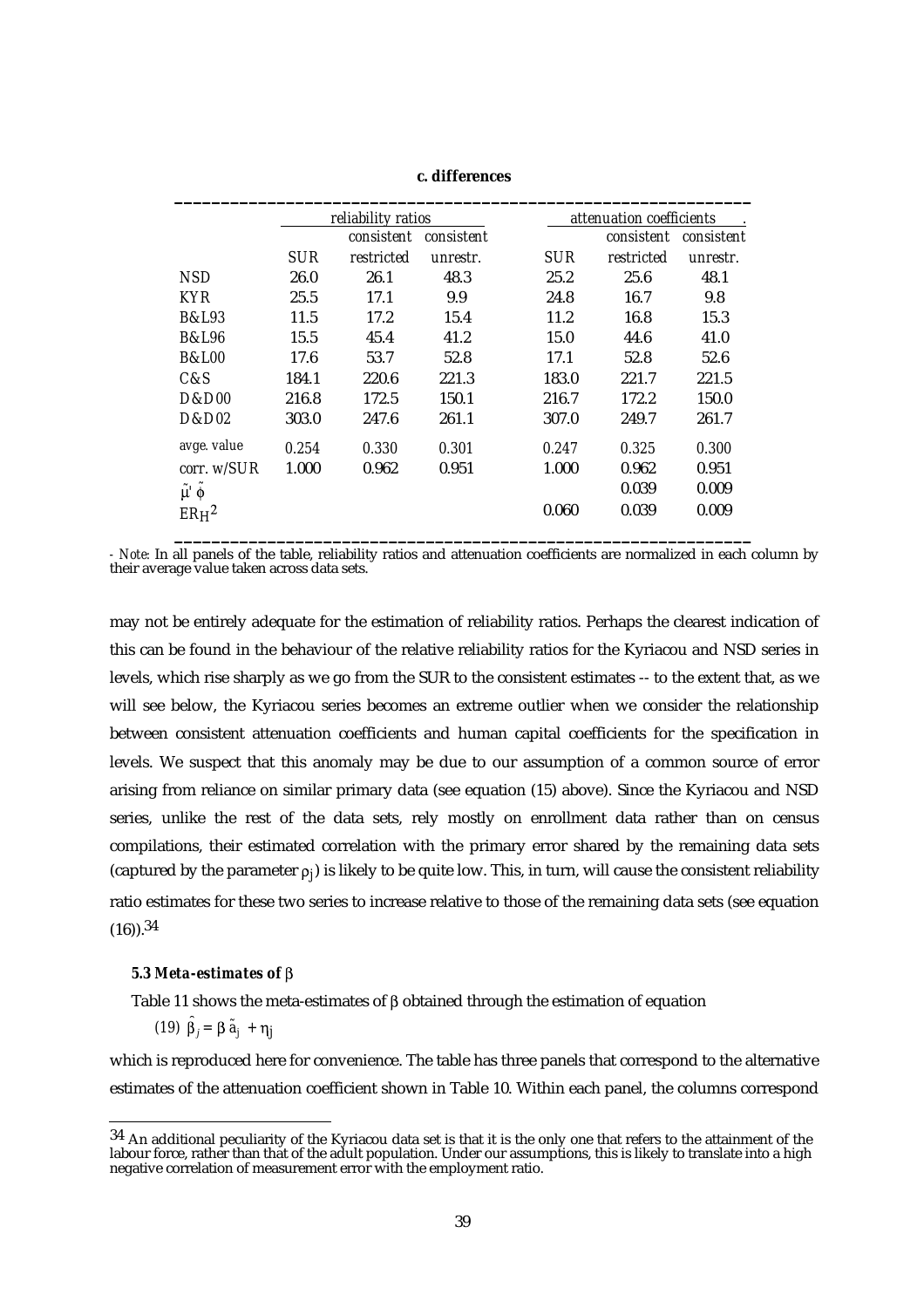to the three growth specifications we have been working with (levels, fixed effects and differences). In panels *b* and *c*, we add an additional levels specification that includes a dummy for the Kyriacou data set which, as noted in the previous section, is an extreme outlier for the data in levels. This fact is also illustrated in Figure 11, where we show the scatter diagram obtained with the unrestricted consistent attenuation coefficients together with two alternative regression lines fitted to the data in levels with and without the Kyriacou observation.

## **Table 11: Meta-estimates of**

|          | $\lceil 1 \rceil$ | [2]     | [3]     | [4]     | [5]     | [6]     |
|----------|-------------------|---------|---------|---------|---------|---------|
|          | levels            | f.e.    | diffs.  | levels  | f.e.    | diffs.  |
| β        | 0.569             | 0.966   | 0.965   | 0.587   | 0.998   | 1.016   |
|          | (6.30)            | (10.05) | (16.31) | (16.50) | (16.12) | (22.23) |
| constant | 0.009             | 0.020   | 0.028   |         |         |         |
|          | (0.22)            | (0.46)  | (1.28)  |         |         |         |
| $R^2$    | 0.869             | 0.944   | 0.978   | 0.868   | 0.942   | 0.972   |

## **a. with SUR attenuation coefficients**

## **b. with restricted consistent attenuation coefficients**

|           | $[1]$  | [2]      | [3]      | [4]      | [5]           | [6]           | $[7]$   | [8]     |
|-----------|--------|----------|----------|----------|---------------|---------------|---------|---------|
|           | levels | levels   | f. e.    | diffs.   | <i>levels</i> | <i>levels</i> | f. e.   | diffs.  |
| β         | 0.954  | 3.224    | 0.898    | 0.872    | 1.967         | 2.606         | 0.889   | 0.843   |
|           | (1.03) | (3.77)   | (7.76)   | (12.52)  | (5.31)        | (10.05)       | (12.80) | (18.82) |
| constant  | 0.138  | $-0.070$ | $-0.001$ | $-0.018$ |               |               |         |         |
|           | (1.19) | (0.76)   | (0.09)   | (0.58)   |               |               |         |         |
| dummy Kyr |        | $-0.438$ |          |          |               | $-0.375$      |         |         |
|           |        | (3.46)   |          |          |               | (4.07)        |         |         |
| $R^2$     | 0.151  | 0.749    | 0.909    | 0.963    | $-0.050$      | 0.721         | 0.909   | 0.961   |
|           |        |          |          |          |               |               |         |         |

## **c. with unrestricted consistent attenuation coefficients**

|           | [1]    | $[2]$    | $[3]$   | [4]      | [5]           | [6]           | [7]     | [8]     |
|-----------|--------|----------|---------|----------|---------------|---------------|---------|---------|
|           | levels | levels   | f. e.   | diffs.   | <i>levels</i> | <i>levels</i> | f. e.   | diffs.  |
| β         | 0.238  | 1.078    | 1.054   | 0.940    | 0.672         | 1.053         | 1.107   | 0.912   |
|           | (0.93) | (5.58)   | (10.62) | (10.51)  | (4.33)        | (14.77)       | (16.55) | (16.06) |
| constant  | 0.177  | $-0.007$ | 0.031   | $-0.016$ |               |               |         |         |
|           | (1.97) | (0.14)   | (0.74)  | (0.43)   |               |               |         |         |
| dummy Kyr |        | $-0.551$ |         |          |               | $-0.541$      |         |         |
|           |        | (5.28)   |         |          |               | (7.66)        |         |         |
| $R^2$     | 0.125  | 0.867    | 0.949   | 0.948    | $-0.438$      | 0.867         | 0.945   | 0.947   |
|           |        |          |         |          |               |               |         |         |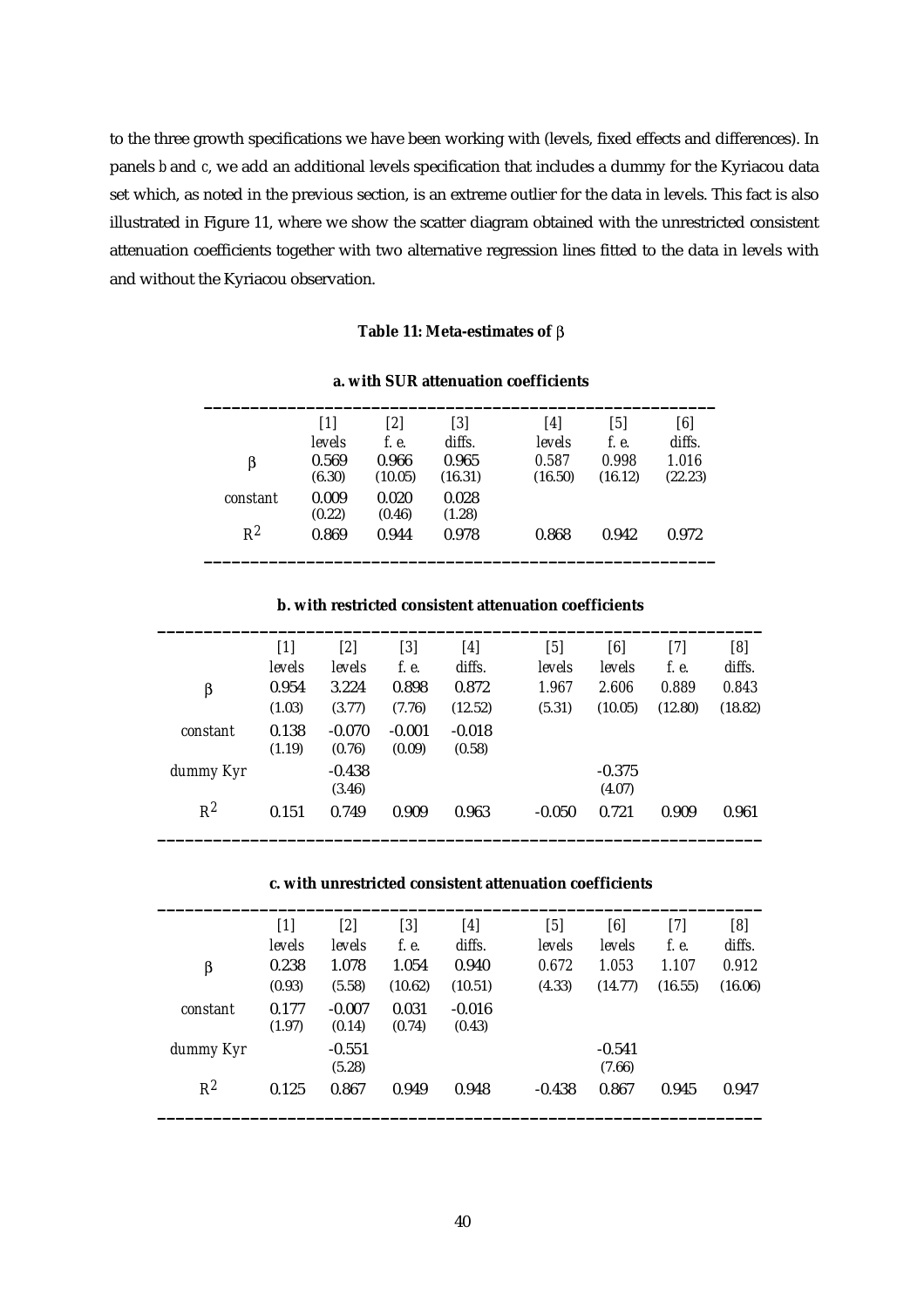We first estimate equation (19) with a constant, which is generally not significant as predicted by the model, and then without the constant to obtain our final estimates of the coefficient of human capital. These meta-estimates of  $\beta$  consistently display very large values and significantly exceed those found in the previous literature. If we leave aside the atypical results obtained with the data in levels and the consistent attenuation coefficients when the Kyriacou outlier is included in the sample, our estimates of  $\beta$  range from 0.587 to 1.967, and from 0.843 to 1.107 if we restrict ourselves to the results obtained with the fixed effects and the differenced growth models, which are less likely to be misspecified and do not display obvious outliers.



Figure 11: Estimated  $\beta$  vs. unrestricted consistent attenuation coefficient

Before commenting further on these results, it should be recalled that our use of data on population attainment (rather than the attainment of employed workers) potentially introduces a bias. As noted in section 4, the production function parameter we would like to estimate is not  $\beta$  itself, but rather  $b = \beta/c$  where *c* is one of the coefficients of a regression of the form

(7) 
$$
he_{it} = c^*h_{it} - d^*e_{it}
$$

where *h* is the log of population attainment, *he* the log of the average attainment of employed workers and *e* the ratio of employment to the adult population. Since the data sets we have used do not provide information on the schooling of employed workers, we have used panel data for the Spanish regions from Mas et al (1998) to estimate equation (7) thus obtaining an outside estimate of *c* that may give us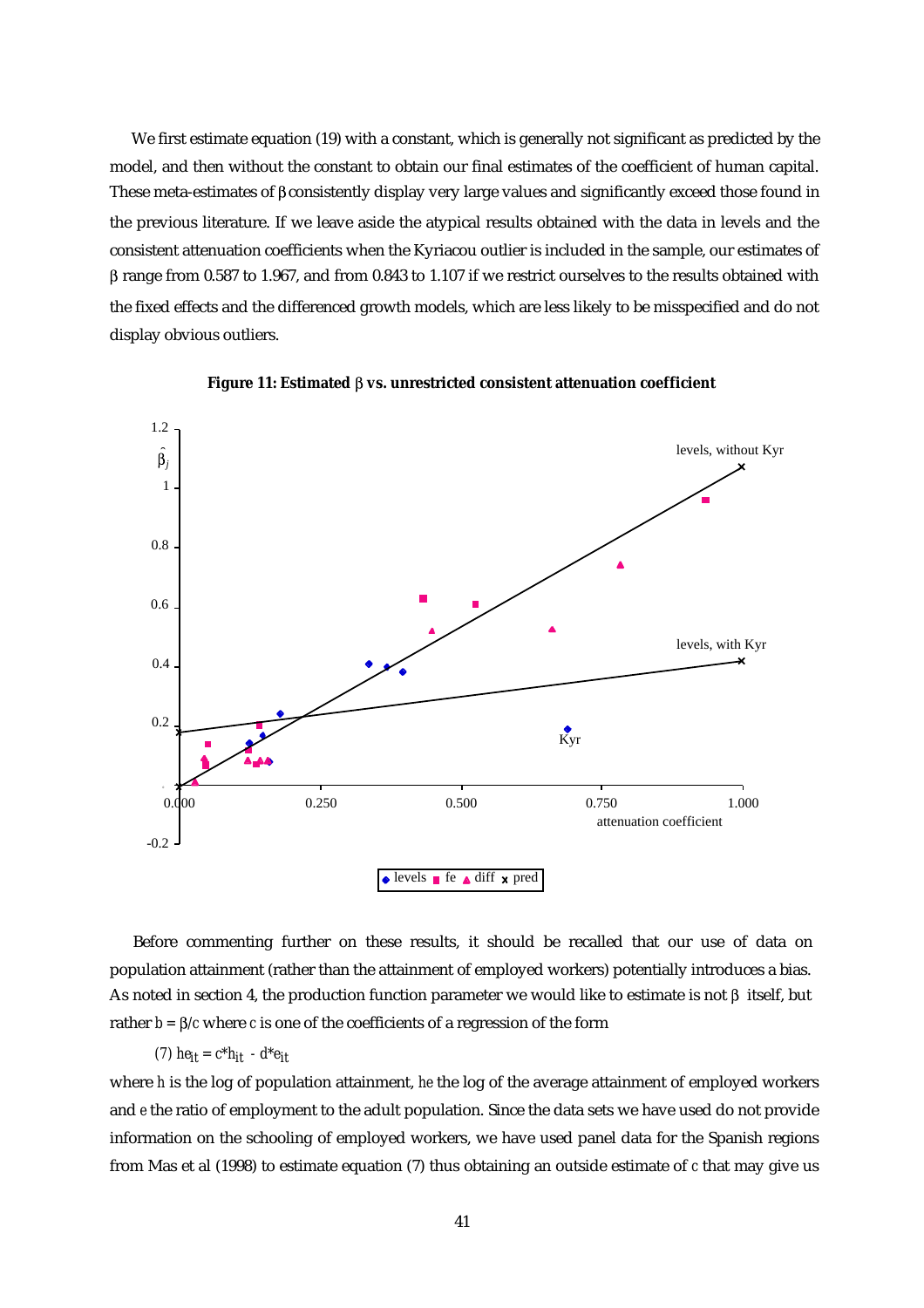an idea of the size of the required correction. Since measurement error is almost certainly a problem in these data as well (and there are no alternative sources that can be used to estimate reliability ratios), we obtain a set of bounds on the value of *c* by estimating both (7) and the reverse regression with the roles of *h* and *he* interchanged. The exercise is repeated with the data in (log) levels with and without fixed effects and in growth rates to obtain three alternative intervals of plausible values of *c* that can be matched with our three growth specifications to obtain ranges of possible values of *b*.

|                         |                          | <i>SUR</i>              |                          |                                 | restricted             |                          |                                 | unrestricted           |                          |
|-------------------------|--------------------------|-------------------------|--------------------------|---------------------------------|------------------------|--------------------------|---------------------------------|------------------------|--------------------------|
| c, direct<br>c. reverse | levels<br>0.907<br>0.993 | f. e.<br>0.867<br>1.182 | diffs.<br>0.983<br>1.468 | <i>levels</i><br>0.907<br>0.993 | f.e.<br>0.867<br>1.182 | diffs.<br>0.983<br>1.468 | <i>levels</i><br>0.907<br>0.993 | f.e.<br>0.867<br>1.182 | diffs.<br>0.983<br>1.468 |
| $\tilde{\beta}$         | 0.587                    | 0.998                   | 1.016                    | 2.606                           | 0.889                  | 0.843                    | 1.053                           | 1.107                  | 0.912                    |
| $b_{\rm min}$           | 0.591                    | 0.844                   | 0.692                    | 2.624                           | 0.752                  | 0.574                    | 1.060                           | 0.937                  | 0.621                    |
| $b_{\text{max}}$        | 0.647                    | 1.151                   | 1.034                    | 2.875                           | 1.025                  | 0.858                    | 1.162                           | 1.277                  | 0.928                    |

**Table 12: range of meta-estimates of** *b*

The results are shown in Table 12. The first two rows of the table show the bounds on the value of *c* obtained from the direct and reverse regressions based on (7). The third row shows the estimates of  $\beta$ taken from Table 11, and the last two rows display the minimum and maximum values of *b*, which are obtained by dividing the estimated  $\beta$  by each of the estimates of *c*. As can be seen in the table, the correction is potentially important in some cases but does not qualitatively change our previous results. Our smallest lower bound for *b* (0.574) is roughly twice as large as Mankiw, Romer and Weil's (1992) estimate of 1/3, which could probably have been considered a consensus value for this parameter a few years ago and has lately come to be seen as too optimistic in the light of recent negative results in the literature.

We interpret our results as a clear indication that investment in human capital is an important growth factor whose effect on productivity has been underestimated in previous studies because of poor data quality. Considerable uncertainty remains, however, regarding the correct value of the coefficient of this factor in an aggregate production function. Values of *b* of the order of 0.6 imply Mincerian rates of return on schooling (of around 6%) that are consistent with the evidence available from microeconometric wage equations.35 Somewhat higher values of this parameter remain plausible as our macroeconometric estimates should pick up any externalities that may be associated with the accumulation of human capital, such as those arising from the contribution of an educated labour force to the development and adoption of new technologies. But some of the estimates at the upper end of our range of results seem decidedly implausible. Possible explanations for these very large coefficient values include the underestimation of the relevant reliability ratios (for the restricted model in levels)

<sup>35</sup> See for instance Card (1999) and Harmon, Walker and Westergaard-Nielsen (2001).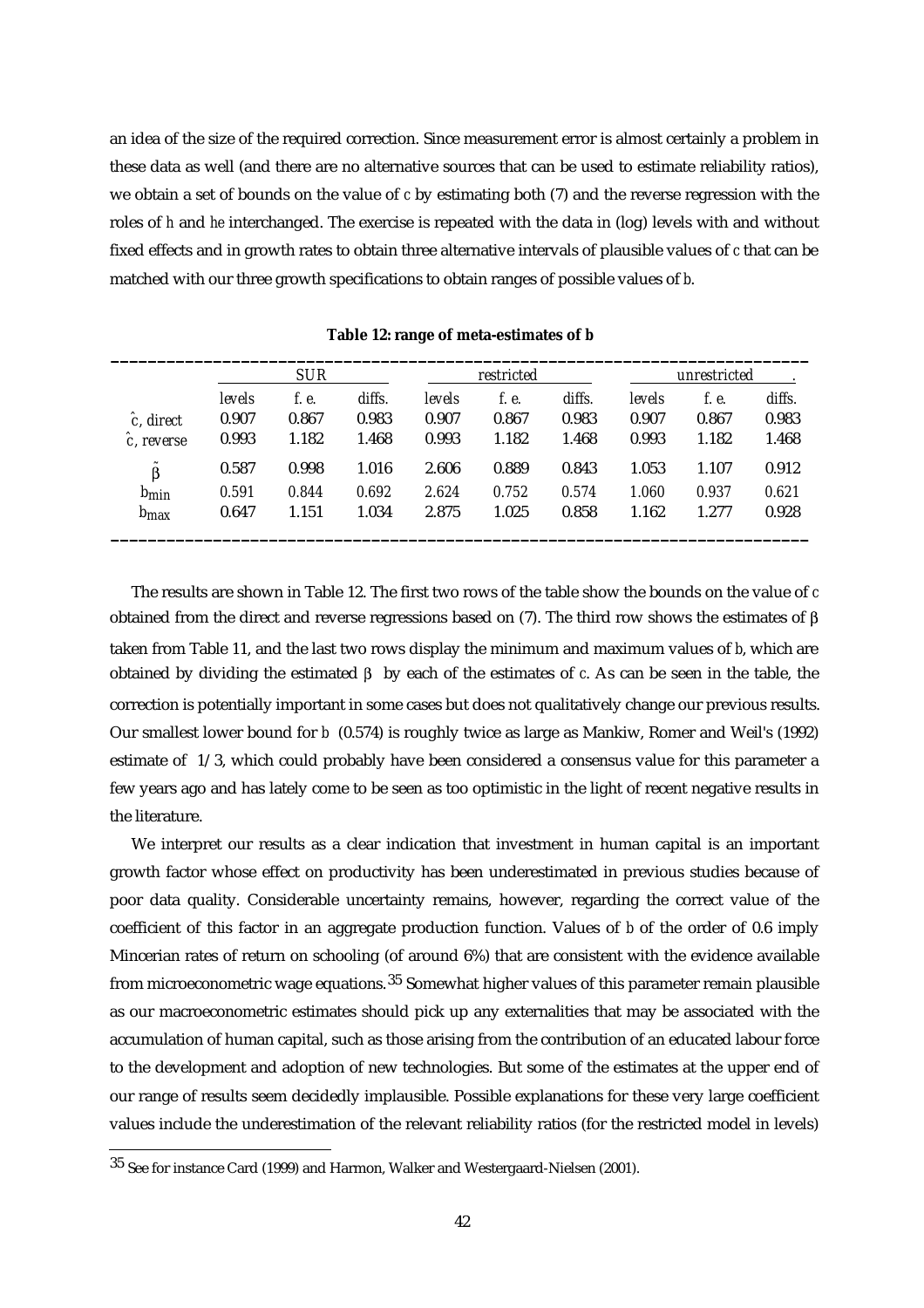and an upward bias arising from reverse causation. An additional problem we have not addressed in this paper is that the likely mismeasurement of the remaining growth regressors may also bias the coefficient of human capital.

#### **6. Conclusion**

Existing data on educational attainment contain a considerable amount of noise. Due to changes in classification criteria and other inconsistencies in the primary data, the most widely used schooling series often display implausible time-series and cross-section profiles. After discussing the methodology and contents of the most widely used schooling data sets and documenting some of their weaknesses, we have constructed new estimates of educational attainment for a sample of OECD countries. We have attempted to increase the signal-to-noise ratio in these data by exploting a variety of sources not used by previous authors, and by eliminating to the extent that it was possible sharp breaks in the series that must reflect changes in data collection criteria. While our estimates unavoidably involve a fair amount of guesswork, we believe that they provide a more reliable picture of cross-country relative educational attainments and of their evolution over time than previously available data sets.

We have also constructed statistical measures of the information content of the schooling data sets used in the growth literature under alternative assumptions on the nature of measurement error. While the choice of assumptions does make some difference for the ranking of the different data sets, on the whole these indices support our view that the amount of measurement error in these data is rather large, and clearly suggest that both our attainment series and those constructed by Cohen and Soto (2001) constitute a significant improvement over earlier sources. Even so, remaining discrepancies among recent attainment estimates suggest that further work is required in this area.

This paper was originally motivated by the view that weak data is likely to be one of the main reasons for the discouraging results obtained in the recent empirical literature on human capital and growth. Our results clearly support this hypothesis, as does recent work by Krueger and Lindhal (2001) and Cohen and Soto (2001), and suggest that the contribution of investment in education to productivity growth is sizable. Unlike several older data sets, our revised series produce positive and theoretically plausible results using a variety of growth specifications and, unlike MRW's original (1992) results for a similar sample, our findings survive a simple robustness check. More importantly, our analysis of the performance of different schooling data sets in a variety of production function specifications shows a clear tendency for human capital coefficients to rise and become more precise as the information content of the schooling data increases. We have extrapolated this tendency to construct estimates of the value of the coefficient that would be obtained with the correctly measured stock of human capital. Using an extension of the classical errors-in-variables model, we correct for measurement error bias and produce meta-estimates of the elasticity of output with respect to average years of schooling that suggest that the true value of this coefficient is almost certainly above 0.50.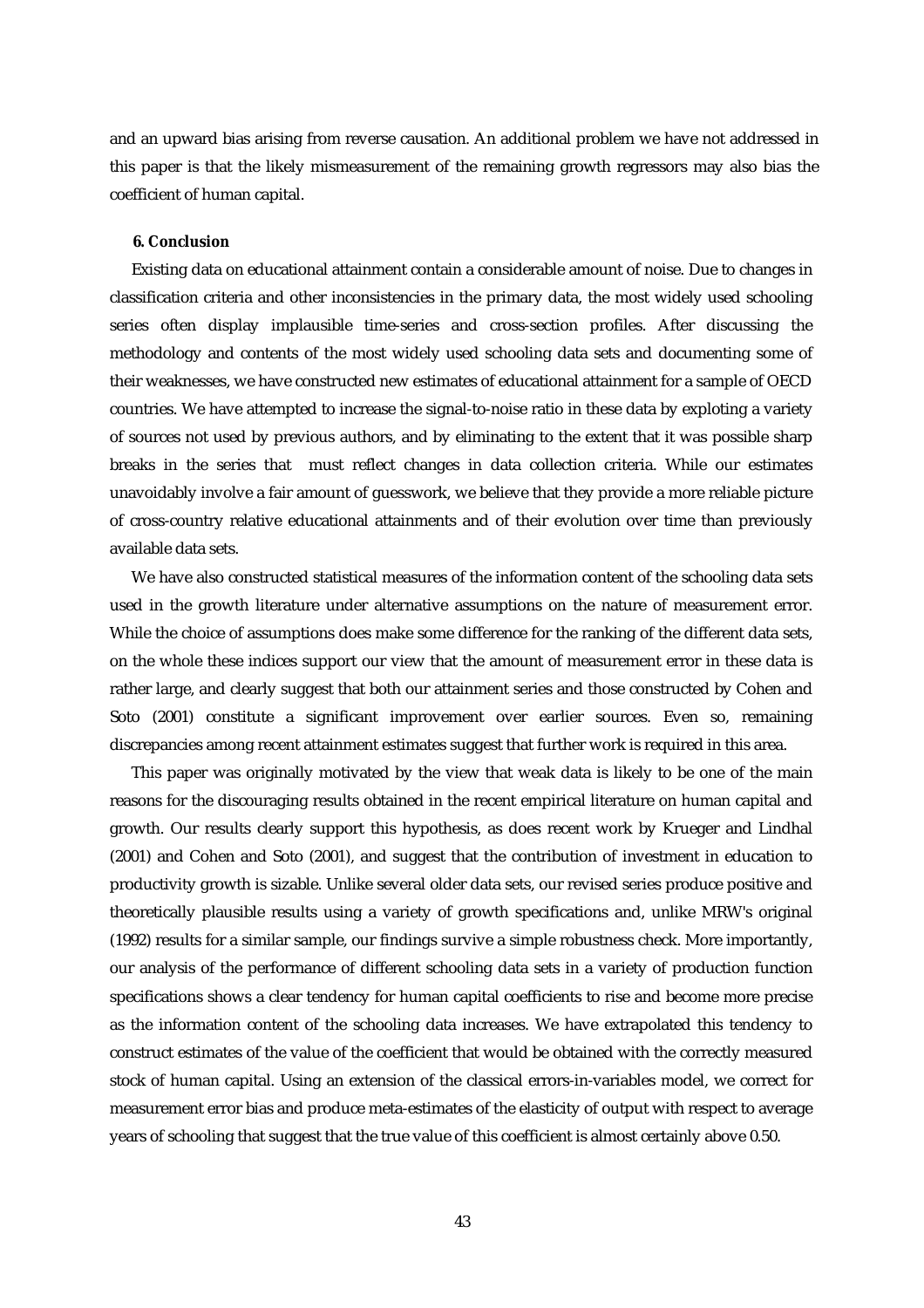## **References**

- Barro, R. and J-W. Lee (1993). "International Comparisons of Educational Attainment." *Journal of Monetary Economics* 32, pp. 363-94.
- Barro, R. and J-W. Lee (1994). "Data set for a panel of 138 countries." Mimeo, Harvard University.
- Barro, R. and J-W. Lee (1996). "International Measures of Schooling Years and Schooling Quality." *American Economic Review* 86(2), *Papers and Proceedings*, pp. 218-23.
- Barro, R. and J-W. Lee (2000). "International data on educational attainment, updates and implications." NBER Working Paper no. 7911. (http://www.nber.org/papers/w7911).
- Behrman, J. and M. Rosenzweig (1994). "Caveat emptor: cross-country data on education and the labor force." *Journal of Development Economics* 44, pp. 147-71.
- Benhabib, J. and M. Spiegel (1994). "The Role of Human Capital in Economic Development: Evidence from Aggregate Cross-Country Data." *Journal of Monetary Economics* 34, pp. 143-73.
- Card, D. (1999). "The Causal Effect of Education on Earnings." In O. Ashenfelter and D. Card, editors, *Handbook of Labor Economics*, vol. 3, chapter 30, pp. 1801-1863. North Holland.
- Caselli, F., G. Esquivel and F. Lefort (1996) "Reopening the convergence debate: a new look at crosscountry growth empirics." *Journal of Economic Growth* 1(3), pp. 363-89.
- Castles, I. (1995?). *Year Book Australia 1994.* Australian Bureau of Statistics, Canberra.
- Cohen, D. and M. Soto (2001). "Growth and human capital: good data, good results." CEPR Discussion Paper no. 3025.
- Dabán, T., R. Doménech and C. Molinas (1997). "International and intertemporal comparisons of real product in OECD countries: a growth sensitivity approach," *Review of Income and Wealth* 43(1), pp. 33-48.
- de la Fuente, A. (2002a). "Human capital and growth: a survey and some tentative conclusions." Mimeo, Instituto de Análisis Económico (CSIC), Barcelona.
- de la Fuente, A. (2002b). "On the sources of convergence: A close look at the Spanish regions." *European Economic Review* 46(3), pp. 569-99.
- de la Fuente, A. and R. Doménech (2000). "Human capital in growth regressions: how much difference does data quality make?" CEPR Discussion Paper no. 2466/ Economics Department Working Paper no. 262, OECD, Paris/ Documento de Trabajo no. D2000-06. Dirección General de Análisis y Programación Presupuestaria. Ministerio de Hacienda. Madrid.
- de la Fuente, A. and R. Doménech (2001). "Schooling data, technological diffusion and the neoclassical model." *American Economic Review* 91(2), *Papers and Proceedings*, pp. 323-27.
- de la Fuente, A. y R. Doménech (2002). "Educational attainment in the OECD, 1960-90." CEPR Discussion Paper no. 3390, 2002./Documento de Trabajo no. D2001-01. Dirección General de Análisis y Programación Presupuestaria. Ministerio de Hacienda. Madrid, 2001.
- Griliches, Z. (1980). "R&D and the productivity slowdown." *American Economic Review* 70 *Papers and Proceedings*, pp. 343-48.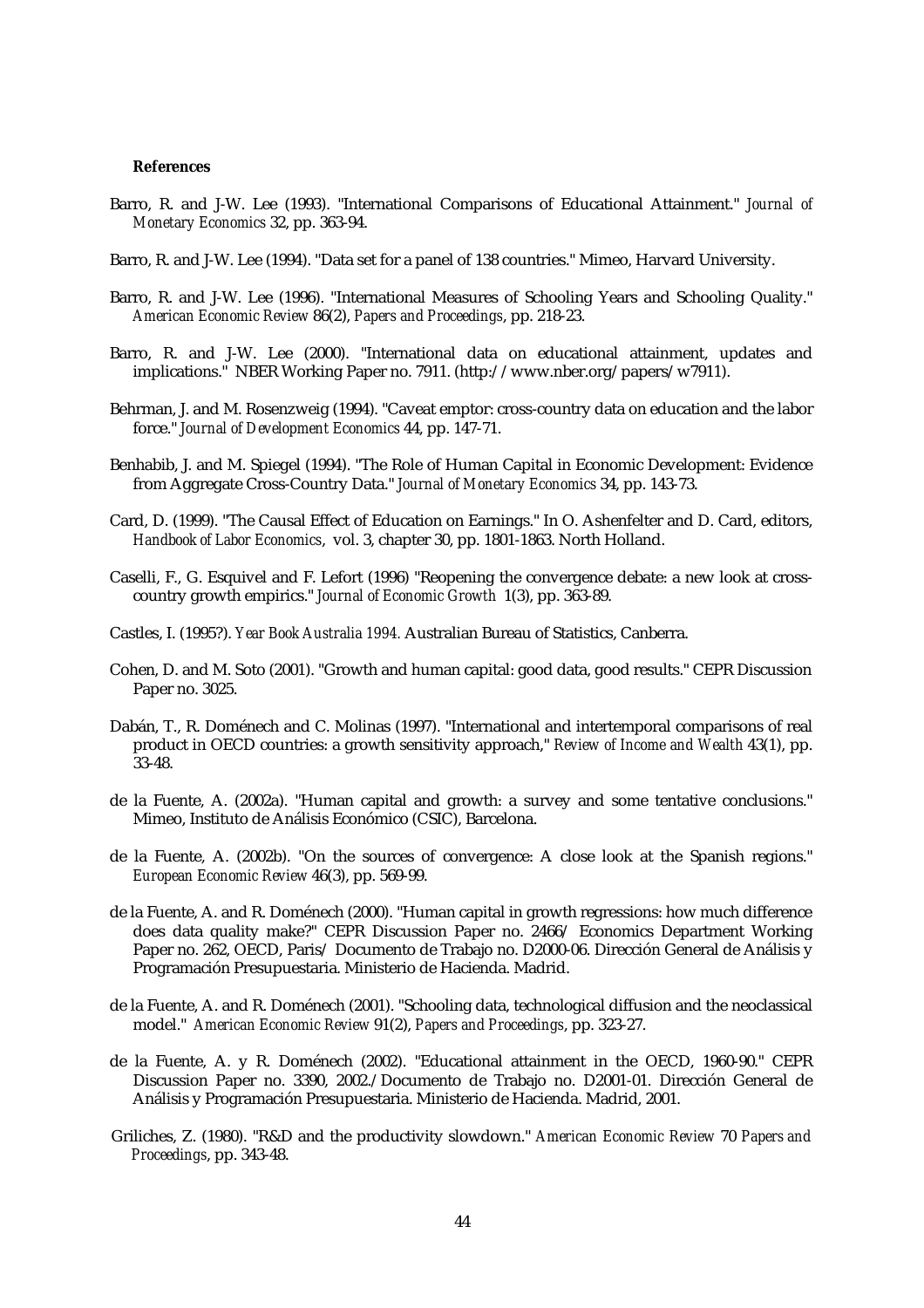- Griliches, Z. (1986). "Economic data issues." In Z. Griliches and M. Intrilligator, editors, *Handbook of Econometrics.* North Holland, Amsterdam.
- Hamilton, J. and J. Monteagudo (1998). "The augmented Solow model and the productivity slowdown." *Journal of Monetary Economics* 42, pp. 495-509.
- Harmon, C., I, Walker and N. Westergaard-Nielsen (2001). "Returns to education in Europe." *In Public funding and private returns to education. PURE final report.*
- Islam, N. (1995). "Growth empirics: a panel data approach." *Quarterly Journal of Economics* 110, pp. 1127-70.
- Kaneko, M. (1986). "The educational composition of the world's population: a database." Washington DC, the World Bank, Education and Training Department, Report No. EDT 29.
- Knight, M., N. Loayza and D. Villanueva (1993). "Testing the neoclassical theory of economic growth: A panel data approach." *IMF Staff Papers* 40(3), pp. 512-41.
- Krueger, A. and M. Lindahl (2001). "Education for growth: why and for whom?" *Journal of Economic Literature* XXXIX, pp. 1101-36.
- Kyriacou, G. (1991). "Level and Growth Effects of Human Capital, A Cross-Country Study of the Convergence Hypothesis." Mimeo, NYU.
- Lau, L, D. Jamison, and F. Louat (1991). "Education and Productivity in Developing Countries: an Aggregate Production Function Approach." Report no. WPS 612, the World Bank.
- Lau, L., S. Bhalla and F. Louat (1991). "Human and physical capital stock in developing countries: construction of data and trends." Draft mimeo, *World Development Report,* World Bank.
- Lee, J-W. and R. Barro (2001). "Schooling quality in a cross-section of countries." *Economica* 68, pp. 465-88.
- Mankiw, G., D. Romer and D. Weil (1992). "A Contribution to the Empirics of Economic Growth." *Quartely Journal of Economics*, pp. 407-37.
- Mas, M., F. Pérez, E. Uriel and L. Serrano (1998). *Capital humano, series históricas.* Forthcoming by Fundación Bancaja.
- Nehru, V., E. Swanson and A. Dubey (1995). "A New Database on Human Capital Stocks in Developing and Industrial Countries: Sources, Methodology and Results." *Journal of Development Economics*, 46, pp. 379-401.
- Nordic Statistical Secretariat (1994). *Educational indicators in the nordic countries*.
- OECD (1970a). *Statistics of the occupational and educational structure of the labour force in 53 countries.* Paris.
- OECD (1970b). *Development of higher education, 1950-67. Statistical Survey.* Paris.
- OECD (1974). *Annuaire des Statistiques de l'Enseignement,* Vol. I, Paris.
- OECD (1990). *L'Enseignement dans les Pays de l'OCDE, 1987-88*. *Recueil d'informations statistiques.* Paris.
- OECD (1995). *OECD Education Statistics 1985-92*. Paris.

OECD (various years). *Education at a Glance*. Paris.

Pritchett, L. (1999). "Where has all the education gone?" Mimeo, World Bank.